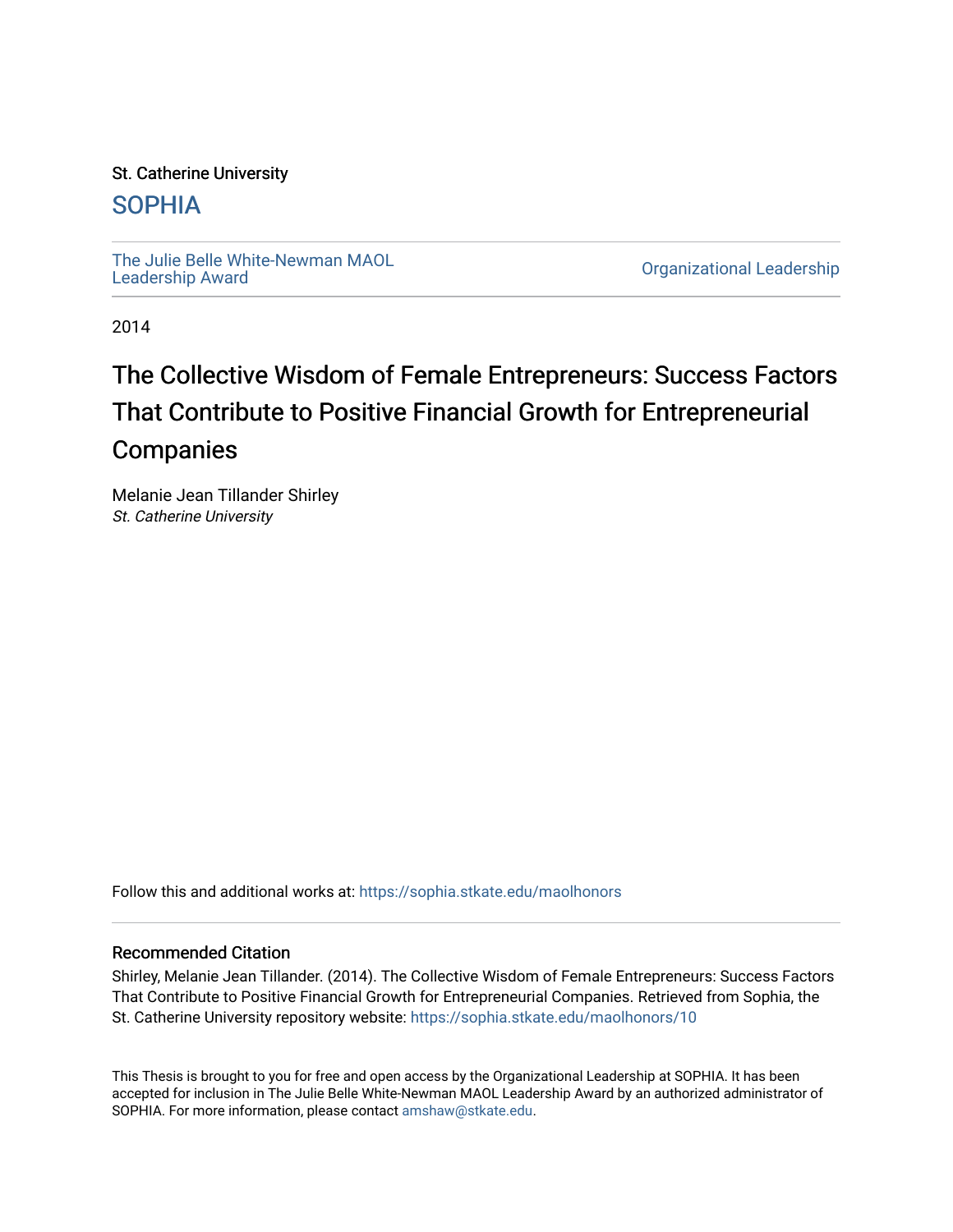The Collective Wisdom of Female Entrepreneurs: Success Factors That Contribute to Positive Financial Growth for Entrepreneurial Companies

> by Melanie Jean Tillander Shirley

# A thesis or submitted in partial fulfillment of the requirements for the degree of Master of Arts in Organizational Leadership at St. Catherine University St. Paul, Minnesota

December 7, 2012

Research Advisor: Jacqueline Byrd, PhD

Research Reading Committee Jeanne Bailey, PhD Ryan Bortel, PhD

Signature of Advisor

Date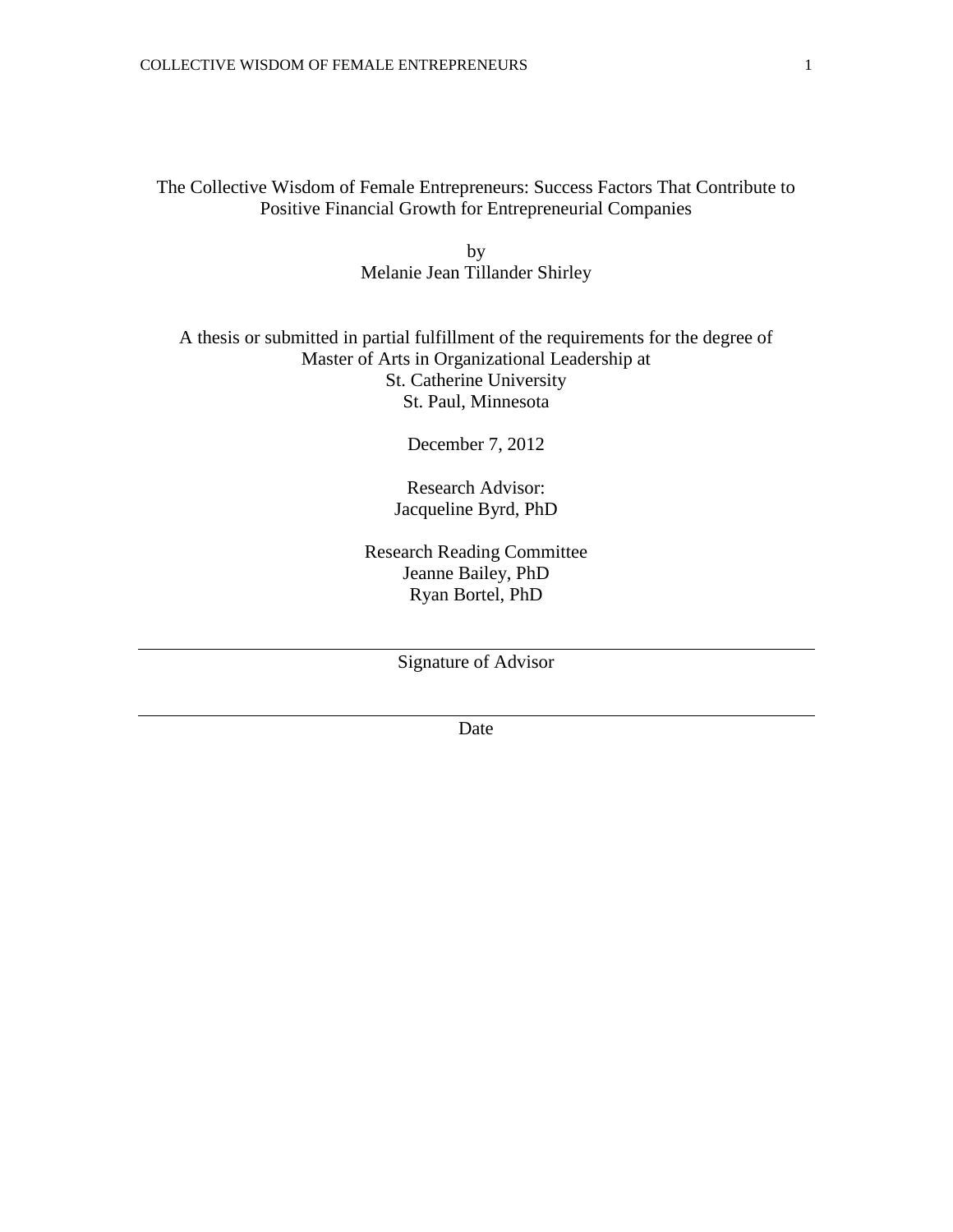# Leadership Thesis

# Table of Contents

| the contract of the contract of the contract of the contract of the contract of the contract of the contract of |  |
|-----------------------------------------------------------------------------------------------------------------|--|

Appendices:

B Sample Consent Form

List of Tables and Figures:

Figure 1, Page 10: Churchill & Lewis, Stages of growth for organizations

Table 1, Page 15: Success factors for growth for female entrepreneurs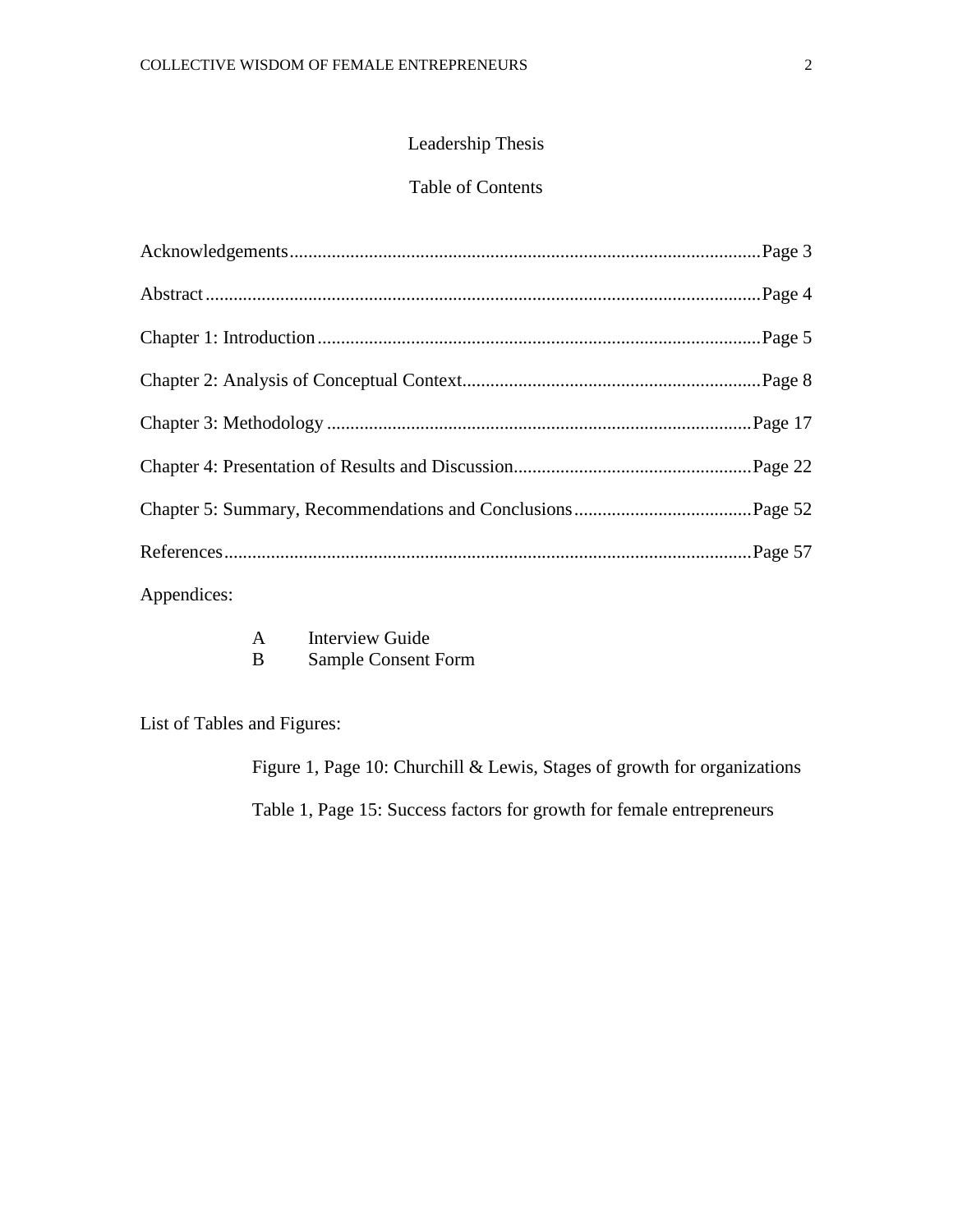#### **Acknowledgements**

This thesis represents a five-year journey at St. Catherine University in the Master of Arts in Organizational Leadership (MAOL) program. I want to thank all of the MAOL professors for their support, insight and expertise along the way. My fellow students, those in the program and those who are now MAOL alumni, have always provided me with inspiration, ideas and perspective. Ginny Belden-Charles, PhD, advisor to my research proposal, and Jacqueline Byrd, PhD, my research advisor, generously helped me narrow my focus, establish a relevant research question and find my research subjects. Nancy Carter, PhD, graciously provided me with her insight and perspective on female entrepreneurship. The six female entrepreneurs I interviewed were generous with their time and their stories. Working with their narratives has given me even greater respect for their accomplishments as leaders and as entrepreneurs. I thank my committee members, Jeanne Bailey, PhD and Ryan Bortel, PhD, who kindly gave me their time and perspective.

I also must acknowledge the amazing support from my family, friends, coworkers. I have spent many nights and weekends away from my husband, Bryan, and my children, Wyatt and Willa, and I appreciate their unending support, cheerleading and love throughout my graduate studies. I am thrilled to spend lazy Saturday afternoons with them after graduation. I am thankful for my parents, Tom and Jo, and for my brother, John, who taught me that Mozart was the perfect antidote to a distracted mind.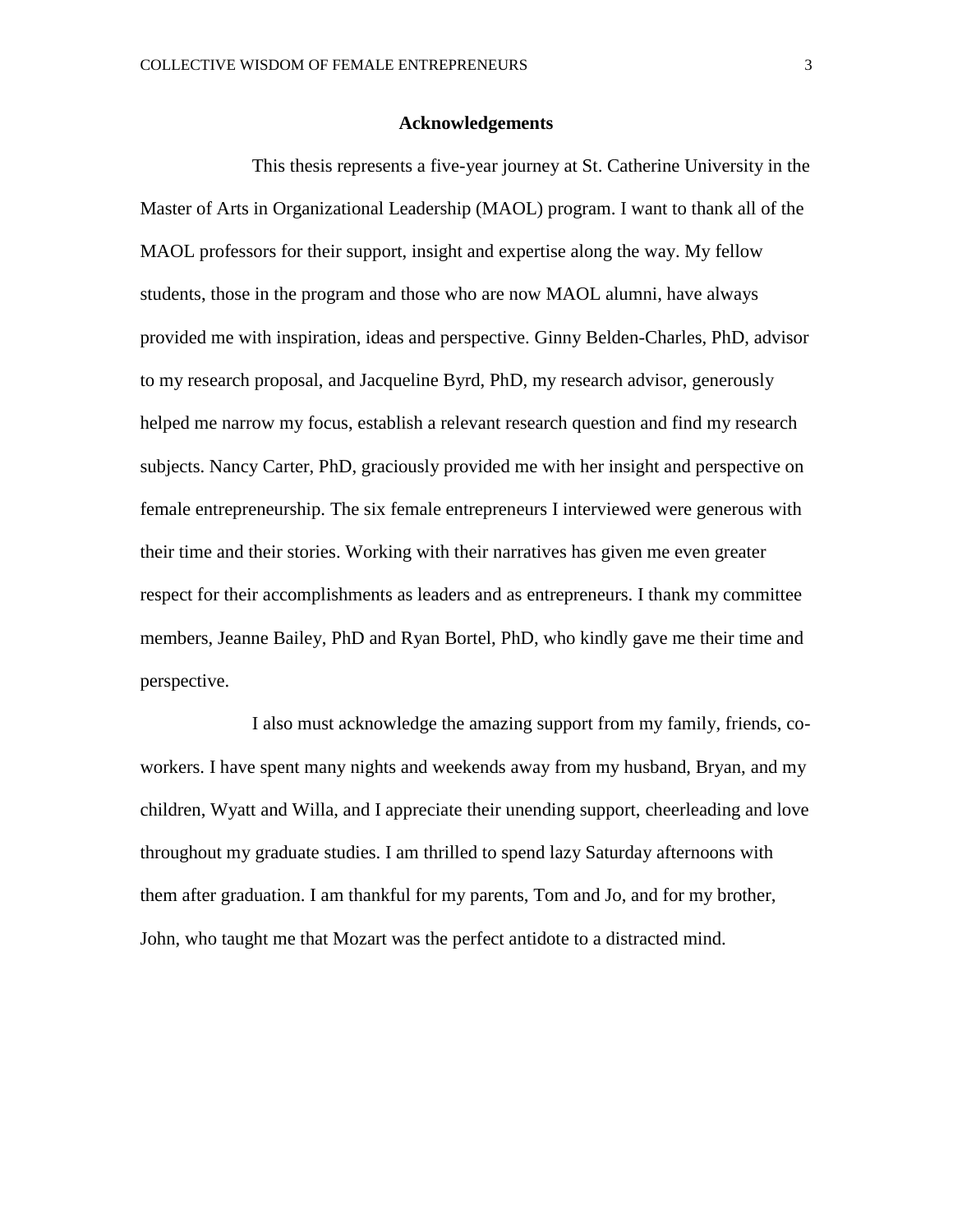#### Abstract

Female entrepreneurs are creating businesses faster than the national average, but their average revenues are a quarter of male-owned business revenues. This thesis examines the critical factors that contribute to successful financial growth for female entrepreneurs. After reviewing the existing literature, six female entrepreneurs were interviewed about their financial growth experience. Using a narrative methodology, the author analyzed the stories in light of the literature and defined key success factors for financial growth. Four important characteristics emerged – vision, self-awareness, profitability mindset and confidence – that female entrepreneurs need to succeed during times of rapid growth. The entrepreneurs also relied on an internal finance expert, bootstrapping as a funding mechanism, and a strong management team to pursue financial growth.

*Keywords:* female entrepreneurs, entrepreneurship, financial growth, small business, success factors for growth, The Diana Project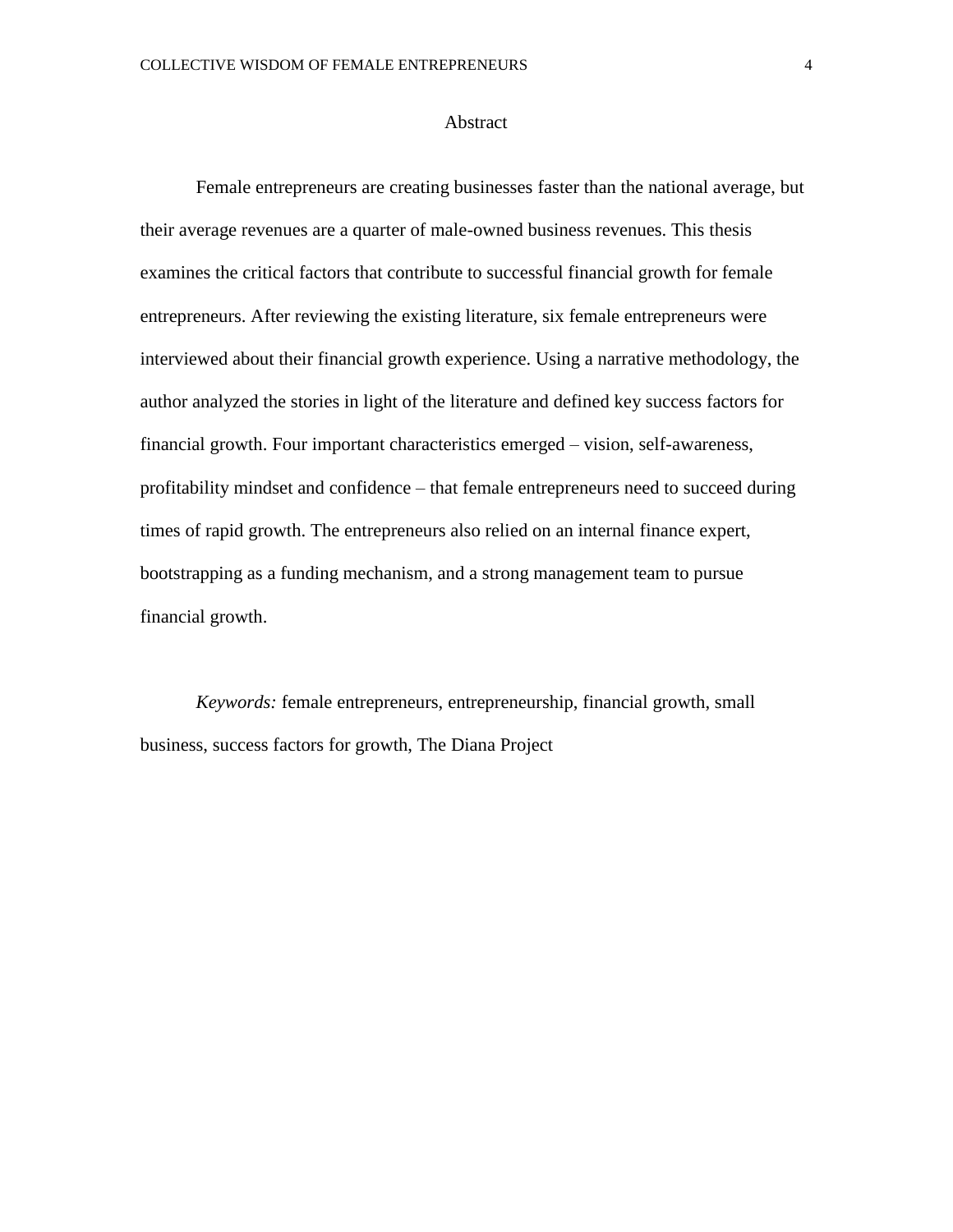#### Chapter 1: Introduction

Entrepreneurship is the instrument of social, political, technological and economic change. It fosters creativity, provides individual rewards, and contributes to overall economic development. It provides an opportunity to solve business and social problems, to develop new jobs and to create personal wealth. (Brush, Carter, Gatewood, Greene & Hart, 2004, p. 253).

In today's economic climate, job creators are more important than ever. Small businesses<sup>1</sup> and the entrepreneurs who lead them serve as a critical economic engine in the United States. A 2011 U.S. Small Business Administration fact sheet shows that 99.7% of all employer firms are categorized as small businesses. In addition, small businesses pay 43% of total U.S. private payroll and have generated 65% of net new jobs over the past 17 years. (U.S. SBA, 2011) By developing a greater understanding of how and why these businesses grow, business owners, aspiring entrepreneurs and employees will be better prepared to support and contribute to U.S. economic growth.

As I began to research small, women-owned businesses, I stumbled upon a powerful set of facts. Hadary (2010, para. 1-2) sums it up with these two statements: "women consistently launch new businesses at twice the rate of men and their growth rates have outpaced the economy" but as of 2008, "the average revenues of majority women-owned businesses were still only 27% of the average of majority men-owned businesses." I wanted to understand more about this growth gap for female entrepreneurs.

<sup>&</sup>lt;sup>1</sup> The Small Business Administration's Office of Advocacy defines small businesses as firms with less than 500 employees (2011).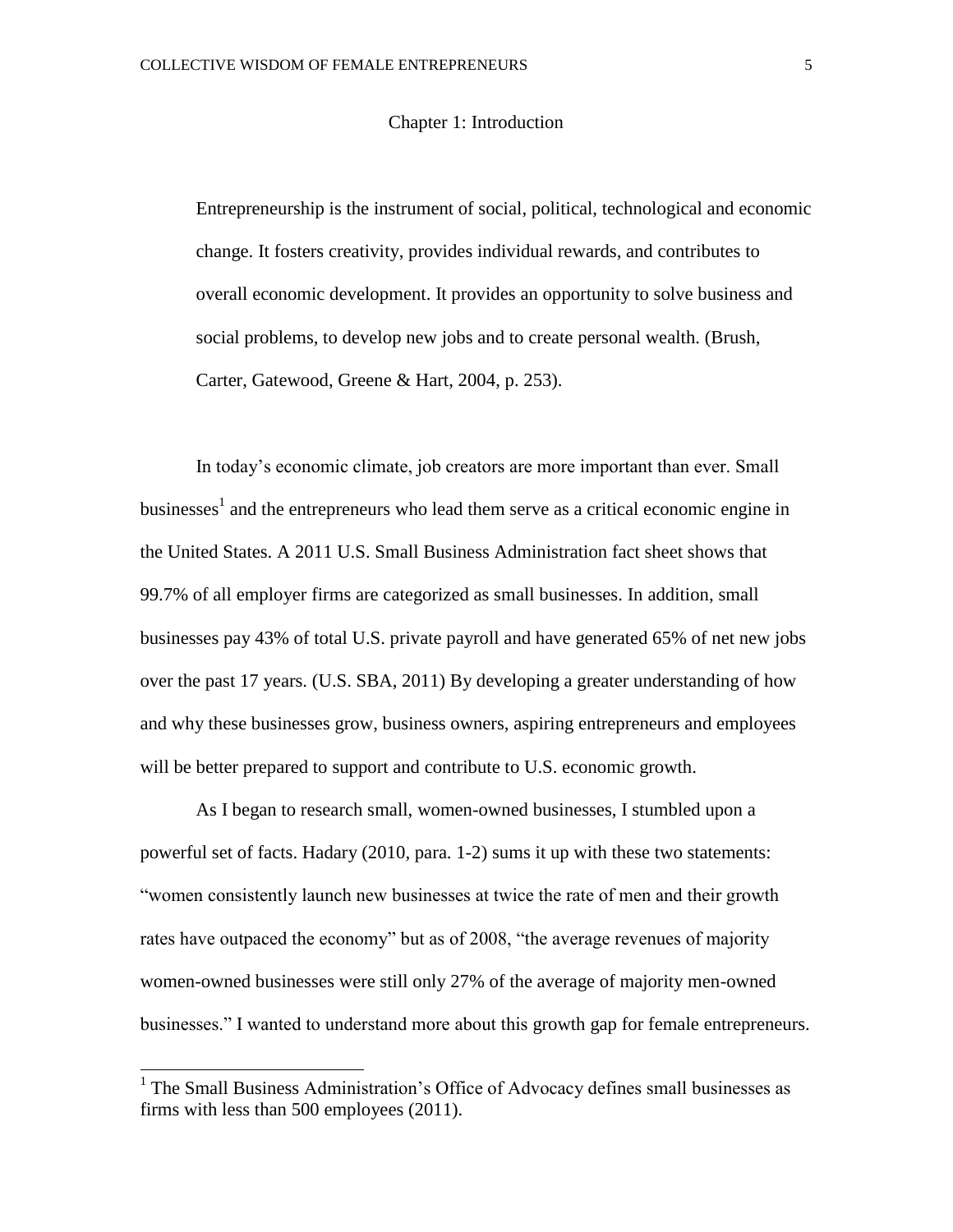I asked some of my colleagues why such a gap exists for women-owned businesses. Surprisingly, the numbers did not strike them as shocking, which mirrored the responses Brush et al. (2004) received when they asked similar questions in *Clearing the Hurdles*. Rather than express concern for this achievement gap, people provided a whole range of assumptions to explain these results. These perceived reasons ranged from the lack of interest in growth, the lack of business acumen, or the fact that women-owned business tend to be in less profitable industries. The explanations in *Clearing the Hurdles* encompassed four themes:

- "It's the women (reflecting perceptions of a disinterest in growth and lack of experience);
- It's the businesses (women choose small, local businesses in low-tech industries that are not scalable);
- It's the networks (women aren't in the right networks and women are not decision-makers in the financing world)
- It's the venture capital industry (industry is male dominated and the network is closed and biased against women)" (Brush et al., 2004, p. xxii-xxiii).

I reflected on these reactions and noticed that the perceptions centered on what women lack. Turning around the concept of "lack," I asked the question, "What could be learned from female entrepreneurs who have successfully grown their companies?" Rather than wonder about what "is not," I wanted to look at what "is" – especially as it relates to business growth for small, entrepreneurial, women-owned businesses.

Upon reading more about female entrepreneurs and business growth, I discovered The Diana Project. A group of university researchers established The Diana Project in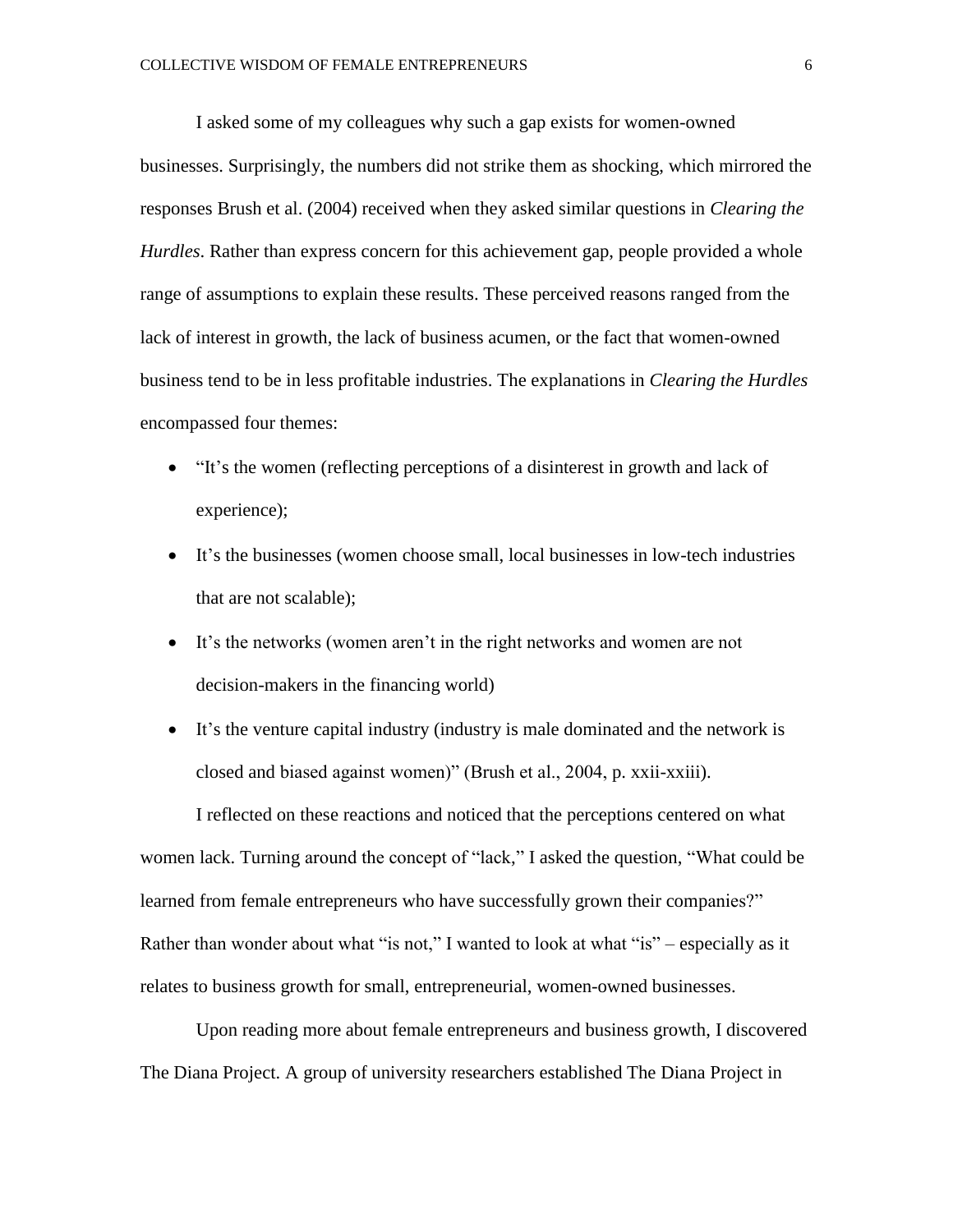1999 to raise awareness and expectations of women business owners regarding the growth of their firms (Diana Project, 2012). Since then, a body of research has emerged on women entrepreneurs and business growth and my thesis contributes to this larger collection of work.

As a marketer who has worked in several small, women-owned businesses, I want to understand what prompts female entrepreneurs to choose to grow their businesses and what key success factors contribute to financial growth. These discoveries will help me to serve as an organizational catalyst and accelerant for growth within these companies. Entrepreneurial businesses are critical to the growth and sustainability of the U.S. economy. By understanding the motivations, perspectives, and success factors for female entrepreneurs, I hope to uncover their collective wisdom and share it with entrepreneurial leaders, aspiring entrepreneurs, business students and policymakers.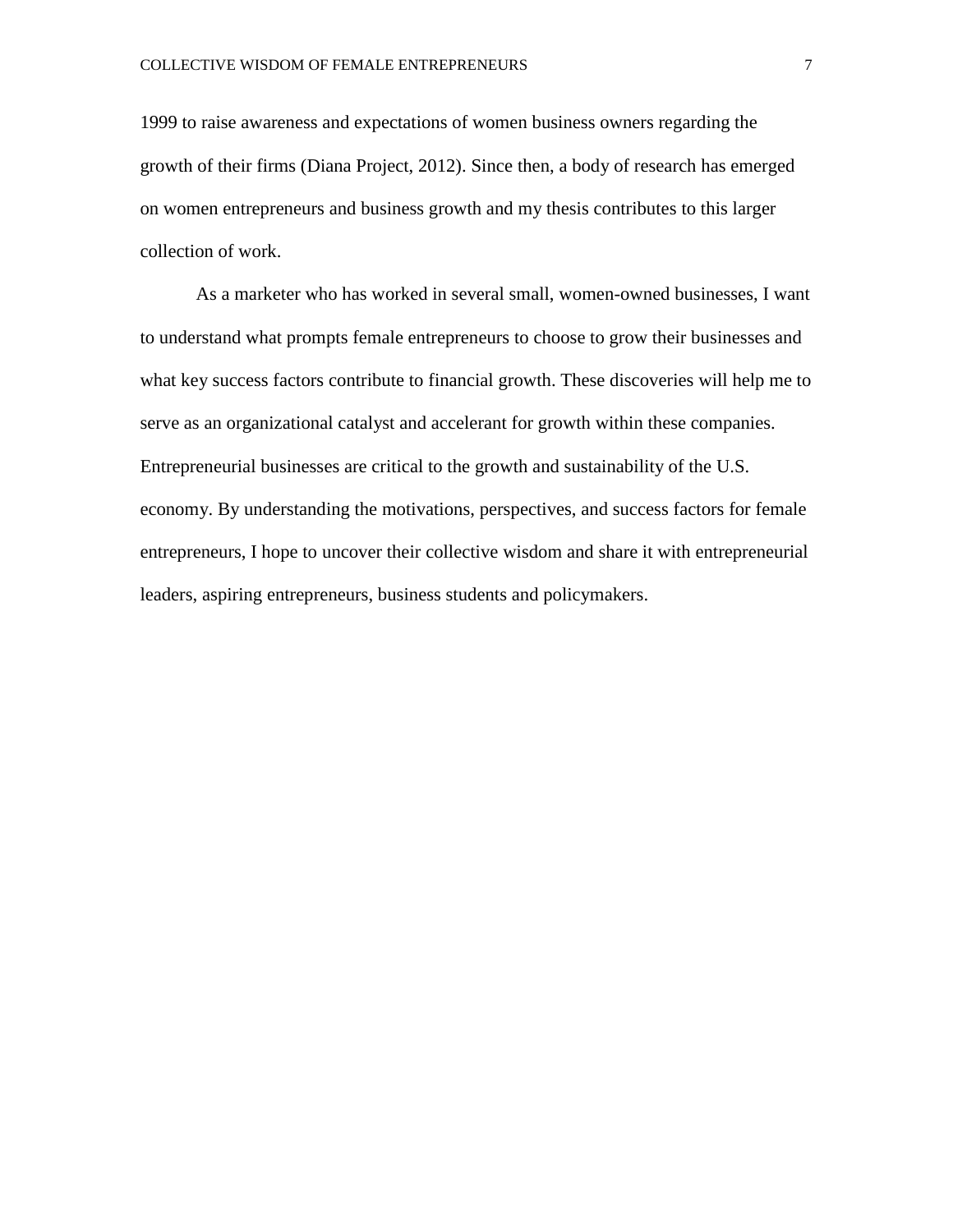Chapter 2: Analysis of Conceptual Context

The research on small business, women-owned businesses and entrepreneurs has examined many angles of these organizations and their founders. The literature establishes an understanding of what, how and why female entrepreneurs start and grow their businesses which is important to understand this research's context.

#### **Small and Women-Owned Businesses**

While large corporations receive most of the media coverage in the U.S. economy, small business plays a vital role. Small businesses comprise a multitude of organization types from sole proprietorships to owner-founded and funded entrepreneurial businesses. According to the 2008 Census data, roughly 22% of the 27.3 million small businesses have employees and function as job creators (SBA, 2011).

The Center for Women's Business Research's (CWBR) Fact Sheet (2009, The Overall Picture, para. 1) estimates that women  $own<sup>2</sup>$  "10.1 million firms, employing more than 13 million people, and generating \$1.9 trillion in sales as of 2008." Clearly, womenowned businesses contribute to the overall economic footprint. These women-owned firms account for 40% of all privately held firms, yet only 20% of firms with revenue over \$1 million are women-owned. (CBWR, 2009) According to the United States Department of Commerce (2010, p. 9) "3.7% of women-owned firms had sales/receipts of \$500,000 or more, whereas 11.1% of men-owned firms were in this sales/receipts category." Despite the growing critical mass of women-owned businesses, they still fail to reach parity with men-owned firms. In 1999, five professors established The Diana Project to investigate female entrepreneurs and the factors that support and enable growth

 $\overline{a}$ 

 $2^2$  CWBR defines a woman-owned business as a business where women owns 50% or more of the business.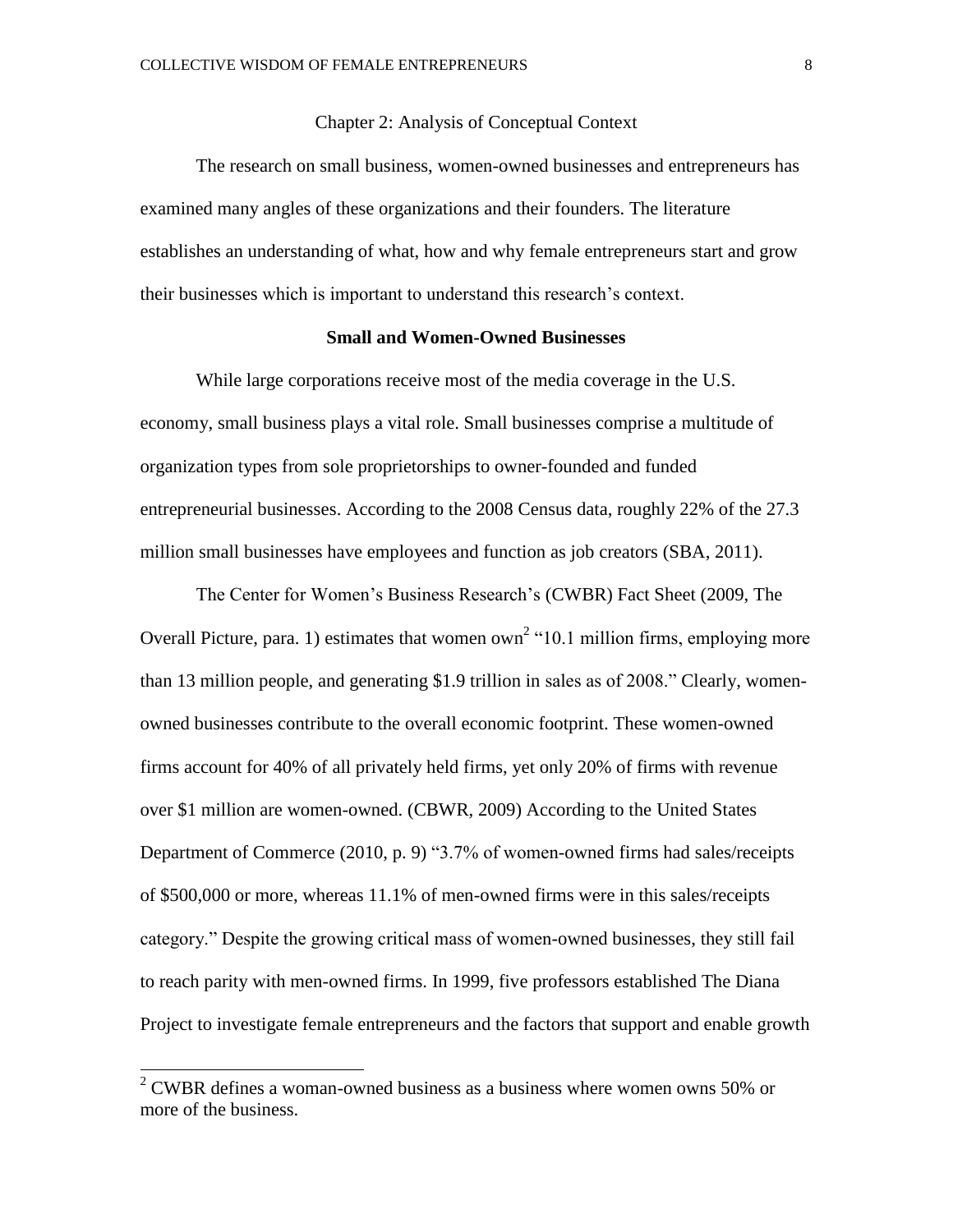in these ventures (Holmquist & Carter, 2009).<sup>3</sup> Since its founding, the Diana Project researchers have published several books and countless articles on growth and female entrepreneurship. The next section takes a business life cycle model and examines it with input from Diana Project research.

#### **Business Life Cycles**

Businesses essentially move from birth to death (or renewal). Churchill & Lewis's (1983) framework for business growth provided the best model for this research because it gives depth and structure for both the organization and the owner's role and needs at each development stage. This framework identifies five development stages: existence, survival, success, take-off and resource maturity.

Business growth typically occurs in the success and take-off stages. Churchill  $\&$ Lewis split the success stage into two sub-stages, clearly defining the choices and challenges a company faces during growth. Churchill & Lewis's (1983) "Growth Stages" illustration shows the organization's age and size as it traverses through these stages.

 3 The Diana Project won the 2007 *International Award for Entrepreneurship and Small Business Research. "*Their research does not presuppose that women's entrepreneurship is similar or difference from men's entrepreneurship. It assumes that women's entrepreneurship is entrepreneurship and studies it from that point of view." (Holmquist & Carter, 2009, p. 121)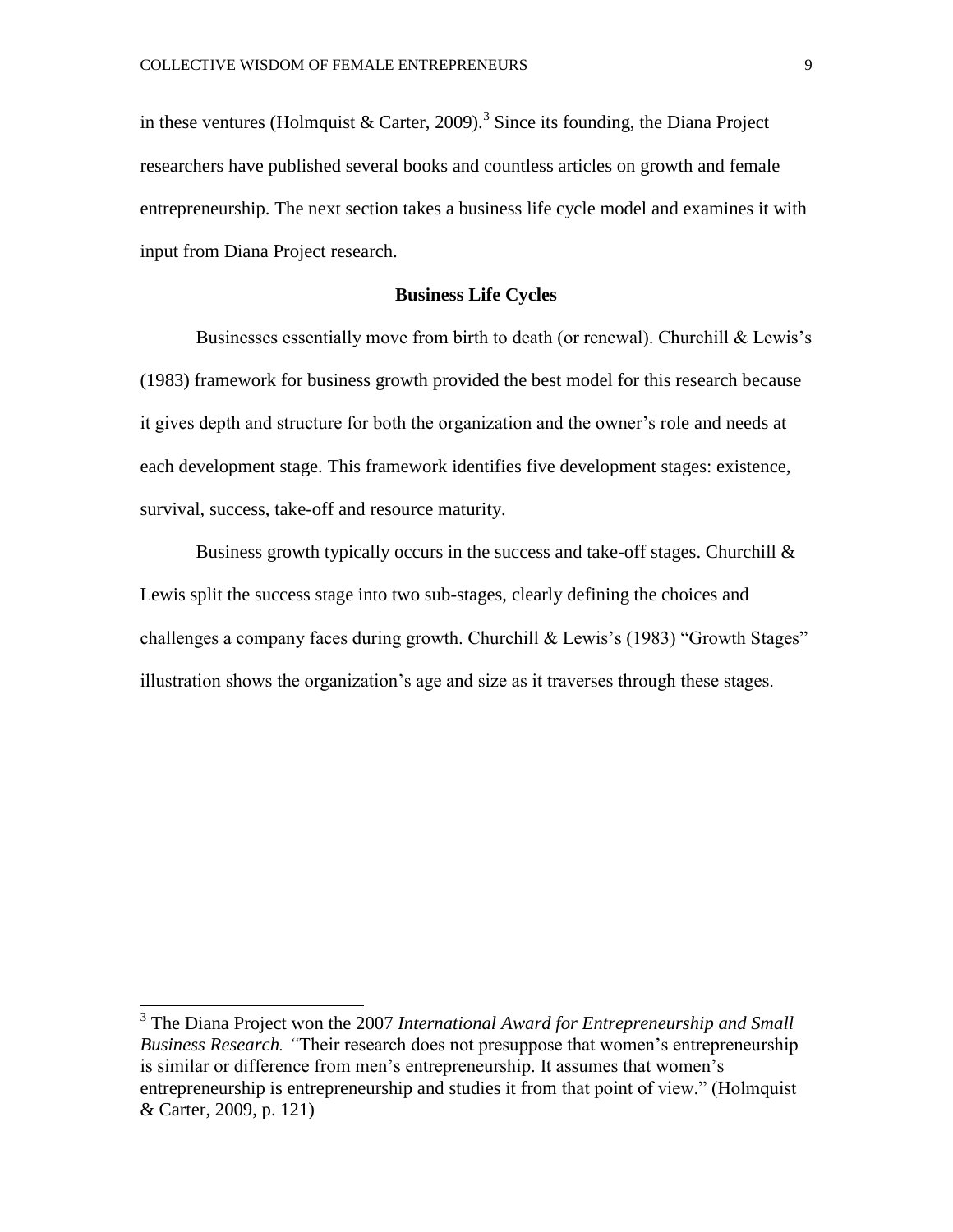

*Figure 1:* Stages of growth for organizations (Churchill & Lewis, 1983, 31)

#### **Stage 1 and 2: Existence and Survival**

 $\overline{a}$ 

The first stage, "Existence" is commonly referred to as the start-up stage. Brush (2006) identified three primary motivations for women entrepreneurs at the start-up stage: financial need, independence, and a desire for a superior rather than inferior role.<sup>4</sup> In short, female entrepreneurs start businesses both for the financial opportunities and the desire to fulfill other aspirations. Churchill  $\&$  Lewis (1983) state that the main business challenges during existence are obtaining customers and delivering the product or service as promised.

In the survival stage, the business has proven itself as a viable concept. At this point, revenue, expenses and cash flow become a primary focus and concern. The organization is simple and can remain here for a long time receiving marginal returns on

 $4$  Brush et al. (2004, p. 125) also cited a Korn Ferry and Columbia University study, published in *Fortune Small Business* that the primary reason that women left the corporate world to start their own ventures were an opportunity to take risks (77.8% of respondents), the chance to make more money (66.6%) and clout and the ability to make strategy.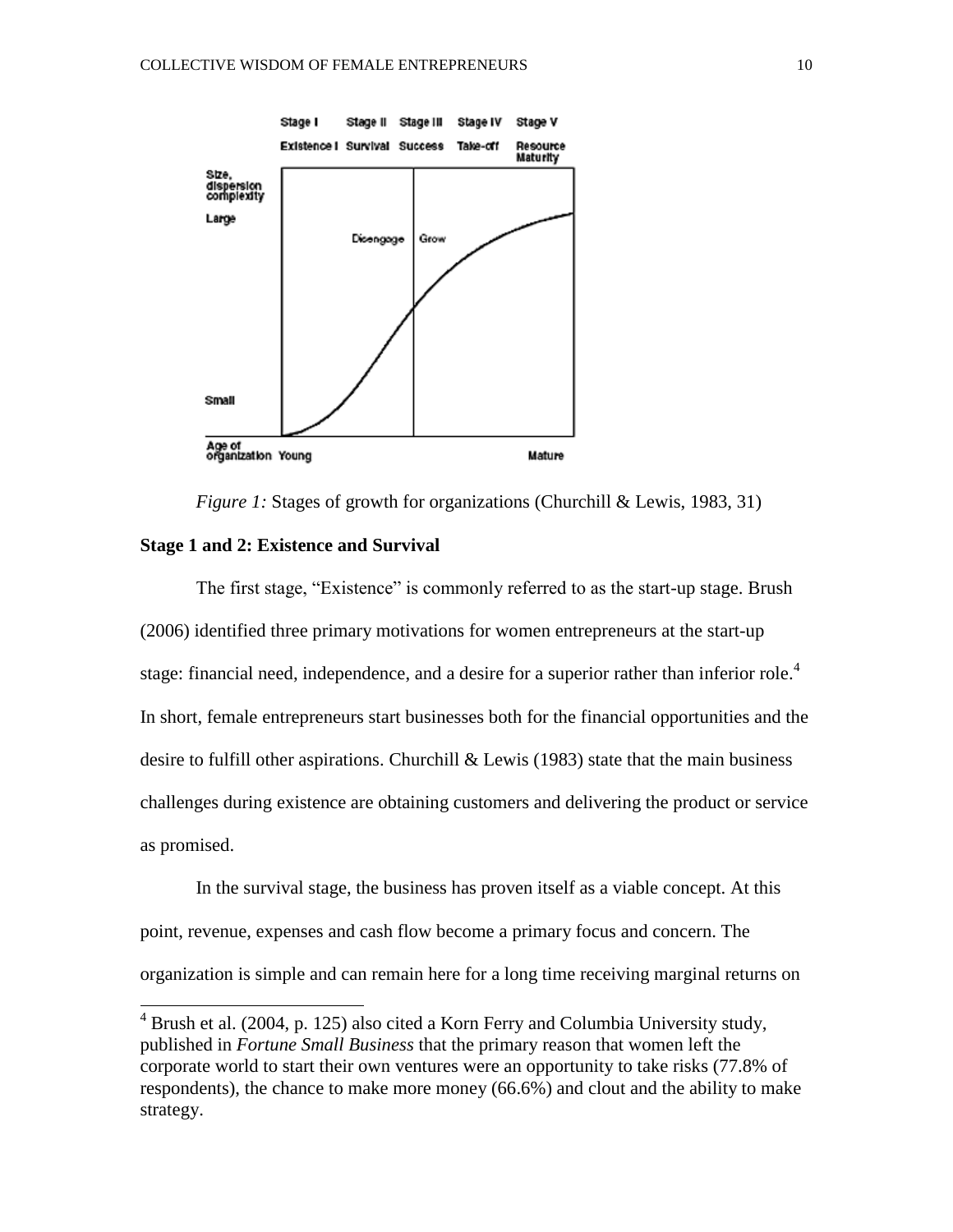invested resources. (Churchill  $& Lewis, 1983$ ). Both in the existence and survival stages, financing is an issue. Morris, Wiyasaki, Watters & Coombes (2006, p. 10) found that the top three obstacles to growth for female entrepreneurs were related to financing; specifically, they found it was "difficult to get investors, difficult to get a commercial loan and difficult to get personal bank loans for business." In the survival stage, female entrepreneurs may encounter their first structural challenges related to financing.

# **Success**

Once a business reaches the success stage, the owner must decide whether to use the company's success to invest in growth, called "the Success-Growth sub stage," or disengage from the company to keep it running at a status-quo, called "the Success-Disengagement sub stage." (Churchill & Lewis, 1983, p. 34). In the Success-Growth sub stage, financing, personnel (specifically future oriented managers), systems and strategic planning become important factors, and the owner becomes deeply imbedded in the process. The owner and the employees have more opportunities and are able to take greater risks to achieve greater rewards.

#### **Take-off**

In the Take-off stage, businesses are focused on rapid growth and financing it. The key questions owners face relate to delegation, specifically whether they can delegate responsibility, help others in the organization become effective managers, and have enough cash to fund growth. According to Churchill & Lewis (1983, p. 41), "if the owner rises to the challenges of a growing company, both financially and managerially, it can become a big business. If not, it can usually be sold  $-$  at a profit  $-$  provided the owner recognizes his or her limitations soon enough." Often owners who bring the business to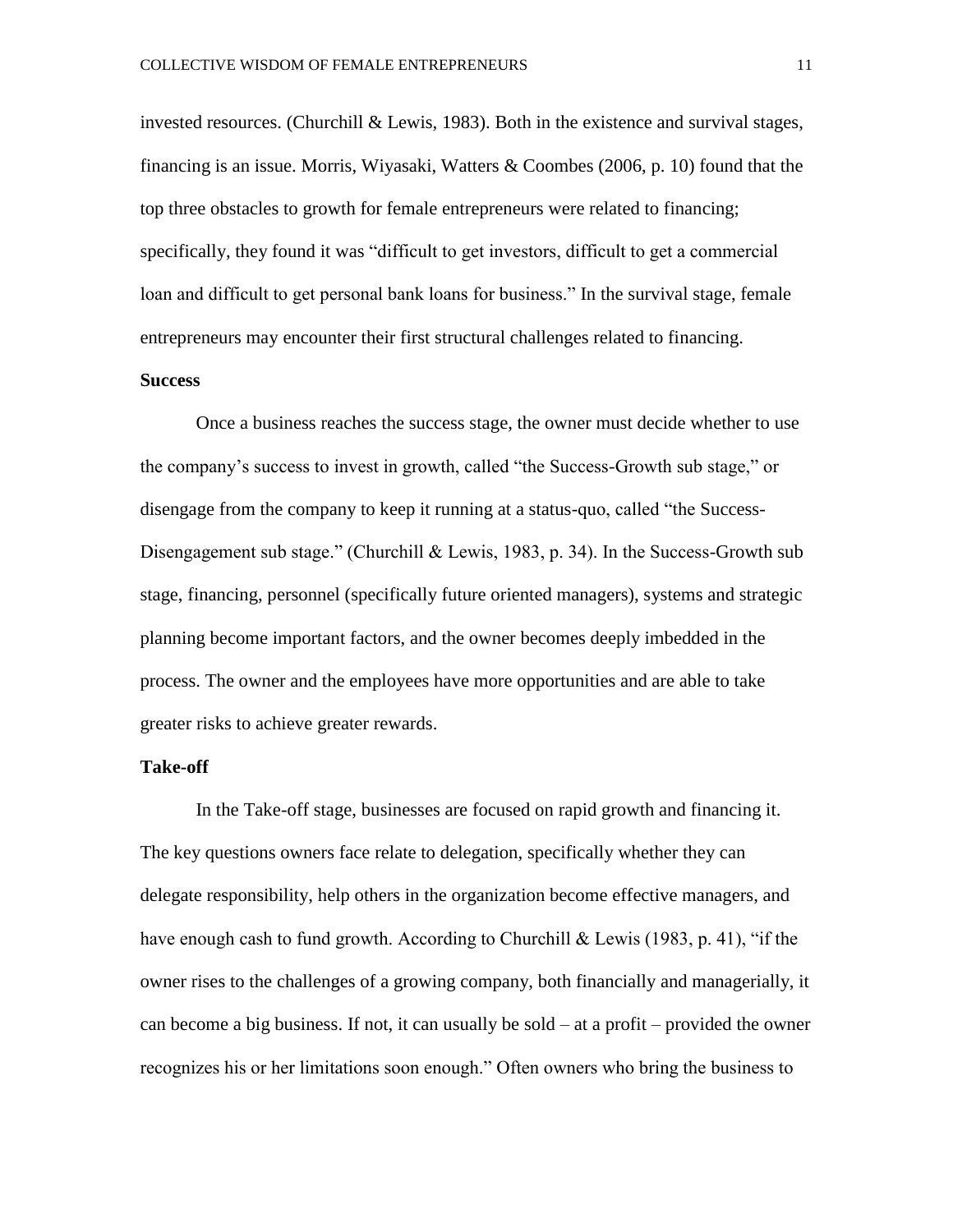the Success-Growth sub stage will fail at the Take-off stage because they run out of cash or are unable to successfully delegate.

#### **Resource Maturity**

At the Resource Maturity stage, the company's greatest concerns are "to consolidate and control the financial gains brought on by rapid growth, and second, to retain the advantages of small size, including flexibility of response and the entrepreneurial spirit." (Churchill & Lewis, 1983, p. 40) At this stage, the company has reached a critical mass and is in a mature state.

This thesis focuses on female entrepreneurs who are in the Success-Growth sub stage or have made it through the Success-Growth sub stage and are in the Take-off stage to identify and to understand the most important factors for successful growth.

#### **Success Factors for Growth**

Entrepreneurs have to make a series of choices because they often have limited resources. As they approach growth, entrepreneurs must be intentional about priorities, investments and resources. In *Clearing the Hurdles*, Brush et al. (2004) offer solutions and advice to female entrepreneurs and identify key success factors and strategies to achieve growth. These key success factors include access to capital, financial acumen, access to social networks and social capital, human capital, closely linked personal and business goals, and the entrepreneur's capabilities and leadership abilities.

Gundry & Welsch (2001, p. 463) identified the four success factors that high growth women entrepreneurs value the most: "the reputation or image/identity of the business, available cash, product/service focus and competent leadership." Morris et al. (2006) found that customer loyalty and sales growth were the most important indicators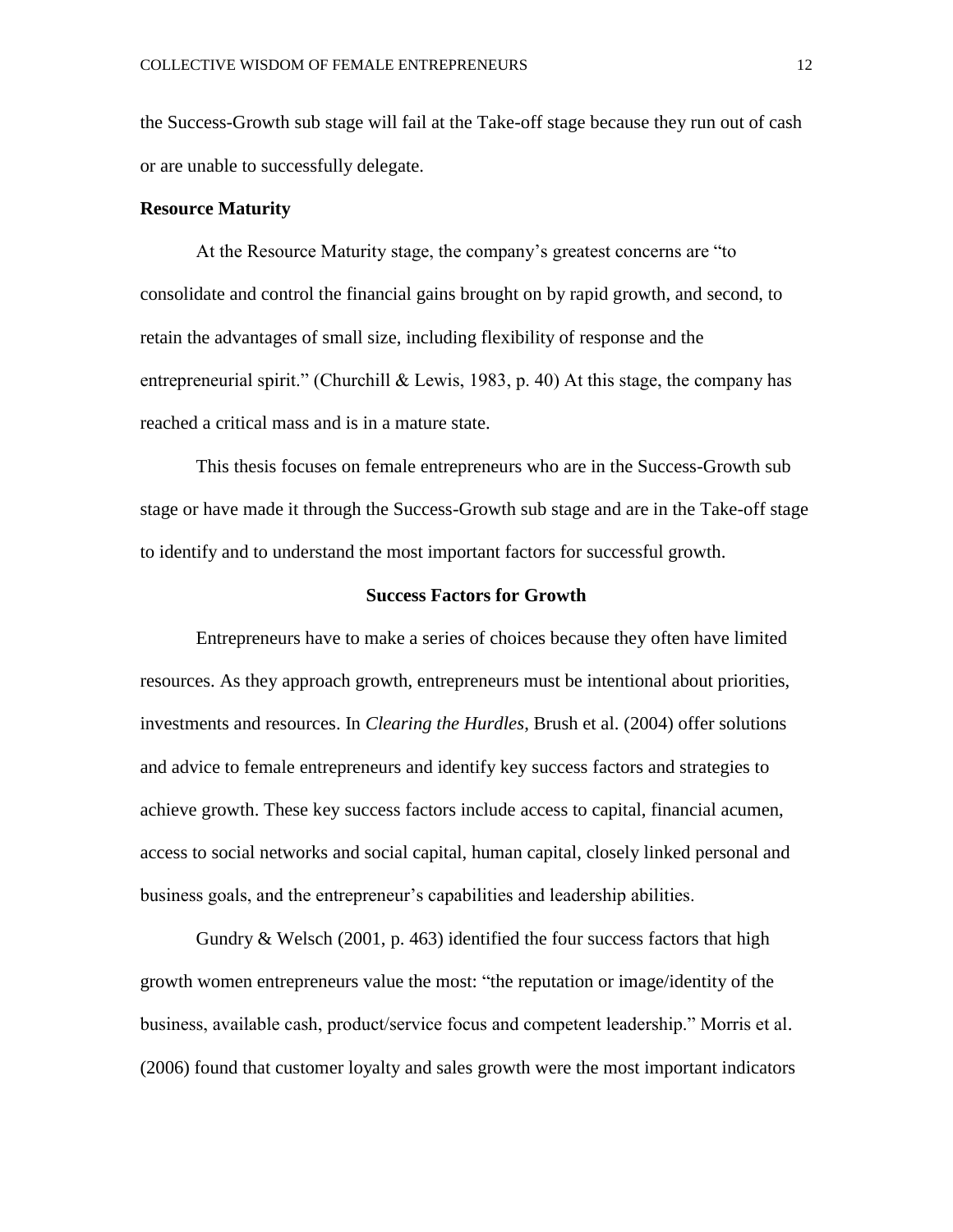of success for women entrepreneurs. Nelton (1990) found that female entrepreneurs define growth broadly, not just as a financial measure, illustrated by these two examples from Nelton's interviews:

> "Growing is more than growing in size," says Karen Kennedy. "It's growing in knowledge. It's growing in the ability to do what you do better. It's growing in a lot of ways." She says that doubling the number of employees wouldn't mean that KSK would be twice as good. "It would be just twice as big. I don't think it would necessarily be twice as profitable." Says Lynn Wilson: "My progress really has been generated not by a quest for money or a quest for being bigger but really a quest for being better. My progress has really been a demand that I made of myself to always do something that challenged me and made my grow as a creative spirit, not as a financial magnate." (Nelton, 1990, para. 29-30).

Manolova, Brush, Edelman & Shaver (2012, p. 7) compared the motivations of female and male entrepreneurs and found that "for women, financial success is just one of many reasons to achieve growth." Women's motivations were complex and included self-realization, recognition, a desire to innovate, and, like men, included financial success.

High-growth entrepreneurs showed these characteristics: strategic intentions, more emphasis on team-based structures, strategic success factors, utilization of wider range of financing sources, greater willingness to incur opportunity costs and stronger entrepreneurial intensity. (Gundry & Welsh, 2001).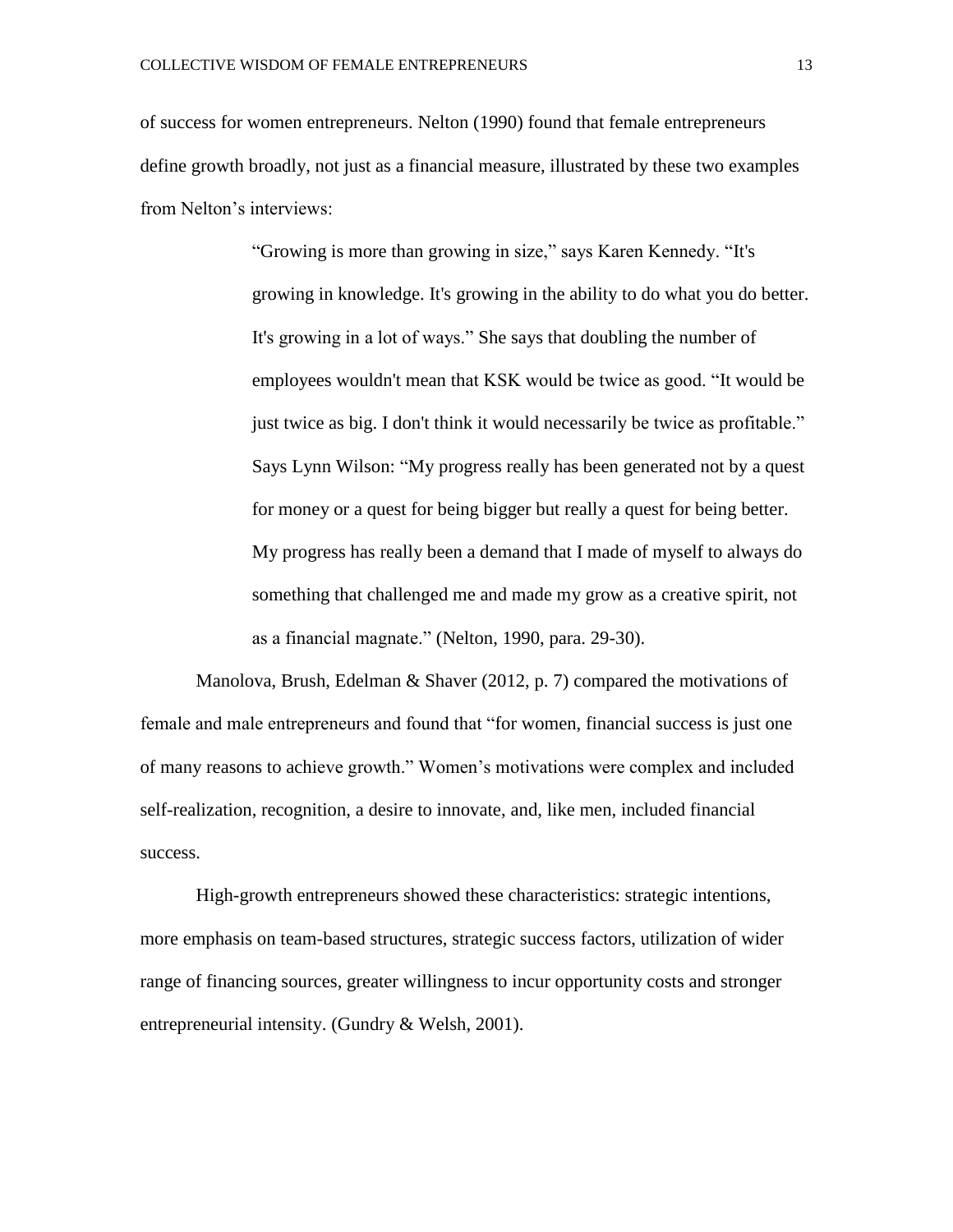The research on success factors for female entrepreneurs shows a wide range of success factors, some of which explore the differences between male and female entrepreneurs and some of which focuses on solely understanding women. Churchill  $\&$ Lewis (1983) create a framework to understand the business cycle and the success factors that important in each of the business stages. They split the success factors for business owners into two categories: organizational resources (financial, personnel, systems, and business), and owner characteristics and strengths (personal and business goals, operational abilities in key function areas, managerial and delegation abilities and future orientation).

After reviewing the existing literature on success factors for female entrepreneurs, I used Churchill & Lewis's framework and broke the success factors for female entrepreneurs into two categories: those pertaining to the individual and those pertaining to the business. Within those two broad categories, five sub-categories emerged – finance, networks, people, vision/goals, and competitive advantage. Table 1 organizes the success factors for financial growth as seen in the research literature.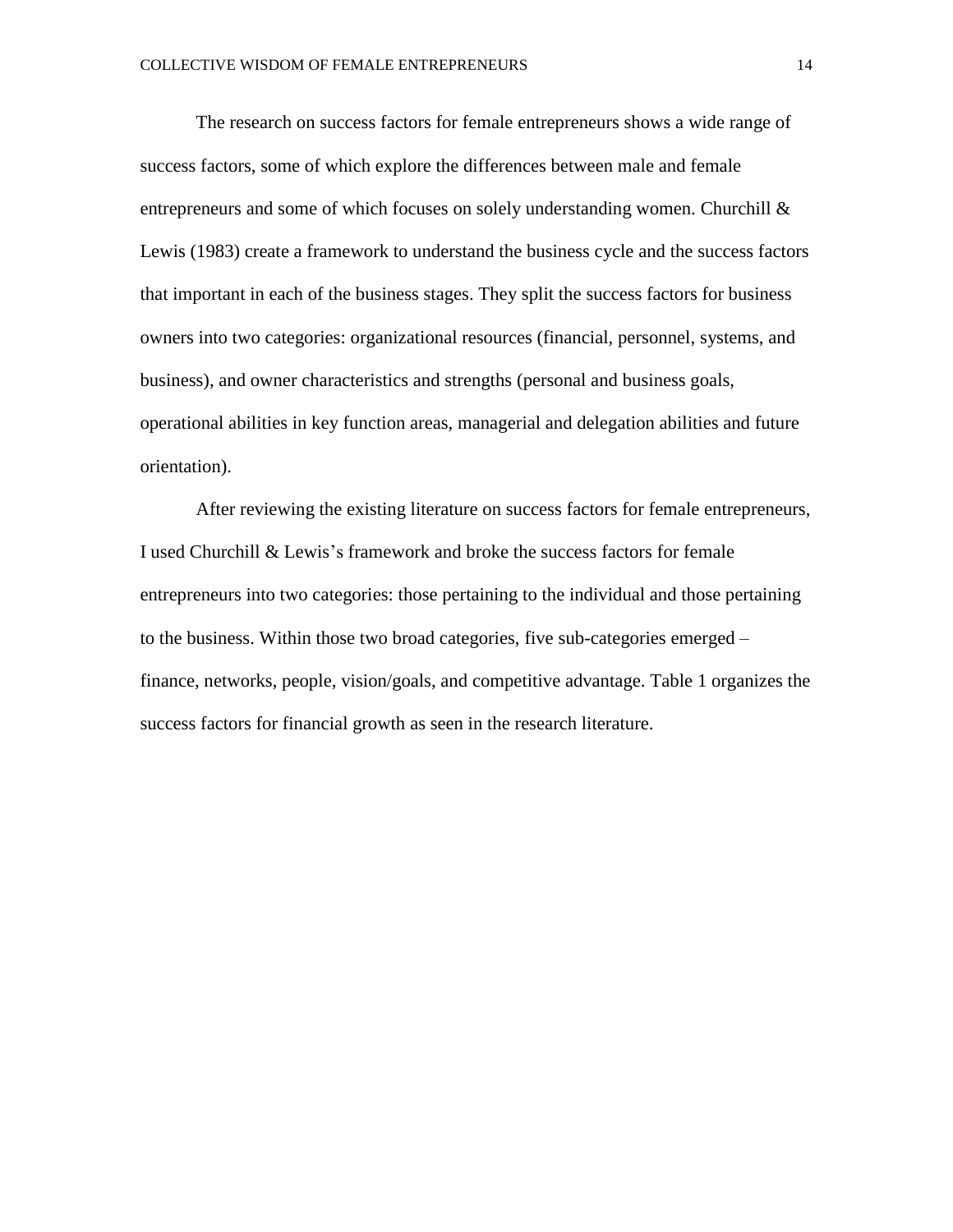# Table 1

| <b>Finance</b>                                                                                                                                                                                                                       |  |
|--------------------------------------------------------------------------------------------------------------------------------------------------------------------------------------------------------------------------------------|--|
| Access to capital (Brush et al., 2004; Hill,<br>Leitch & Harrison, 2006)                                                                                                                                                             |  |
| <b>Networks</b>                                                                                                                                                                                                                      |  |
| Access to diverse social, professional and<br>business networks (Brush et al., 2004;<br>Carter et al., 2007)                                                                                                                         |  |
| <b>People</b>                                                                                                                                                                                                                        |  |
| Strong internal management team (Brush et<br>al., 2004)                                                                                                                                                                              |  |
| 2001; Brush & Hisrich, 1991)<br><b>Vision and Goals</b>                                                                                                                                                                              |  |
| Business goals and a well articulated<br>organizational vision (Carter et al., 2007;<br>Brush et al., 2004; Gundry & Welsch,<br>2001; Cliff, 1998)                                                                                   |  |
| <b>Competitive Advantage</b><br>Strong women's identity (Morris et al.,                                                                                                                                                              |  |
| Business type, market and industry (Brush<br>et al., 2004)<br>Proven business concept, unique<br>advantage, product/service focus (Gundry<br>& Welsch, 2001)<br>Reputation or business image and identity<br>(Gundry & Welsch, 2001) |  |
|                                                                                                                                                                                                                                      |  |

# *Success Factors for Growth for Female Entrepreneurs*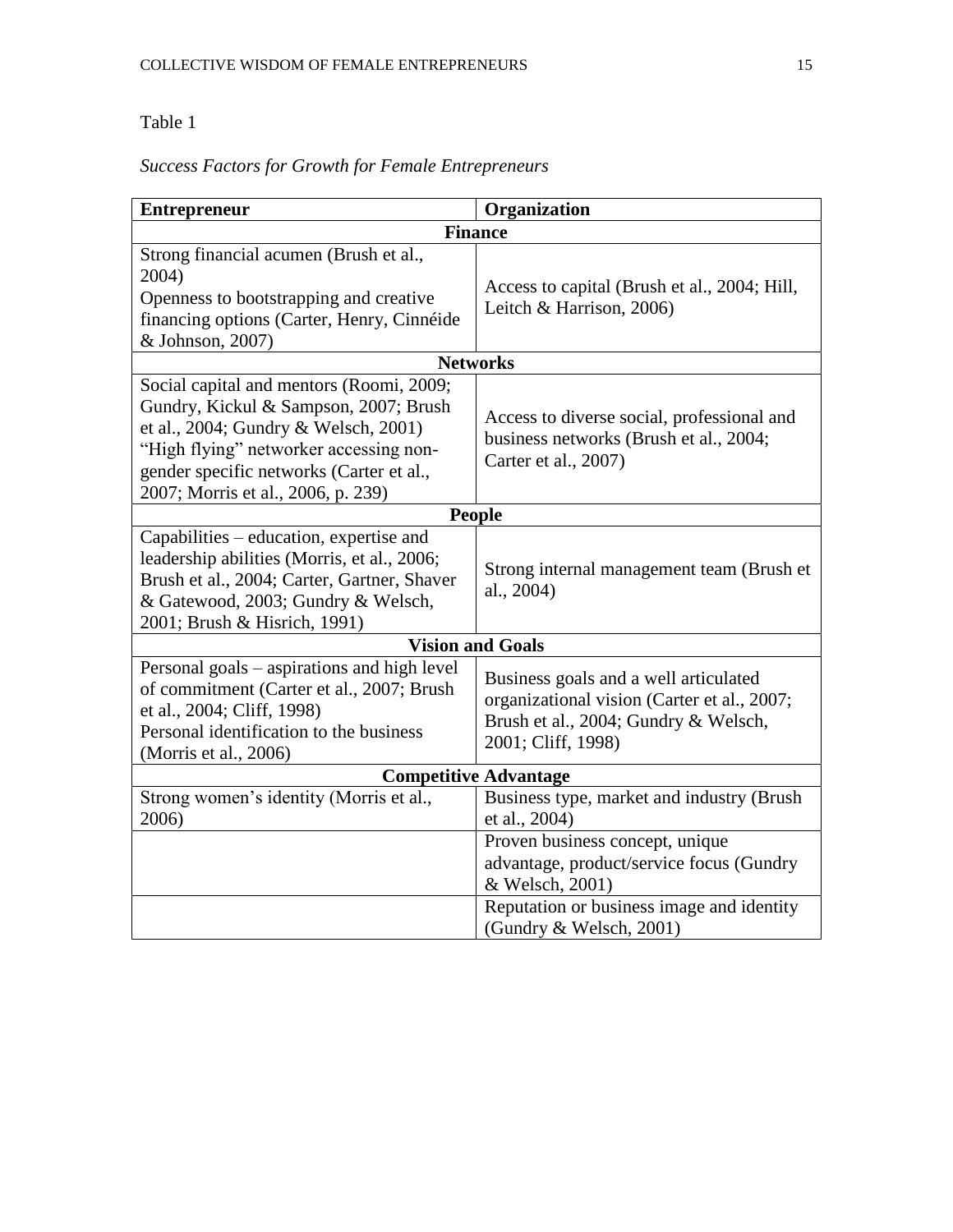These success factors serve as a framework that underlies my methodology, research instruments and interviews. By testing these factors with successful female entrepreneurs, this research seeks to understand the needs and priorities for female entrepreneurs as they move through the Success Growth sub stage and Take-off stage to build and grow their businesses.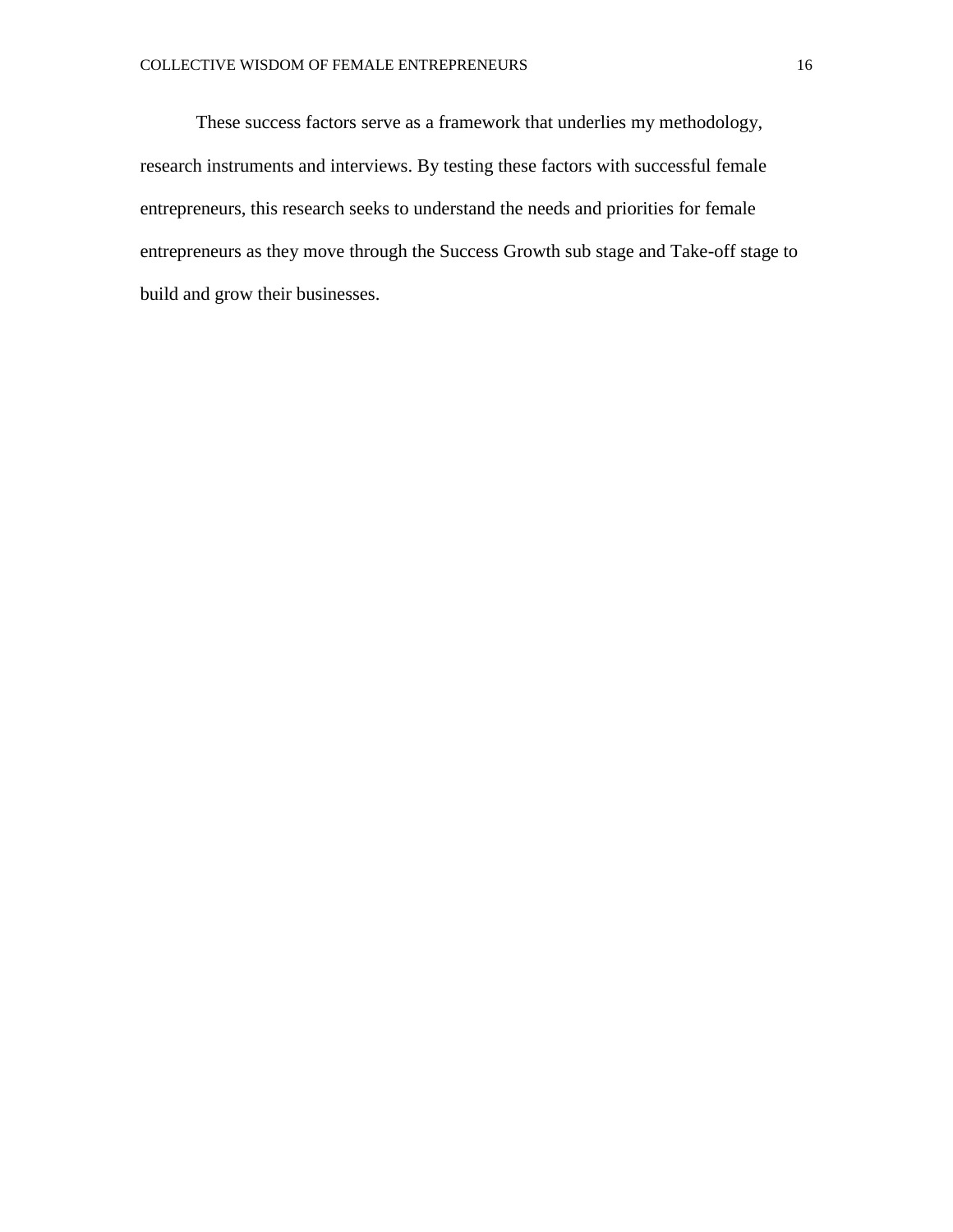#### Chapter 3: Methodology

To gather the collective wisdom of female entrepreneurs, I needed a research question to guide my inquiry and analysis. My thesis seeks to answer this question: What key success factors contribute to financial growth for the businesses of female entrepreneurs? These secondary questions helped me explore and uncover the entrepreneurs' and organizations' growth stories.

- 1. How did the decision to financially grow occur?
- 2. What tipping point or watershed moment made financial growth an option, an opportunity and/or a goal?
- 3. What resources were rallied to begin the financial growth process?
- 4. How has financial growth evolved over time?
- 5. What key factors played the most critical role during the growth phase?

#### **Narrative Methodology in Concept**

After immersing myself in the literature on female entrepreneurship, I requested a meeting with Dr. Carter, one of founding members of the Diana Project, to gain perspective and insight on my topic and approach. Carter encouraged me to look at the emergence of narrative scholarship in the entrepreneurship research field. In Gartner (2010, p. 1), narrative is offered as a solution to developing deep insights into the "intention / action / circumstance" condition in entrepreneurship. In other words, rather than limit one's view to the organization and the individual, narrative widens the analysis to include the context and environment. Gartner (2010, p. 7) cites the idea of the "critical mess," originally presented in Gartner & Birley (2002, p. 393) that "in qualitative research, there is typically an immersion into the muddled circumstances of an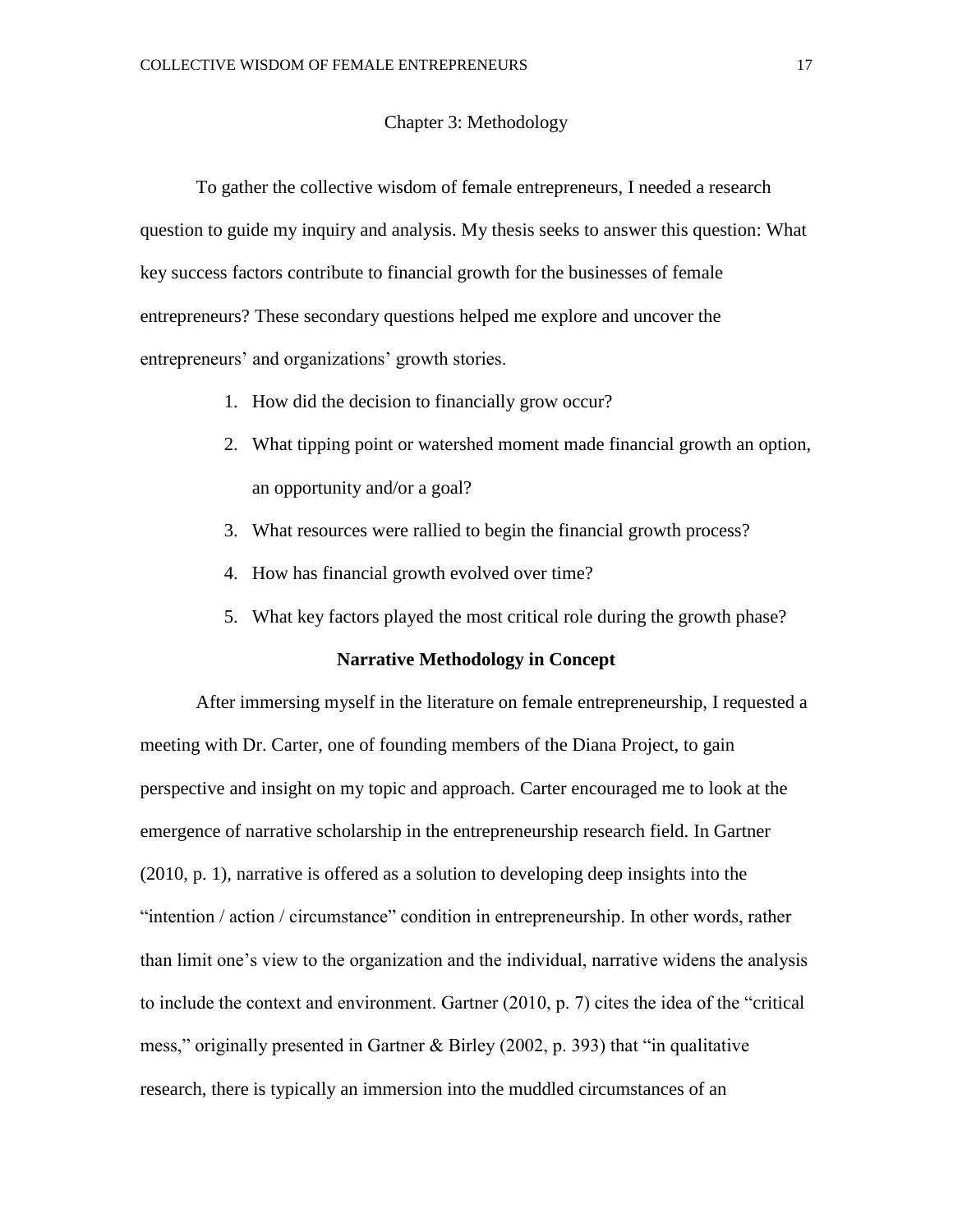entrepreneurial phenomenon that is cluttered and confusing…It is in this experience of information overload that a certain knowledge and wisdom often occurs." A narrative approach would reveal wisdom about financial growth and how female entrepreneurs navigate the success and take-off business stages.

As Polkinghorne (1988, p. 36) states, "Narrative is a form of 'meaning making'…Narrative recognizes the meaningfulness of individual experiences by noting how they function as parts of a whole. Its particular subject matter is human actions and events that affect human beings." In short, narrative asks the researcher to understand and include the context as part of the story and situation. As Hjorth & Steyaert (2009, p. 196) state,

> "Entrepreneurship is an activity that is embedded in a specific social (historical, economic) context. This means that entrepreneurship is not to be located beyond or outside of this context. However, it is not fully determined by this context. Rather, it is a specific response to the contextspecific limitations; it is a specific way of dealing with, and of *problematizing* and *transforming* them."

#### **My Methodological Approach**

Financial growth does not occur in a vacuum and to really understand this process, in-depth interviews provided access to a multidimensional understanding of the company, the entrepreneur and her financial growth story. Furthermore, the growth story would provide a way in to understand the success factors for growth.

I interviewed six female entrepreneurs whose businesses were at least 50% female-owned, were founded no later than 2009, had at least 5 employees, and were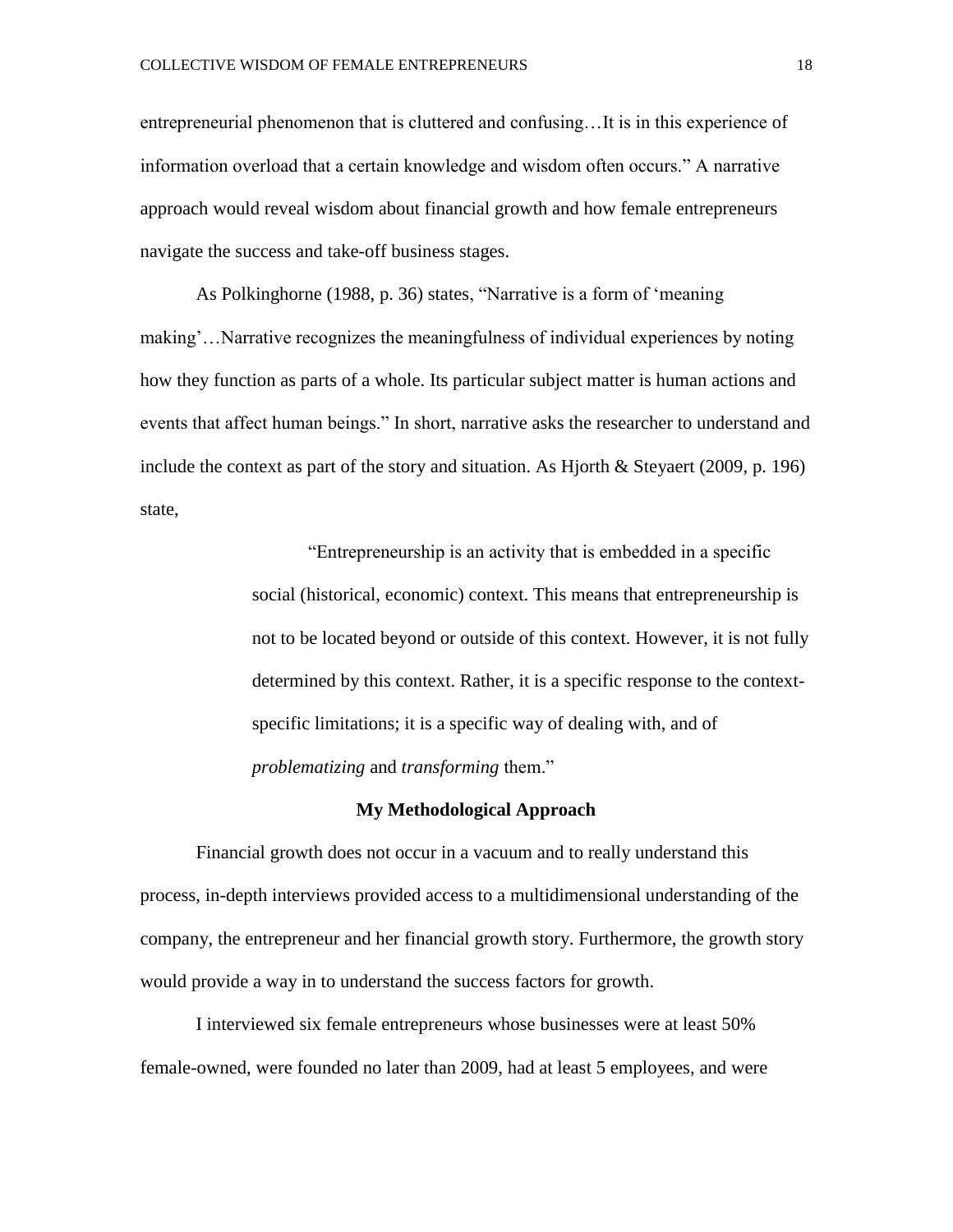headquartered in the United States. I conducted five interviews face-to-face and one by phone. While I sought to interview each entrepreneur in her work environment, in two cases, the meetings occurred in a public setting over a meal because of the entrepreneur's scheduling challenges.

The interview questions gave the entrepreneur an opportunity to reflect on her success, encouraged open dialogue, and elicited the entrepreneurial narrative. I used an interview guide to provide structure and consistency among interviews so the categorization and analysis of the data could be vertical within the organization and also horizontal across the organizations. The factors in Table 1 (p. 15) provided a framework to probe for success factors. I asked about the key decisions they faced and their perceptions of and reflection on their experience during financial growth. Each respondent received confidentiality and anonymity in my thesis and findings. Interviews were recorded to allow for word-for-word transcription and a detailed study of the interview transcripts.

I catalogued the basic demographic information on the entrepreneurs and their businesses, and crafted a narrative from each transcript. This approach focused on "'the told' – informants' reports of events and experiences, rather than aspects of 'the telling.'" (Riessman, 2008, p. 54) The narratives include a brief company overview, the entrepreneur's background and her reflection on a specific time of financial growth in her business. Once these narratives were crafted, I analyzed the similarities and differences among these stories, specifically connected to the success factors for growth. Table 1 provided a framework to see how the emerging trends supported or diverged from the literature.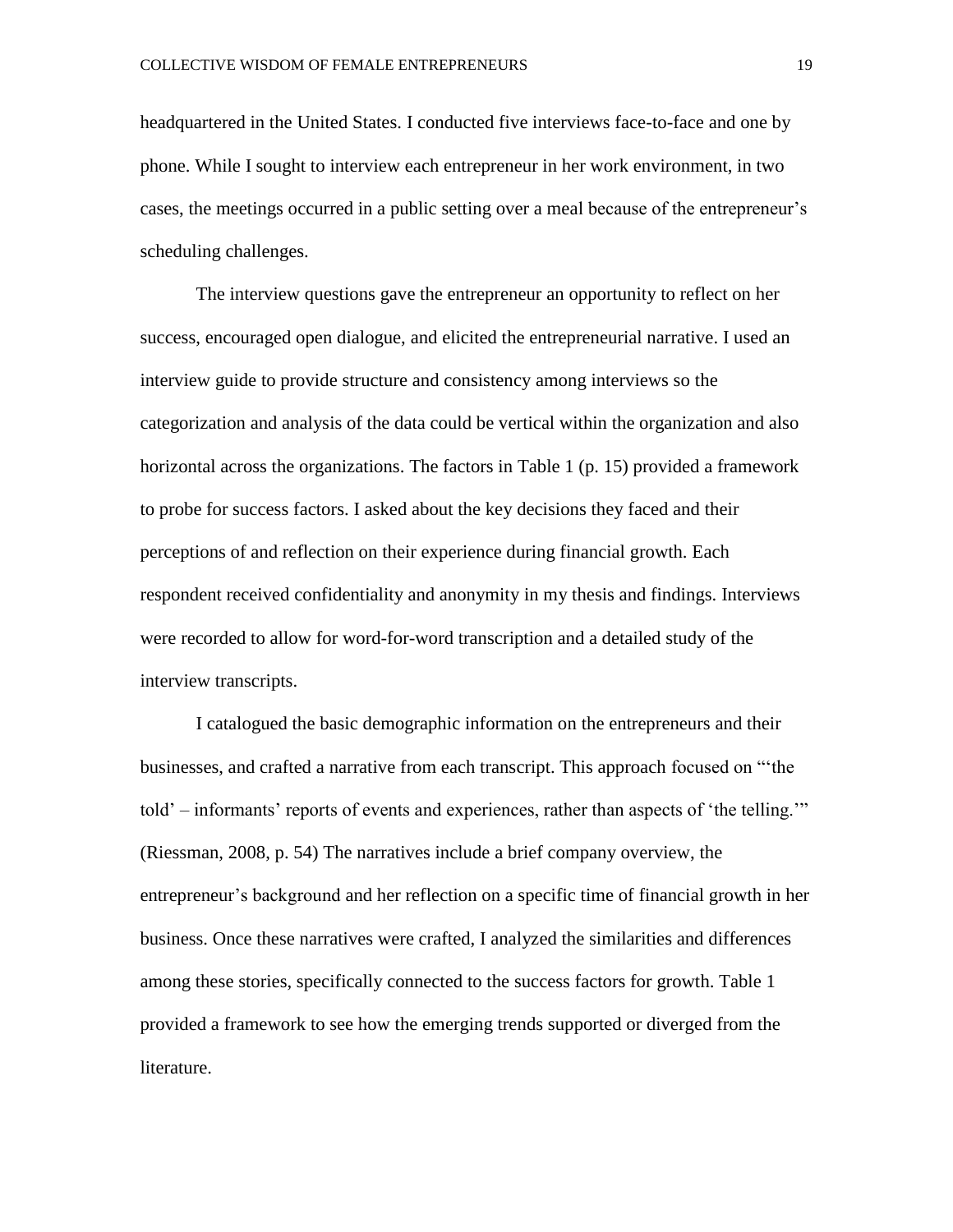After I wrote the narratives, I looked for new themes. I used the final interview question, "Thinking back on the growth experience, as a leader and as a company, what advice would you give to an aspiring female entrepreneur to prepare for and achieve financial growth in her company?" as the last pass at success factors for growth. This direct question asked for specific advice and provided yet another way to collect wisdom from these entrepreneurs.

Because the research aims to uncover and identify success factors that contribute to growth, I approached the factors both directly and indirectly. These entrepreneurs are all living and working in their businesses every day and to ask them to step back and name the factors that have helped them to grow may be a difficult proposition. By approaching the information in several different ways, I hoped the most important factors would emerge.

Vertically within the organizations, areas of convergence and divergence shed light and provided insights into the growth story. Horizontally among these organizations, similarities and differences shed light on contextual and structural insights with implications for female entrepreneurs in a more general sense.

#### **Validity**

My passion for entrepreneurship and my belief that its growth can serve as an economic engine for the U.S. economy could serve to bias my research. As a marketer and a corporate leader, I believe that financial growth helps organizations maintain a competitive edge and allows businesses to make investments and decisions that lead to a more stable, sustainable company. In each step of my research, I remained aware of how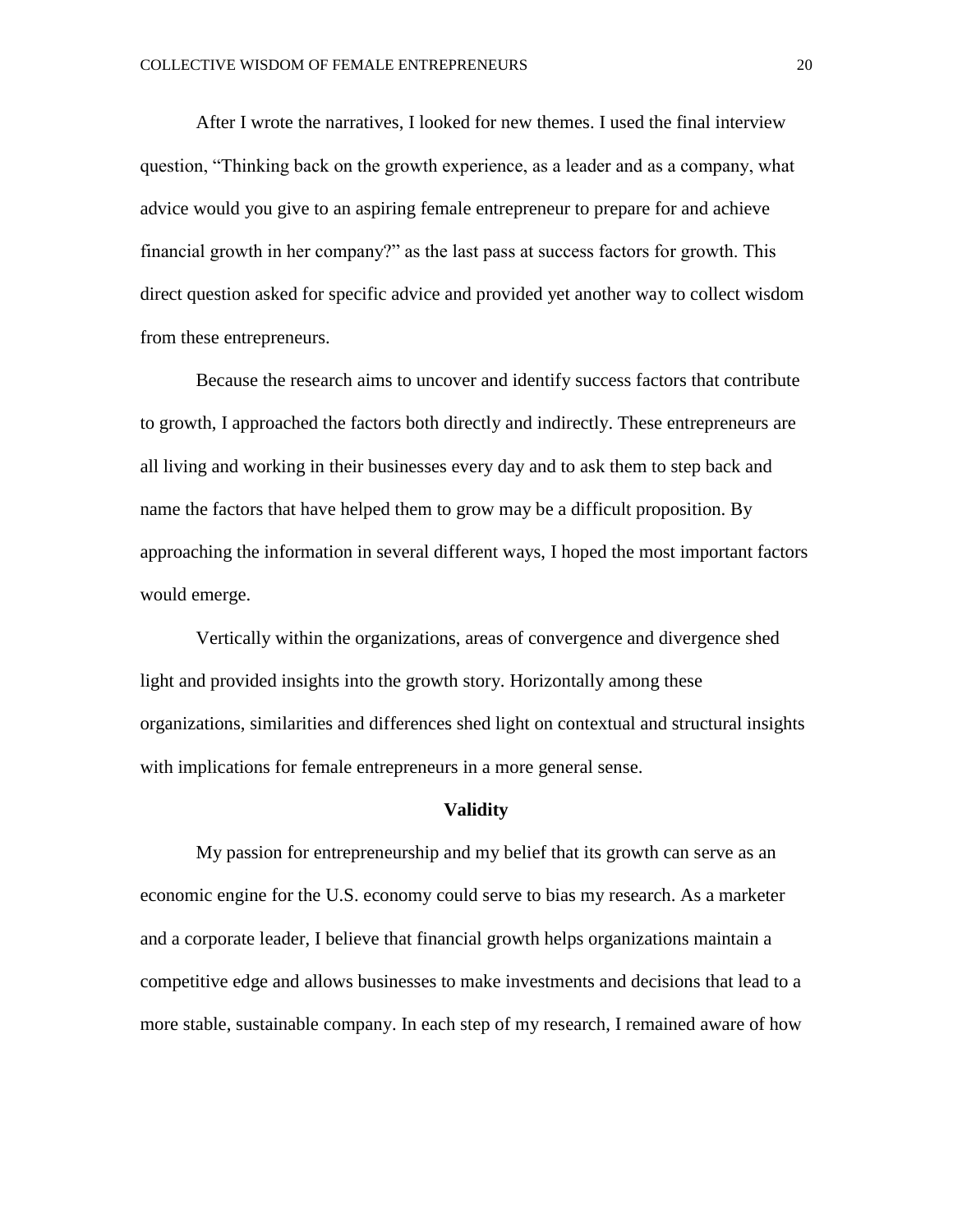my bias may influence my sample choice, my questions, my interpretations and, ultimately, my findings.

In addition, I was aware of the effect I personally might have on my research subjects, which Maxwell (2005) calls reactivity. Because of my strong connections to local female entrepreneurs, I remained aware of my personal relationships and the potential effect on my subjects. While a personal relationship may impart a high trust level and in turn, a high level of access, I consciously worked to eliminate any bias or influence that a personal connection may have made on the interviews or the data analysis. I withheld my desire to insert my own thoughts or reflections during the interviews and worked to avoid asking leading questions that could affect the subject's response.

Two primary strategies helped me manage the potential for biases in my research. During the interviews, I fed the story back to the interviewee to confirm that I interpreted and captured the story accurately. By using respondent validation, I gained as clear and lucid a picture of the growth story as possible. Second, I looked at each case study individually and then all of them as a whole to find discrepant evidence, inconsistencies, or negative cases.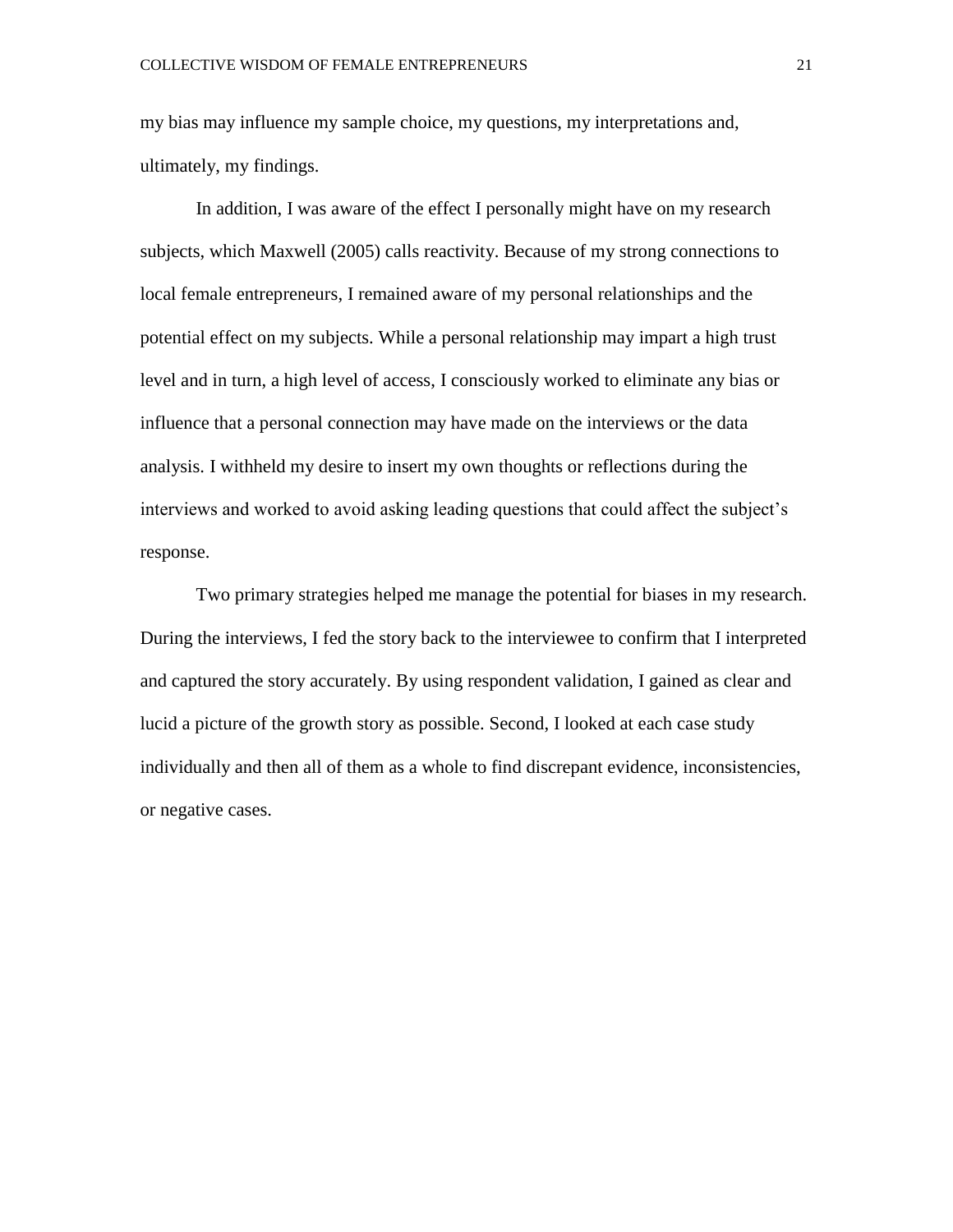#### Chapter 4: Presentation of Results and Discussion

The findings that follow are specific to my small sample, and while the findings do relate to and reinforce the academic literature and research in this area, I do not expect the findings will explain or define the entrepreneurship experience across wide populations.

I sought out entrepreneurs with different backgrounds and from a variety of industries using my professional and social networks. The sample set consisted of six Caucasian women, between the ages of 45 and 65. Five of the female entrepreneurs live in the upper Midwest and one lives in Colorado. Each company had between 20 and 85 employees with revenues between \$5 and \$25 million, although revenue disclosure was not required and not all subjects provided this information. Five of the six CEO's led companies that had experienced at least 25% growth in a year and most of them were experiencing record growth when we met. One of the CEOs was working on a growth strategy, as the recession was deeply affecting her company's industry. The oldest company was founded in 1975 and the newest in 2002. The original founder was running every company, and, in two cases, the current CEO was a founder who had split from her original business partner.

The six interview transcripts contained rich anecdotes, stories and insights into entrepreneurship, leadership and organizations. I studied and shaped each interview transcript into a narrative that told the story of the company, its founder and leader, and their financial growth experience. These narratives served as a vehicle to examine the entrepreneur's story and to look across all of the entrepreneurs' stories to find commonalities and differences. The interview guide sought to elicit similar data across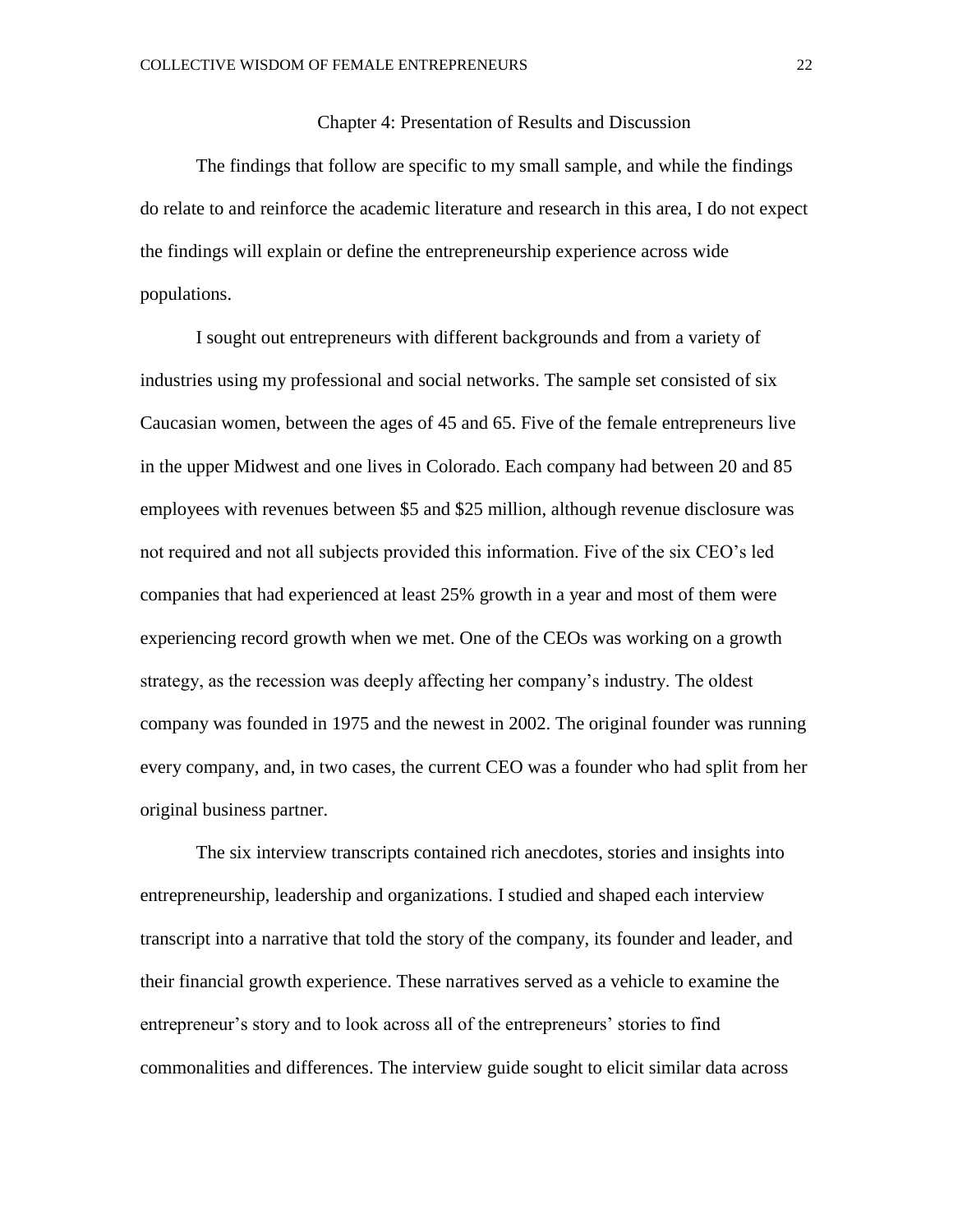conversations, but because of the open-ended nature of the questions and the interest in hearing the "story," the interviews did not produce equal or consistent data for each company. The narratives bring consistency and organization to each story. They open with the company background, the founder/CEO's background, and conclude with the context, drivers and results related to the company's financial growth. In all of the written narratives, the entrepreneur and the company's names have been changed to maintain confidentiality.

#### **Key Trends That Shed Light on Success Factors For Growth**

Several themes appeared in every narrative, conveying the importance and strength of these themes. The entrepreneurs all spoke about seven primary factors that contributed to their success:

- A strong, clear vision,
- Self awareness and use of her professional strengths,
- A focus on relationships,
- A commitment to profitability,
- Use of bootstrapping<sup>5</sup> to launch and fund the business,
- The right internal management team, and
- A finance expert.

 $\overline{a}$ 

 $<sup>5</sup>$  Bootstrapping activities include "meeting need for cash, cost conservation [including</sup> reducing labor and/or operations costs], product development or business development. (Brush et al, 2006, p. 28) When Brush (2006) looked at how women develop financing strategies at various business stages, they found that companies that exhibited bootstrapping strategies were more likely to reach a rapid growth stage.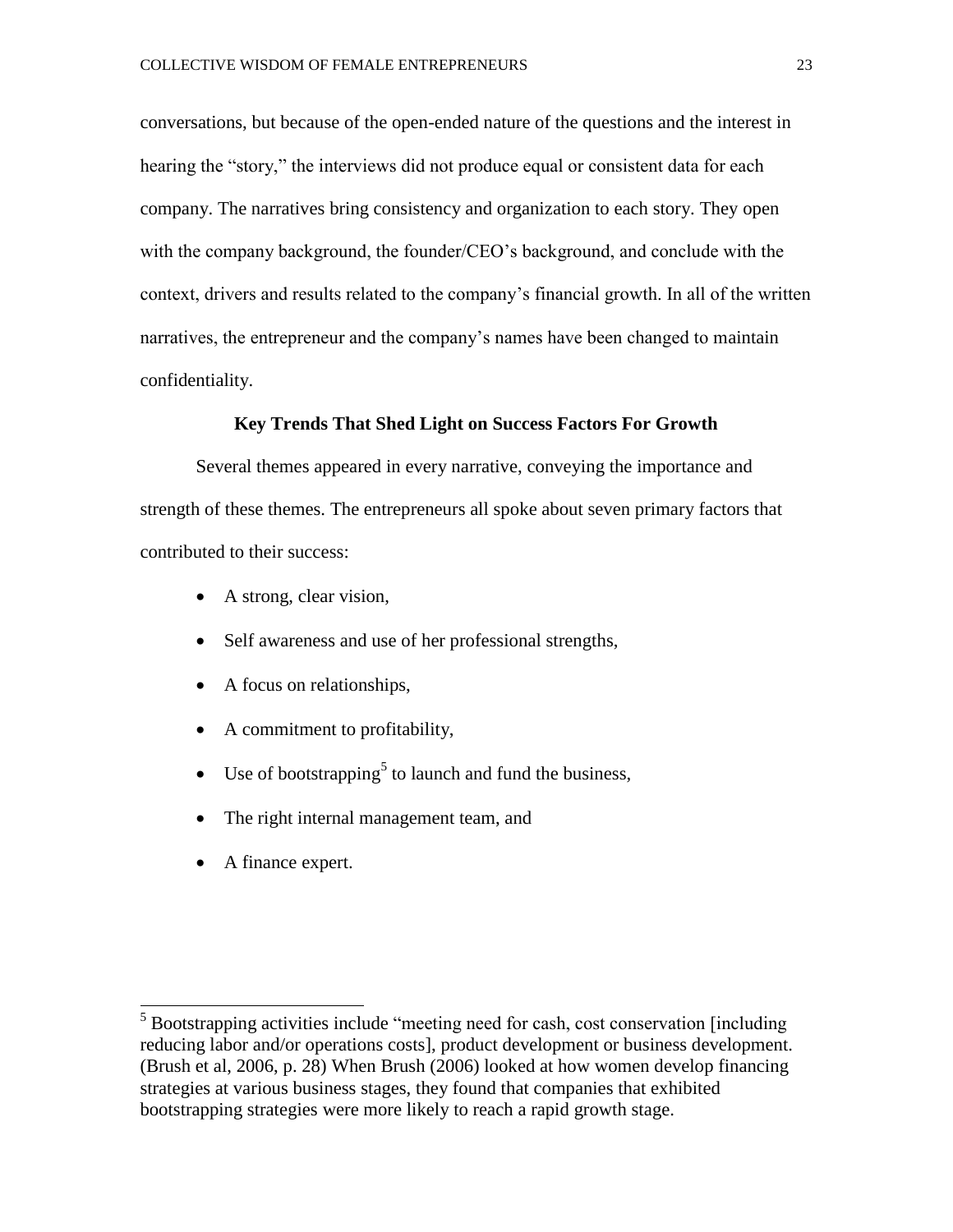The next section uses the narratives to illustrate the first six characteristics. The seventh factor, a finance expert, shows up in each narrative as a key factor for growth and is discussed at the end of this section.

#### **A Strong, Clear Vision**

Regardless of industry, company size or number of years in business, each entrepreneur carried a clear, strong vision for her company and this vision guided the organization and its key priorities. For the purposes of these findings, I define vision as the entrepreneur's reason for starting and sticking with her business and the business's purpose.

**Debbie and Mercurial Media: The Vision to See What You Can Become.** In the mid-1980s, Debbie founded Mercurial Media. Mercurial Media disseminates spiritual wisdom through spoken word audio, books, instructional CDs, online learning and digital media forms. Mercurial is known for its high quality production and good discernment and its customers hold Mercurial's products and services in high regard. Today, Mercurial Media has over 80 employees with revenues over \$15 million.

*Debbie's background.* Prior to founding Mercurial, Debbie studied philosophy and religion in college, interested in the meaning of life. As she learned about the life and experiences of the great mystics, she thought that the best way to study these teachings would be through direct experience. She left college and traveled to India, Sri Lanka and Nepal for a year. During her travels, she discovered meditation, which taught her to "get between her thoughts to a more felt sense of reality," which gave her great relief. She set out to introduce as many people as possible to meditation and wisdom teachings that support inner reflection and discovery.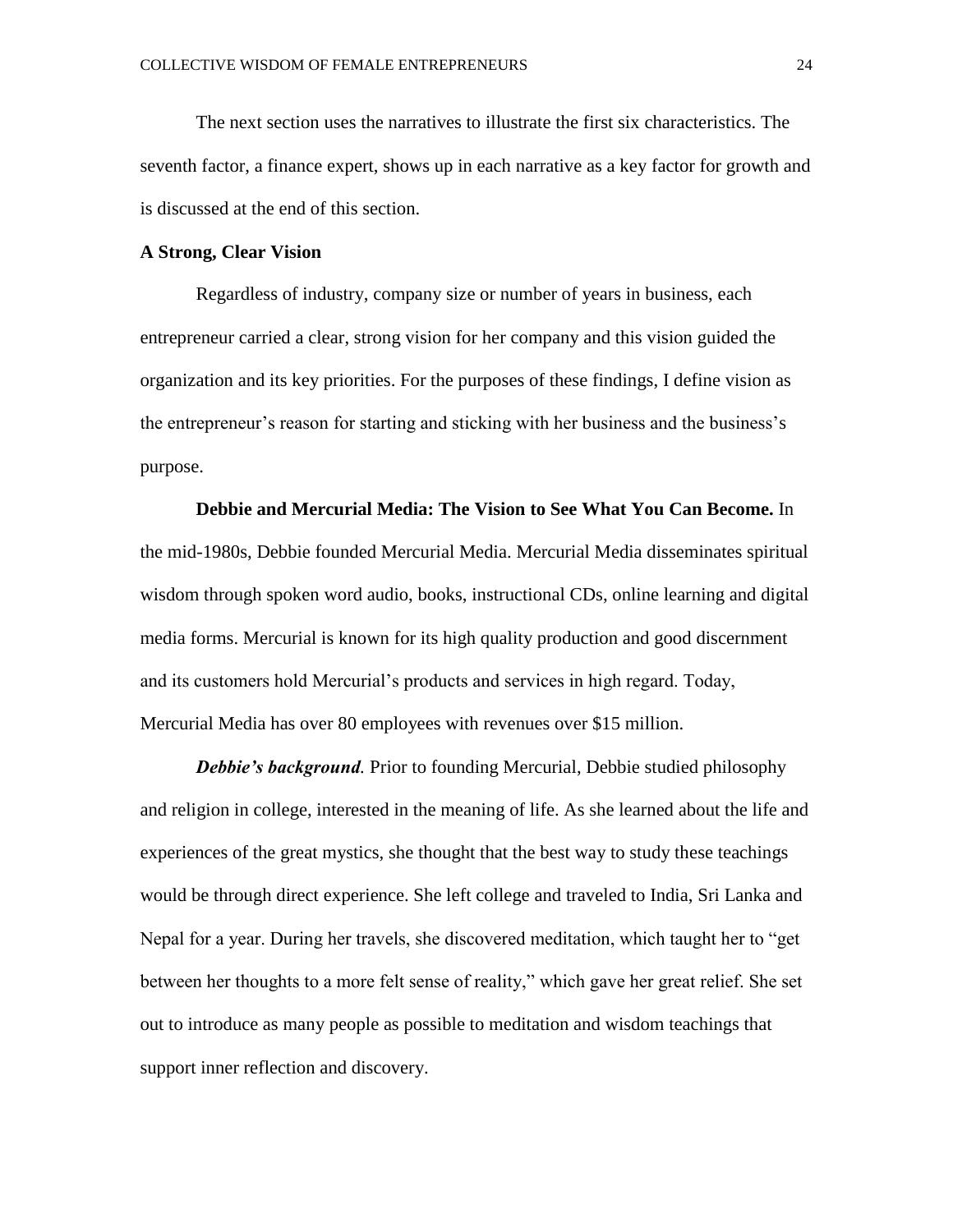Upon returning to the United States, Debbie hosted a community radio show where she interviewed spiritual teachers and asked them to share their wisdom. As her show gained popularity, she began to sell cassette copies of her shows from her home. Soon afterwards, Debbie's father died and left her \$50,000. At age 22, Debbie took her inheritance and founded Mercurial Media as a way to employ herself to do this work which she loved.

*Mercurial Media's beginnings.* As Mercurial grew, Debbie learned about cash flow projections, cost of goods, inventory management and wholesale distribution. Her business became more and more complex and she learned more about business management. In the beginning, Debbie approached the financial aspect of her business very simply – Mercurial didn't spend money it didn't have and any extra cash was invested back into the business. They tightly managed inventory, were careful to keep expenses low and saved enough along the way to pay royalties twice a year without incident. Debbie had no relationship with a bank and no outside investors; she grew the business "super organically" as the cash flow allowed.

*Financial growth.* By 2000, Mercurial had revenues around \$10 million and at this point, Debbie wanted to expand her business into video production and a children's music line. Her desire to expand came out of a "feeling of inner expansion and creativity" – a desire to reach more people in new and different ways. Business colleagues and friends suggested that she go to the bank to secure a credit line, rather than seek out investors. Debbie sat down with Susan, a banker, to talk about getting a line of credit. Susan asked Debbie, "Who is your CFO?" Debbie felt insulted. Debbie showed Susan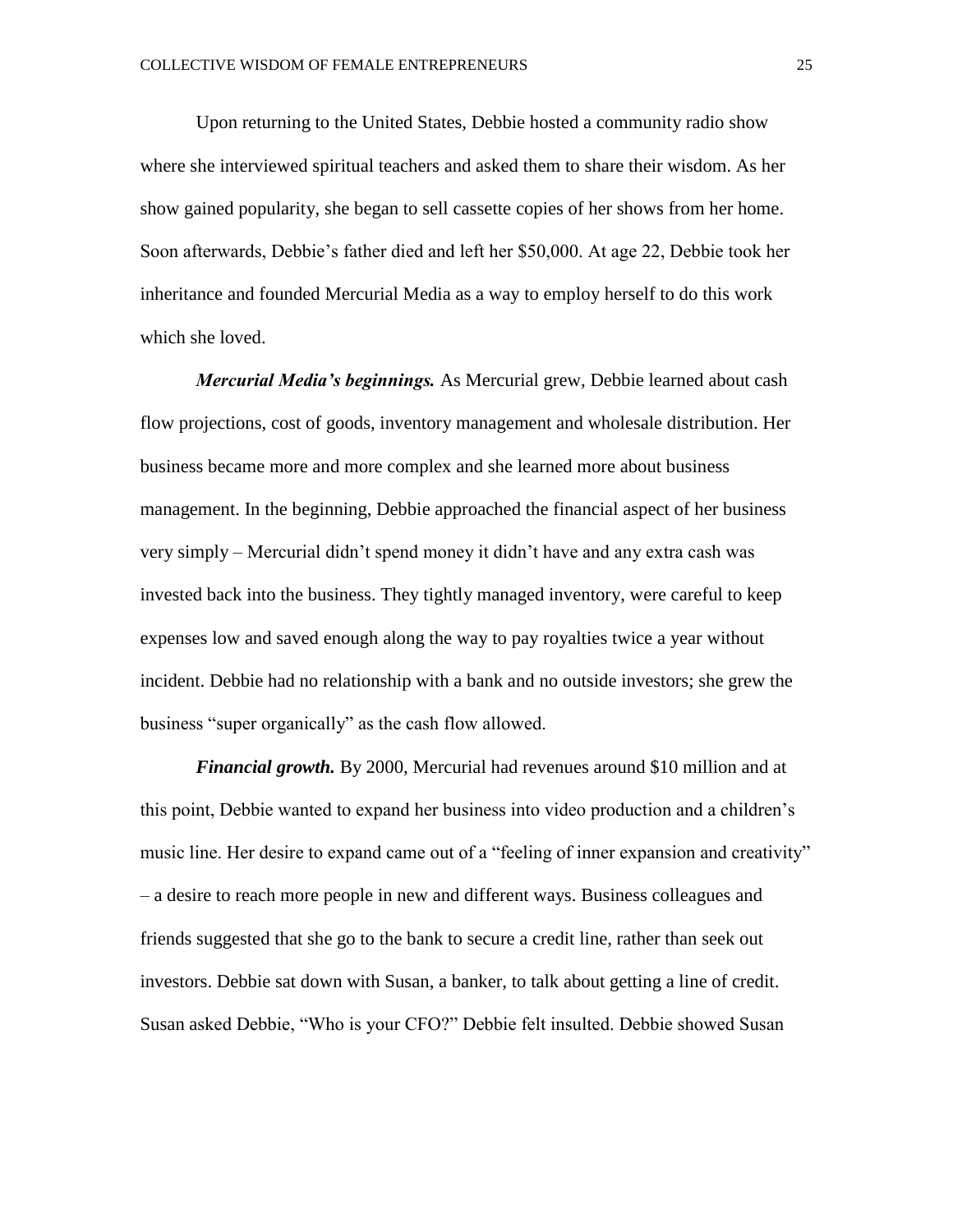that the company was bringing more than one million dollars to the bottom line, all without a CFO.

> Debbie recalled, "And I said, 'If you don't want to give me a line of credit then I'll go to a different bank.' I was kind of uppity about it to be honest because I felt insulted that she didn't believe I could run the company well. Well in fact, that banker was trying to help me although I was too stubborn to see it at the time."

In the end, Susan opened Debbie's one million dollar line of credit and after 15 profitable years, Mercurial lost \$750,000 in one year. Essentially, Mercurial tried to expand into too many areas too quickly, without the proper planning to know when cash flows would begin to generate revenue in these new divisions. In hindsight, Debbie recognized that Susan had tried to help her when Susan asked about Debbie's CFO. Debbie realized she didn't have all the skills needed to take her business to the next level.

After this great loss, she stood before her whole company, confessed, apologized and then put in place what she'd learned. Debbie brought in a CFO to coach, mentor and help her with the business' financial planning. Mercurial shifted to open book management and all employees saw a daily tally and tracked to the numbers. Debbie's strong vision serves as Mercurial's rudder but now she counts on help from all of her employees to run the business well. Debbie and her management team create three-year plans, track to them and communicate to everyone about the progress.

Debbie's vision is to reach as many people as possible and to be financially responsible in the process. Mercurial strives to stay ahead of the curve, especially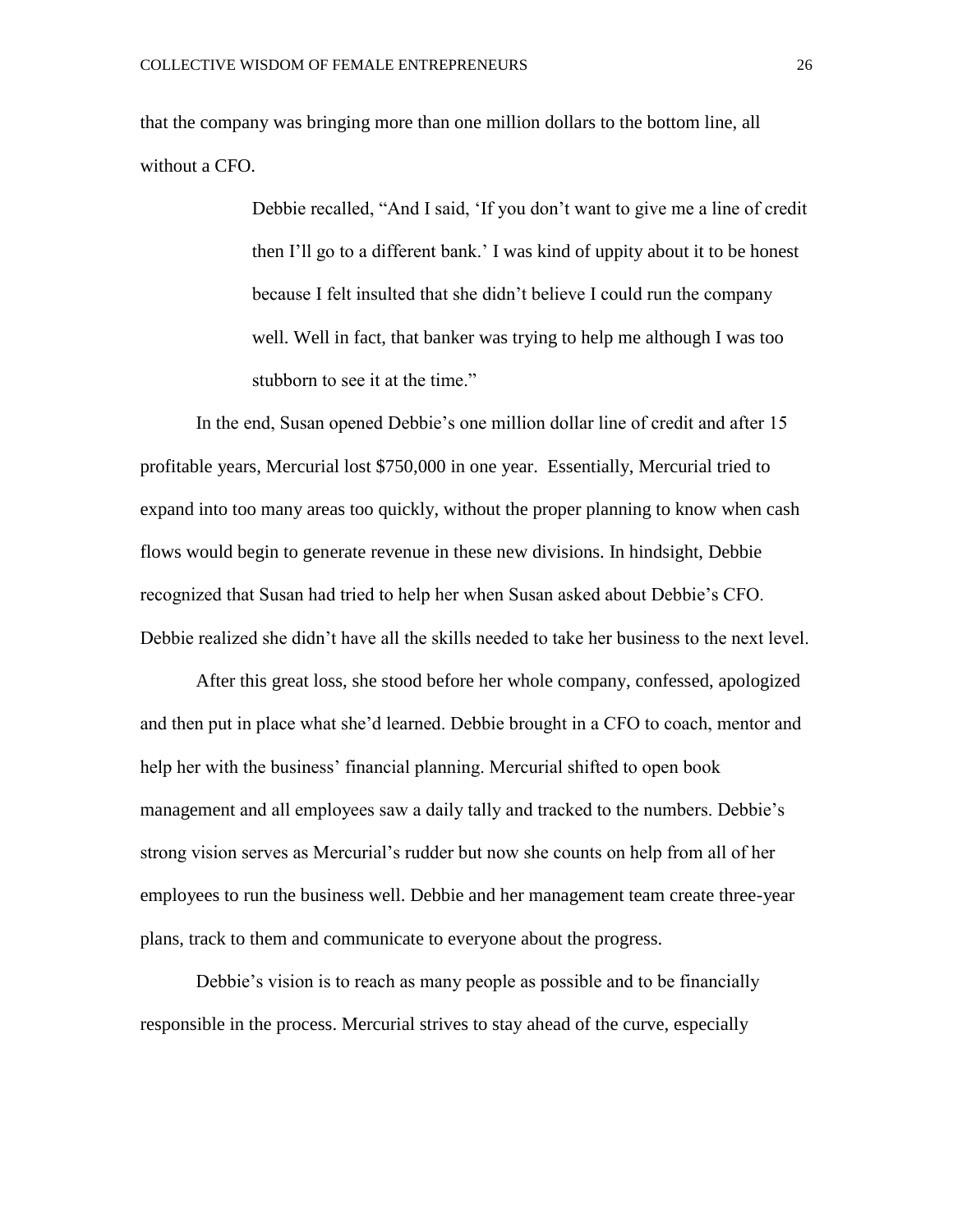considering the disruption in its industry. Mercurial invests in innovation and financial discipline to stay relevant and maintain its competitiveness.

*A Story About Vision.* Several years ago, Debbie went to dinner with a very successful businessman who had run several public companies. At dinner, he asked Debbie, "What's your vision for Mercurial Media?" Debbie answered, "My vision is to disseminate spiritual wisdom and to work with the greatest living teachers of our time." He asked her again, "No, what is your vision?" Debbie gave a similar answer and this went on several times. Finally, the businessman said,  $W_0$  – how big do you want Mercurial Media to be?" This question shocked Debbie – in her mind her company's size had nothing to do with the vision for her company. She didn't even understand his question. She told him that she would be happy running a \$500 million company or a \$5 million company. She wanted to be profitable and to make enough money to support her life and the people who work for her, but she didn't want to make her company's size a target. She saw that their definitions of vision were so different that they had difficulty understanding each other. For Debbie, Mercurial is about purpose and creativity and contribution; size is about how the audience responds, and she hopes that it all continues to grow.

#### **Self Awareness and Use of Her Professional Strengths**

A strong leader knows her strengths and uses them to benefit her organization. Each entrepreneur was keenly aware of what she excelled at and how she could best add value to her organization. Mary, the founder of Lakeview Design/Build, plays to her strengths and has persevered through a tough economic climate.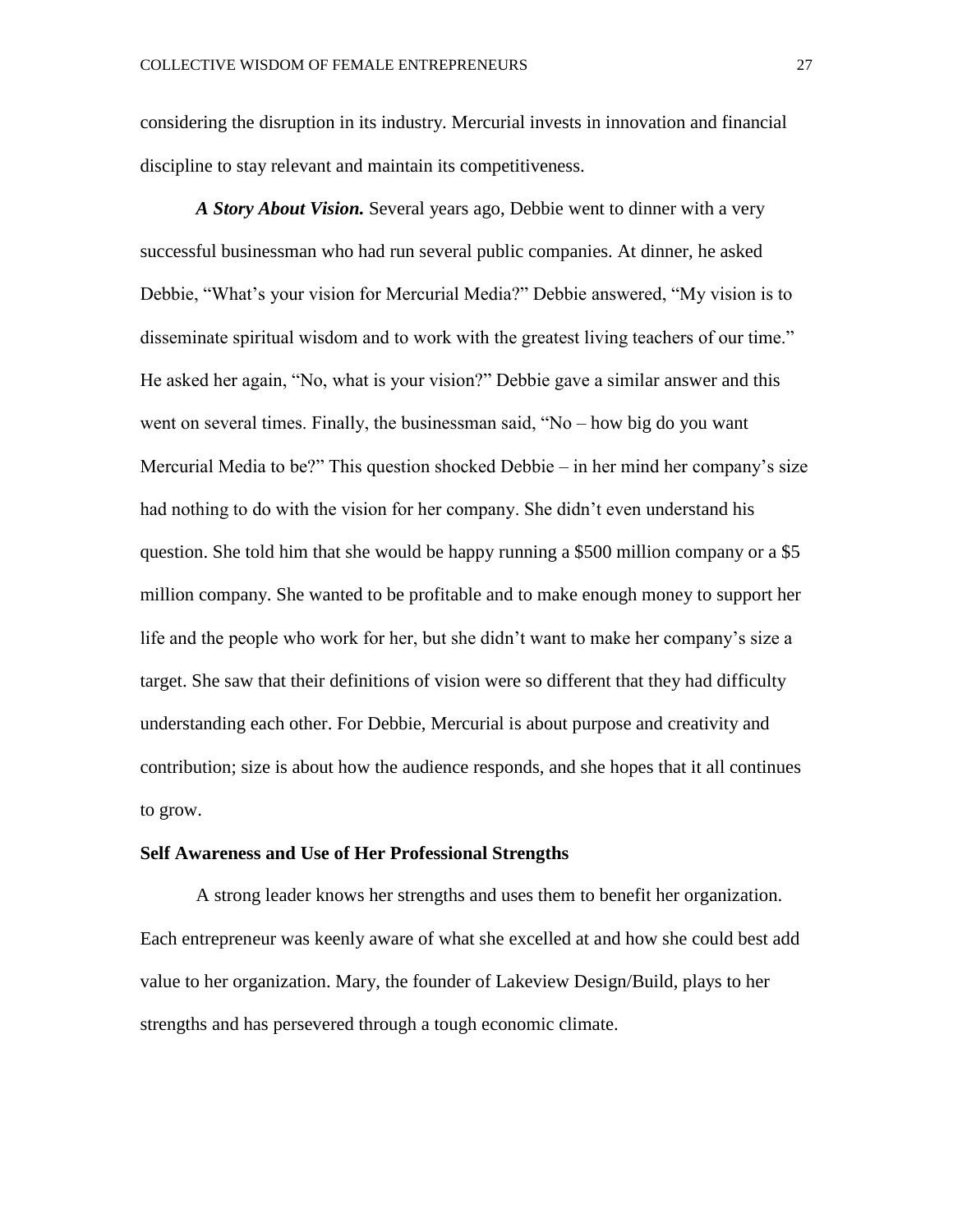**Mary at Lakeview Design/Build: The Reluctant Entrepreneur.** Founded in 2002, Lakeview Design/Build is a small residential and commercial construction company that serves the high-end, luxury market. Lakeview prides itself on its awardwinning project portfolio and its team's ability to clearly communicate with clients, execute high quality projects and create great spaces for living and working. Over time, Lakeview has shifted from a commercial and residential construction business to a primarily residential construction business. Their focus on quality, communication and ethics stands out in an industry with low barriers to entry and a wide variety of businesses. With five employees and revenues under \$3 million, Lakeview Design/Build has survived the difficult economy and is looking to grow.

*Mary's background.* Mary earned her bachelor of arts in public administration and a minor in economics. After graduation, she started working at Rolland Construction, a large, southern construction company, and stayed for 25 years. The construction industry fit her style because of its variety, the constant challenges, and problems to solve. During her time at Rolland, Mary put herself through the University's Executive MBA program. Her tenacity to learn, grow and develop affected those around her. Following Mary's MBA experience, Rolland encouraged, and even funded, many other executives to do the same. Mary recognized that people often followed in her footsteps and she welcomed the opportunity to lead, set new examples and serve others.

Mary relocated to Minnesota for love and left behind her 25-year career with Rolland Construction. She met with several large Minnesota construction companies but was concerned about transitioning from a non-union environment to Minnesota's union environment. Then, Mary met a female carpenter and the two decided to start a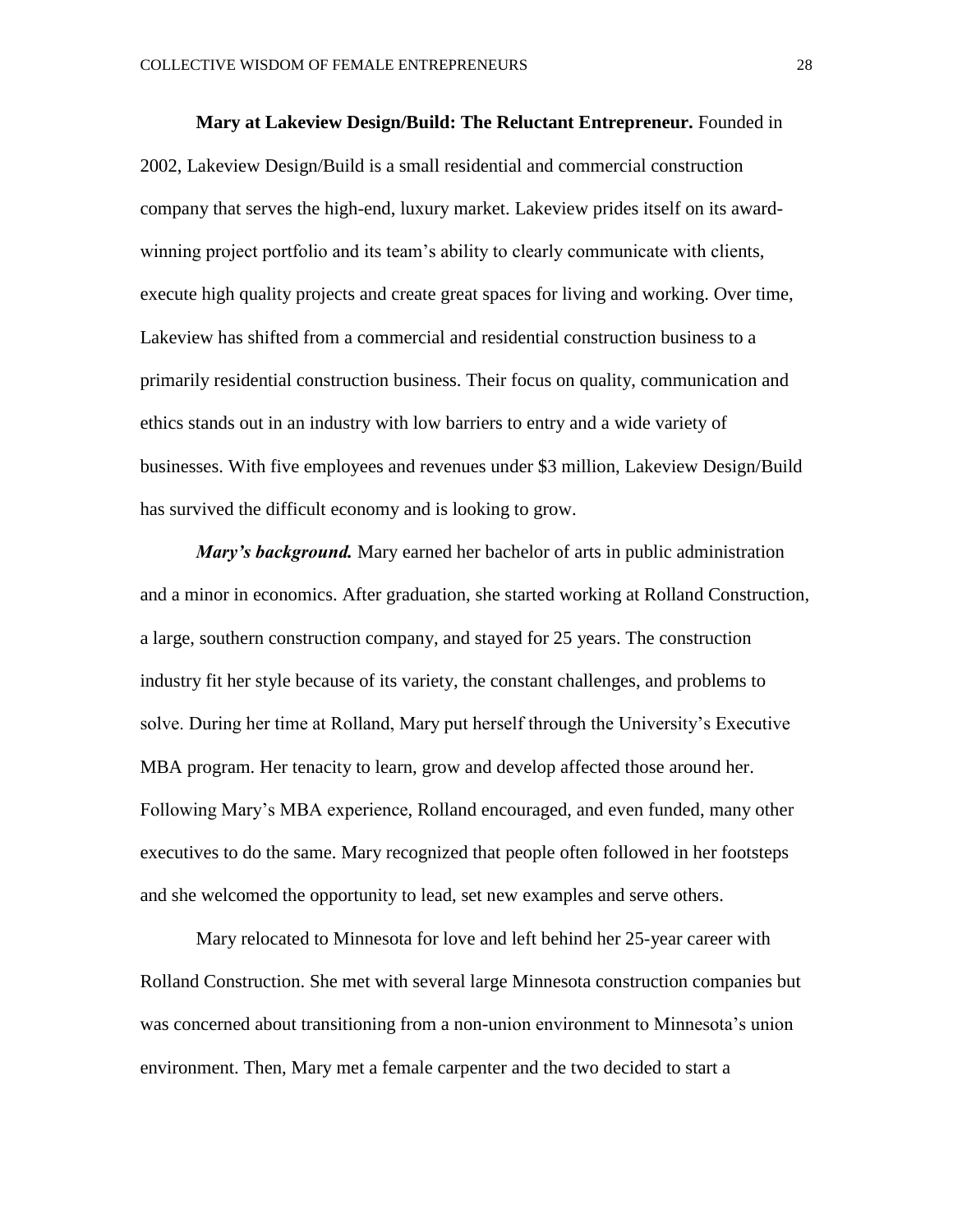construction company together. After a few years of figuring out how to run her own firm, Mary realized that she and her business partner's skill sets and goals were very different. Mary bought out her partner and took over Lakeview Design/Build as its sole owner. Mary's commitment to service, genuine empathy for others, and interest in understanding how things work are several of the leadership strengths she brings to her business. She has strong convictions about giving her employees health insurance, 401K and a living wage. In Mary's words: "One of my innate gifts is leadership…I am a person who is genuinely empathetic to people. I am not afraid to articulate that in many ways and I have a strong belief in service and moving forward." Her passion for people and for construction keeps her going but the challenges in her industry and in funding growth is a frustration.

*Lakeview Design/Build today.* Since 2008, the distressed construction market and lack of demand for new homes has presented Lakeview with significant economic challenges. Mary sees herself as a slow-growth, "reluctant entrepreneur." She didn't necessarily set out to build a company, as she says, "I just needed a job." Her aversion to financial risk also characterizes her reluctance as an entrepreneur. She has worked her entire life to be able to save for retirement and is not inclined to put that all up for grabs.

As the economy picks up, Mary sees great opportunity for Lakeview, especially if they can buy, develop and sell homes as the real estate market begins to grow. For Lakeview, growth is an imperative – without it, Mary cannot maintain her organization's size, retain her talent, and keep her organization from stagnating. Mary's most important factor for growth is market opportunity and her biggest challenge is capital. She is looking for investors but doesn't have any yet. Her bank is financing her current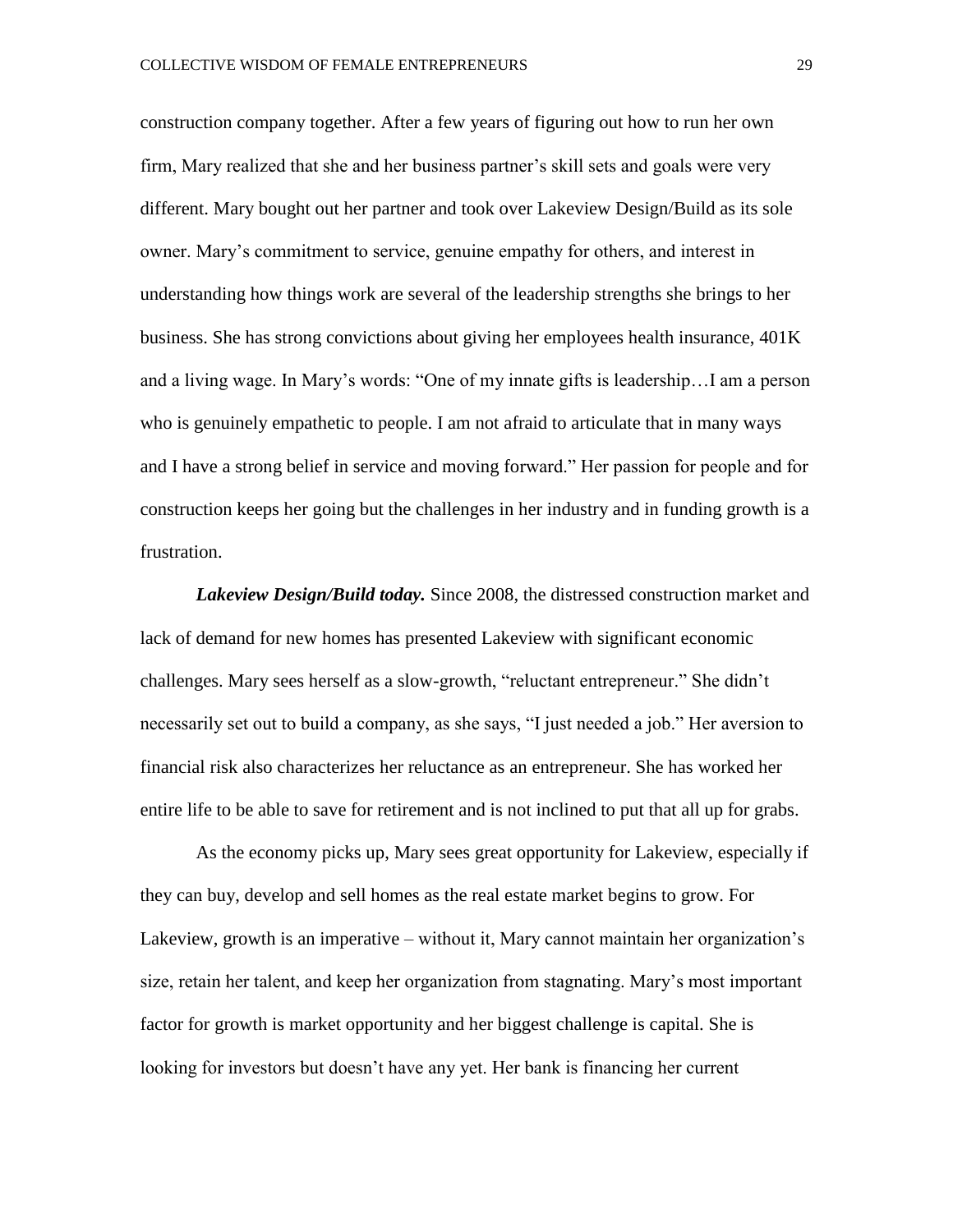development project and she would do more if she had available capital. Mary knows the market indicators are good for real estate development. Lakeview Design/Build's team knows what it takes to develop housing that buyers want. Her challenge is to finance and seize rapidly the opportunity before the market shifts again.

#### **A Focus on Relationships**

Every entrepreneur talked about the importance of relationships with customers and employees, and in many cases, suppliers and social networks. In each conversation, these entrepreneurs cared deeply for their employees and customers and conveyed clearly the importance of these relationships. Laura, co-founder of Benchmark, talked extensively about her commitment to building strong relationships inside her company, through her company's culture, and outside with her clients and her community.

**Laura from Benchmark: The Culture Queen.** In 2002, Laura and her three business partners founded Benchmark, an interactive marketing agency. Because few digital agencies offer interactive marketing strategy, design and software engineering under one roof, Benchmark gives its clients a single point of contact and uses a multidisciplinary approach to create high-quality, interactive websites, ecommerce solutions and digital marketing. Benchmark's reputation in the market is strong. Over the years, their projects and their client base has expanded from small- to medium-sized local businesses to include large Fortune-100 organizations.

*Benchmark's history.* Laura and her business partners met working together at an internet service provider (ISP). At ISP, Laura led a process to find investors which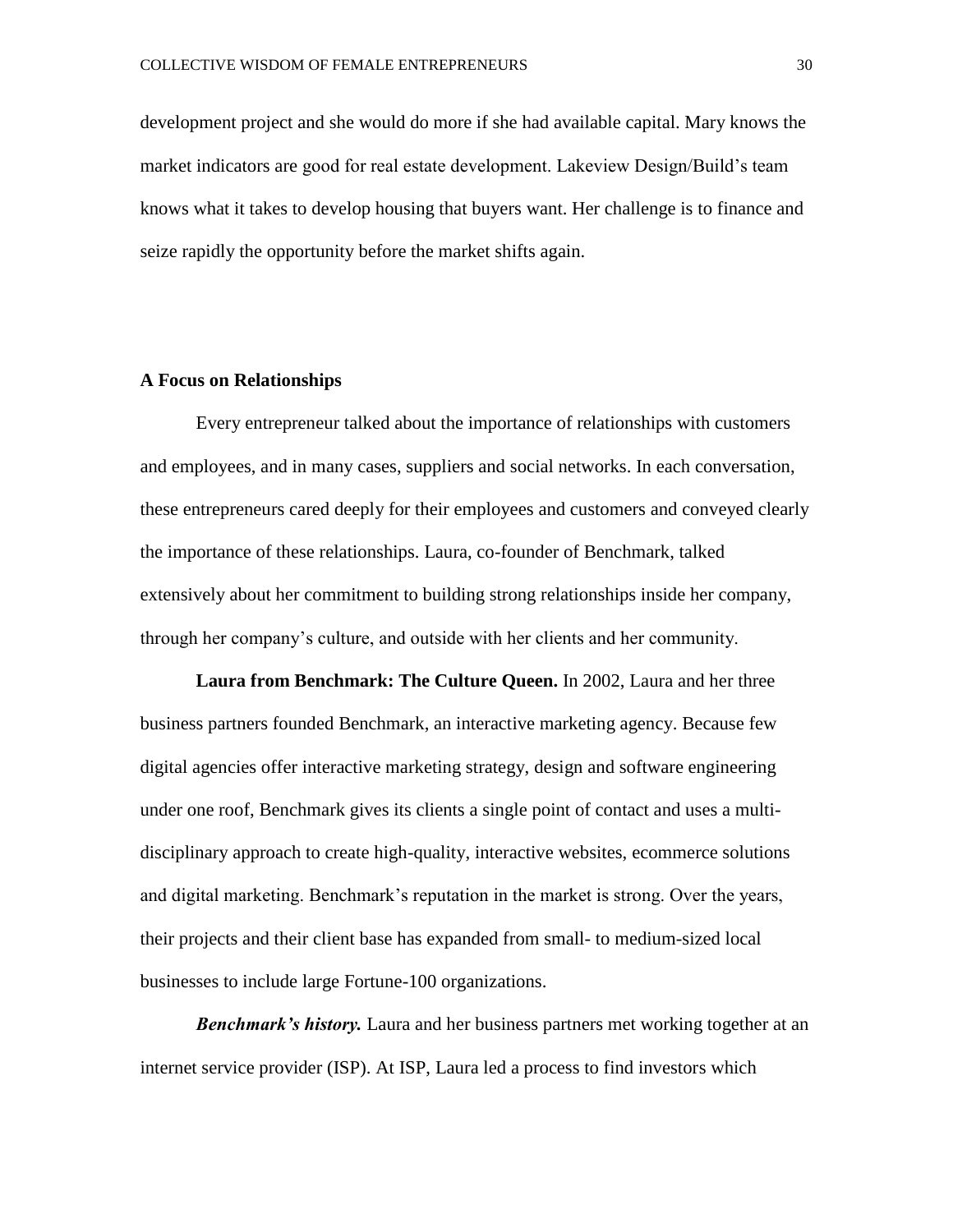resulted in ISP's sale. Laura and her partners went to work for a mid-sized marketing agency to build its interactive division, but they felt like the organization did not reflect or match their values. After several months, Laura wrote a business plan and a month later, she and her partners left the marketing agency and founded Benchmark.

Laura and her partners wanted to build a company with the best work environment, which they felt would deliver the best products and services to their clients. They wanted people to feel fulfilled and empowered in their jobs, be encouraged to develop themselves, and be able to care for their families and their work. Most importantly, Laura and her partners believed that being honest, authentic and kind to their employees and their clients would give them a stronger competitive advantage than the most cutting-edge technology and software development.

As Benchmark's CEO, Laura leads with a "buck stops here" mindset. Her three male partners know she is the boss and they stick together. While they may argue or disagree, Laura's partners never undermine her leadership and they share the same values as the day they started. As a leader, Laura is more people-driven than data-driven and her ability to imagine the human response, be it with employees internally or clients externally, allows her to make quick, intuitive decisions. Laura is passionate about culture and her desire to build Benchmark is deeply rooted in her vision to create a collaborative, creative and values-based environment.

*Laura's background.* Laura's financial literacy formed at an early age. She learned to read a balance sheet in middle school while working for her mother, a physician who owned her own private practice. Laura's mother spoke openly about how she saved money, monitored expenses and ran weekly reports to make sure that she knew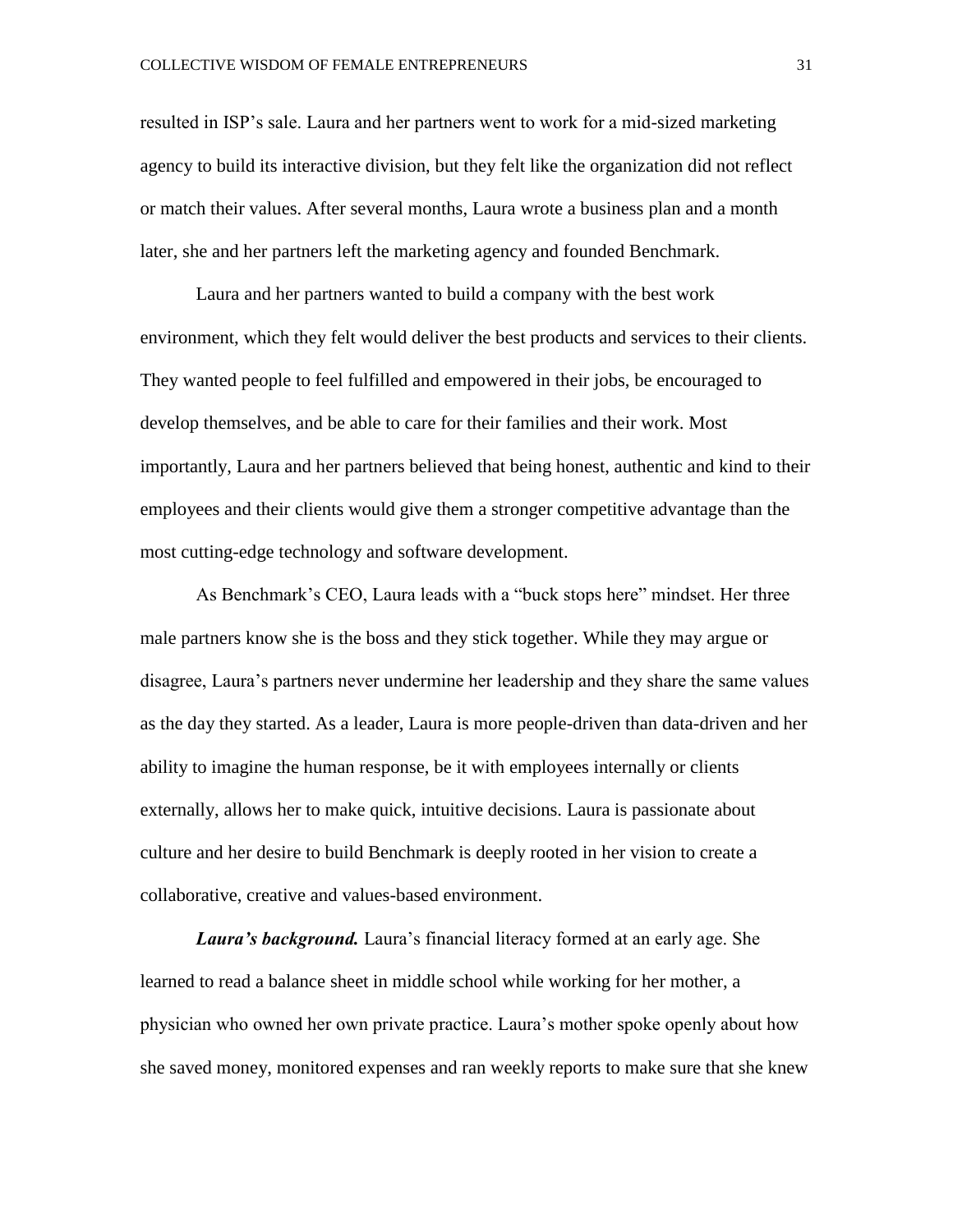exactly what was going on at all times. Waiting tables also taught her to work hard, take initiative and figure out how to get things done. Laura learned to work math problems in her head as a waitress to calculate tax percentages and count back change.

> When I waited tables, I learned you never walk into the kitchen without grabbing a plate. You never walk away from a table without seeing if there is something you can clean up or what you can bring. Those simple messages train your instincts.

Laura's leadership experience prior to founding Benchmark was limited. After she graduated from college, she started working in traditional media production, but found the lack of women and negative attitudes towards women frustrating. Many people she worked for represented "the worst in leadership" and she wanted to demonstrate the opposite. At the time, multi-media was emerging and Laura made a list of 25 companies that she thought had a future in new media. Through sheer perseverance and relationship building, Laura landed an entry-level position at ISP.

She recalled her conversation with the ISP leaders this way,

I said, "I don't have experience in what you are doing, but I think I can help you make it into a real business. I will work for you for 90 days at this rate. If at the end of those 90 days, you don't think I've added any value, we'll part ways. And if you think you can't live without me, this is the salary I want." At the end of 90 days, they offered me the job.

Within 6 months she was the general manager and within a year, she was the president and managed a team of 50 people.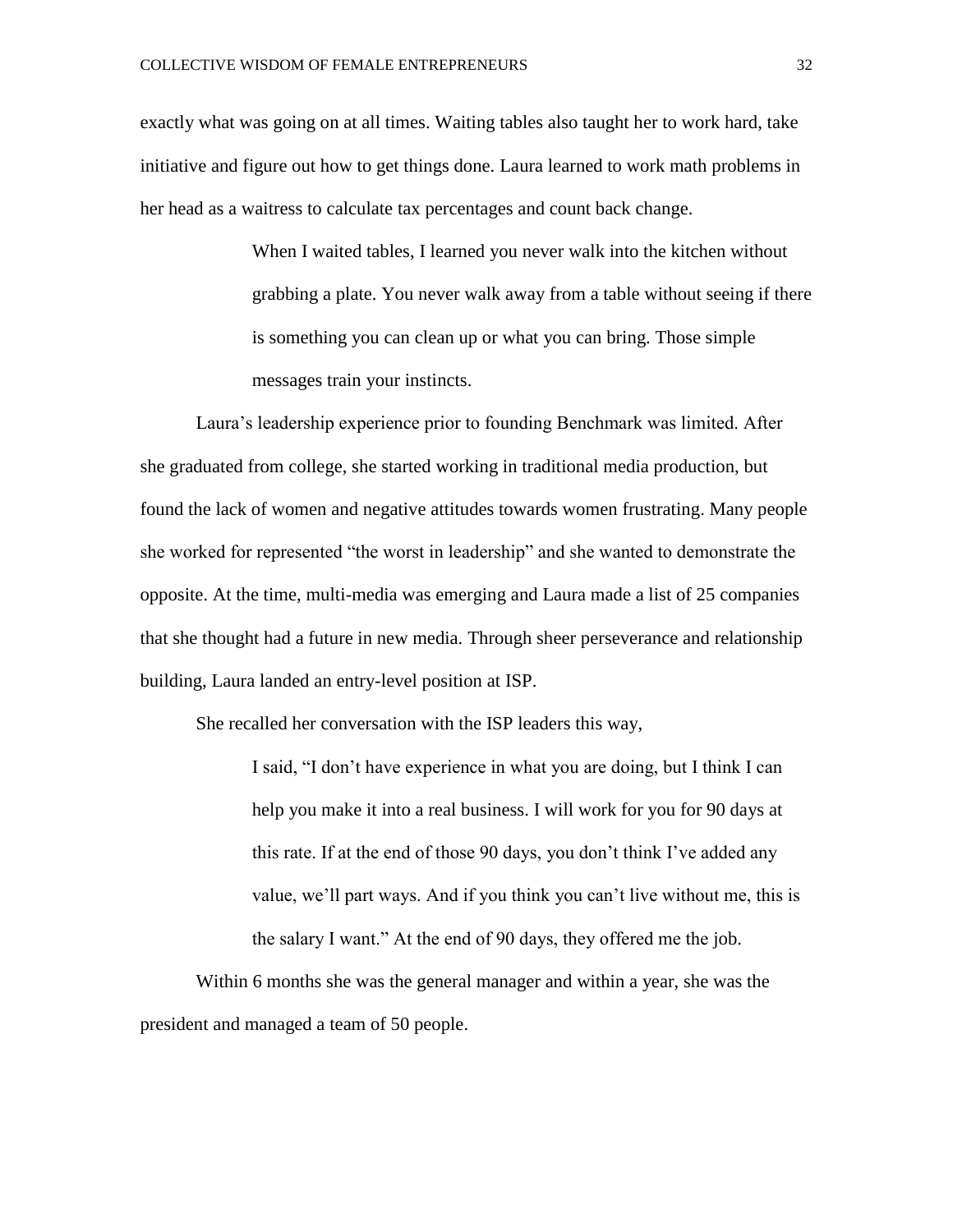Laura's point of view on culture was formed as she worked with corporate clients and she saw examples of cultures, values and workplaces that did not match her values. When she and her partners founded Benchmark, they called it a "start over" not a start up, because they set the tone and built a values-driven environment.

*Benchmark's financial story.* Benchmark experienced steady growth from its beginnings. Before the economy crashed in 2008, Benchmark's owners decided to make significant investments in the business. They bought a building and became a "real agency with a real presence." Benchmark's owners saw growth as necessary for their very survival; as Laura said, "If we are going to stay alive, we've got to go no holds barred and grow." When the 2008 recession hit, Laura saw a great growth opportunity. As corporate spending on marketing shrank, companies still needed to spend money on digital marketing and advertising. Benchmark seized on this market opportunity and looked for innovative ways to talk to their customers about why digital marketing was the right investment in a tough economy. Despite these efforts, their sales contracted and the four owners made personal loans to the company. Laura and the management team gave their employees the opportunity to weigh in on how to manage through the downturn and cut salaries across the board in a fair and transparent way. The long term bets they made on relationship building paid off and within two years, all salaries were restored. In 2012, Benchmark is seeing 48% growth over the previous year.

Laura's relationship-driven approach is clear: "We want long term relationships. We want people to know they can call us and we care."

#### **A Focus on Profitability**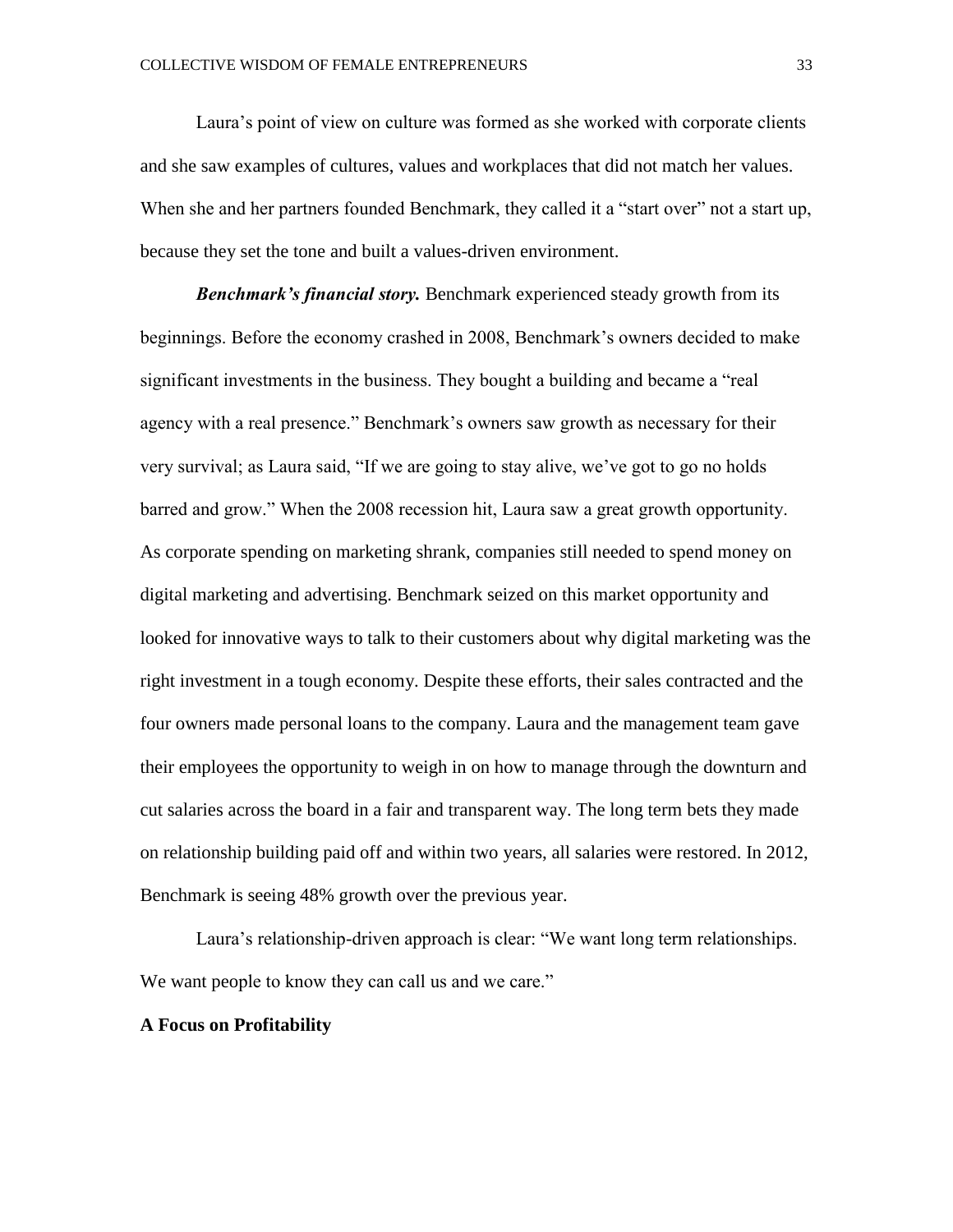Each entrepreneur was keenly aware of her company's profitability. Despite differences in growth strategies or philosophies, every entrepreneur agreed that profitability was a key business driver and metric. In many cases, an understanding of and discipline around profitability was learned over time. Sandy's story shows how she came to understand profitability in her company and how her team works together to achieve profitability goals collaboratively.

**Sandy from RS Services: Focus on what pays.** RS Services installs steel, reinforcing steel and electrical for construction projects. Most of RS Services' work comes from highway and bridge projects, with a smaller portfolio of work in electrical design build and commercial projects. They have 20 employees and revenues of approximately \$20 million a year.

*Sandy and RS Services' background.* Sandy did not have an extensive work background before founding RS Services. She waited tables and was a single mom on welfare. Through support programs, Sandy was able to take classes to build on her high school degree and got a job at Digital Front. She worked there for several years, receiving three promotions in three years, but wanted flexibility to be with her kids on her terms.

After talking one night with her husband and his co-workers, who were ironworkers, Sandy and another ironworker's wife decided to start RS Services. After the first year, Sandy bought out her founding partner because their vision and passion for business were too different. Sandy tried to bring in other partners but ultimately decided against it because she couldn't find anyone who shared her values, work ethic and her vision of success. She borrowed a small amount of capital from family and grew conservatively to start.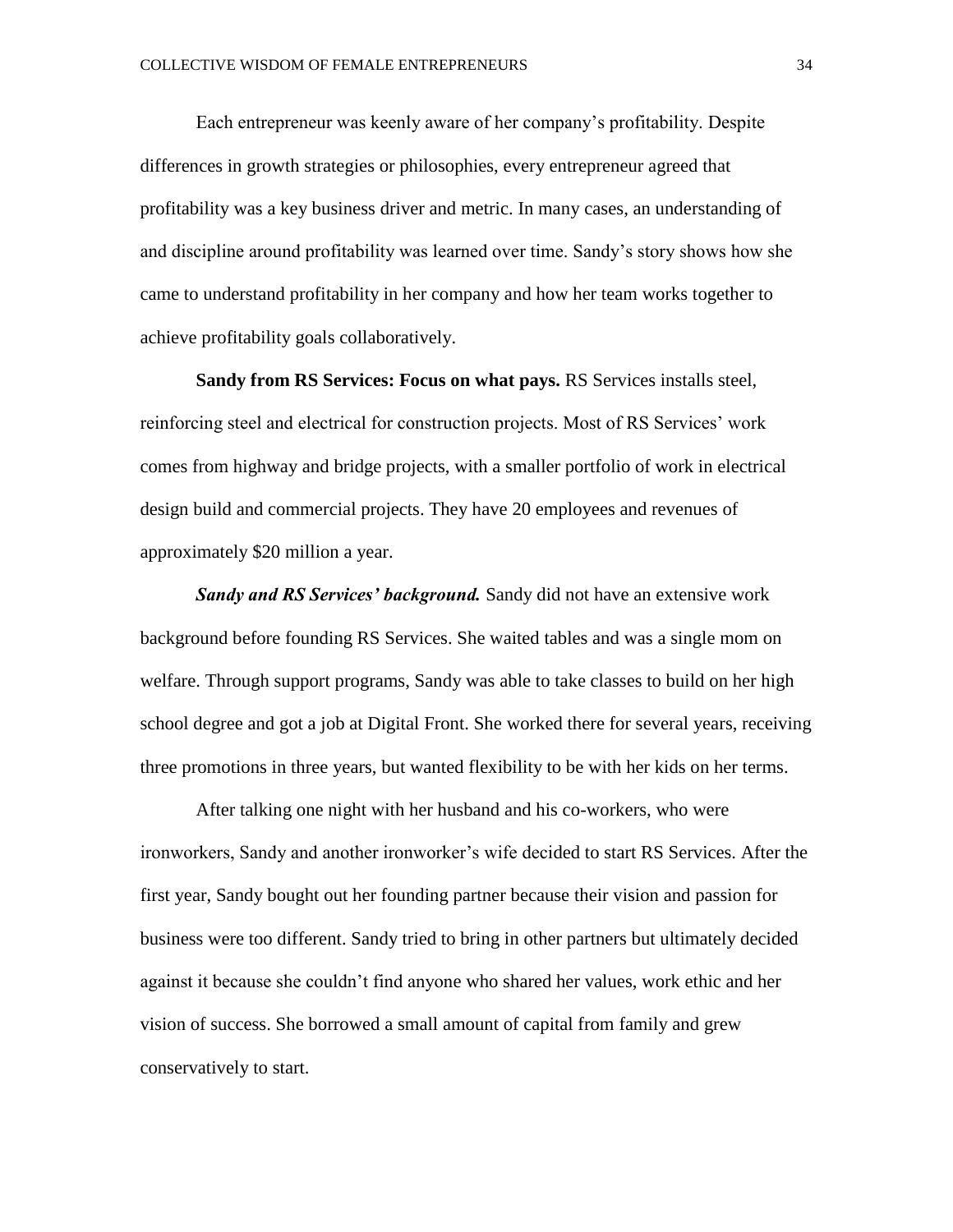Sandy's husband worked in the business while she managed the business and kept jobs coming in the door. Over time, she realized that bidding and estimating jobs was critical for RS to grow and be profitable. But to properly estimate the work, she needed to know how long it took to deliver each kind of service. She needed her team to code their work so she could set productivity baselines, measure against them and improve their estimating and bidding process. Her husband did not believe the workers in the field would buy into Sandy's program and he wasn't supportive of Sandy's vision for growing the business. Sandy knew that coding was critical to improve their ability to estimate jobs so she implemented it anyway. Over time, the workers recognized the value to the business and they followed her vision. In 1996, Sandy divorced her husband and became the sole owner of RS Services.

After Sandy's divorce, RS Services experienced quite a growth spurt. Many of her employees wanted the business to grow and they went for it. From 1996 to 2001, RS Services' revenues grew from \$3 million to \$10 million. But without a disciplined approach and a plan, this growth spurt brought a significant amount of debt including investment in a new corporate office building.

Sandy needed a different approach to growth. She hired a new controller and read Jim Collins' *Good to Great*. Then, Sandy split the business into three divisions and, with the help of her controller, looked at each division's costs, contribution margin and profitability for one year. After seeing the results, she focused her business on the division with the highest contribution margin and quit bidding on jobs in her least profitable division. People in Sandy's industry told her, "You can't do that – you have to do it all." But Sandy only wanted to do the work that was profitable. In the end, Sandy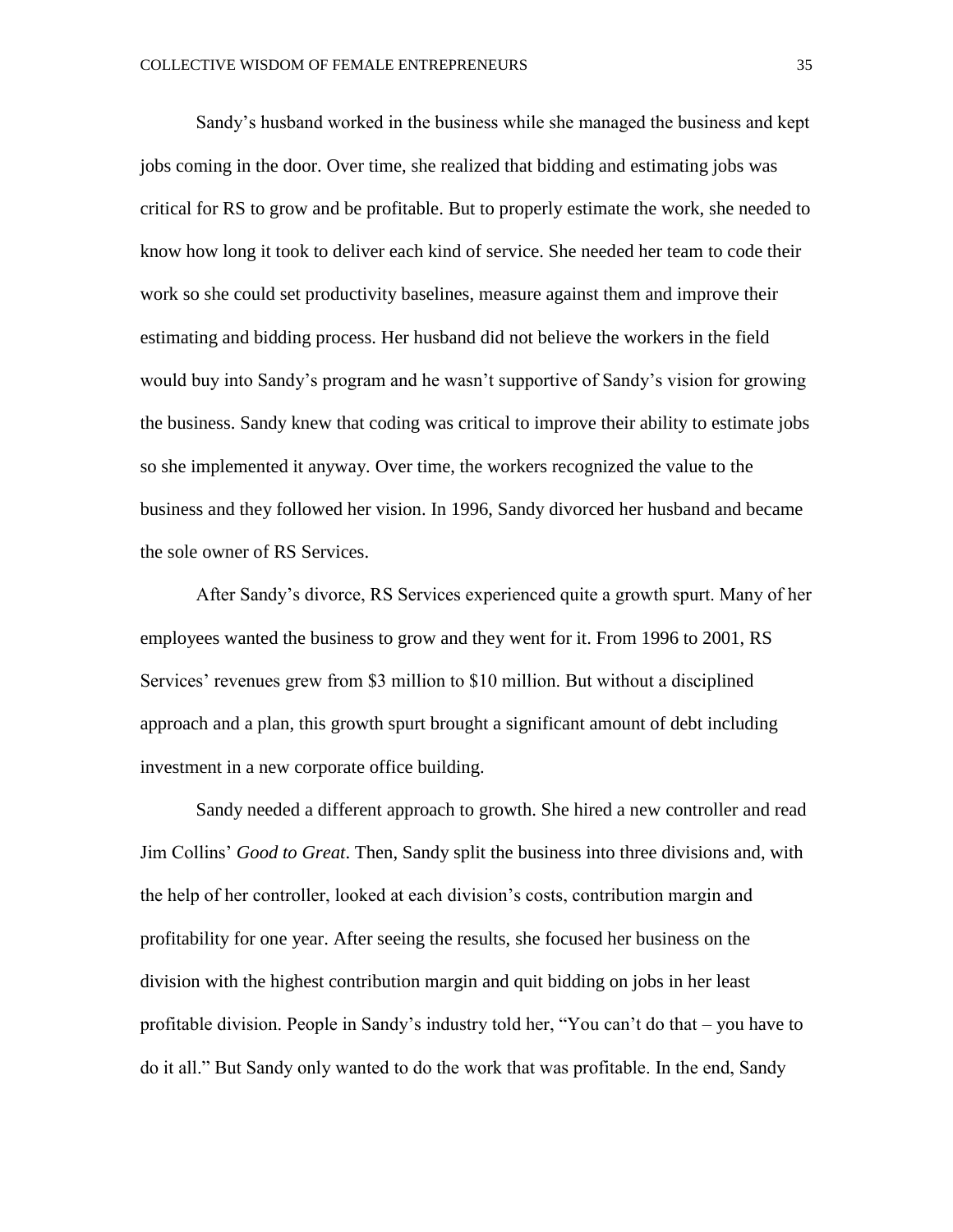recalled, "If you look at the margins and my salary and everything, it was the…best move<sup>"</sup>

As a leader, Sandy has engaged her entire team in the process and has put critical job information in their hands at the job site. Initially her superintendents were concerned about putting hours reports and job estimates in the hands of the foreman and the ironworkers on site. But Sandy thought the value of giving her people critical information on the front lines outweighed any risks. These simple actions resulted in higher levels of trust and engagement on the job. Everyone could see the goals and work together to achieve them. Regular meetings and communication ensure that jobs are on track and if they aren't on track, the team knows and makes adjustments and corrections to ensure success and profitability. Sandy uses her vision and ability to improve profitability, productivity and efficiency to advance her business. Her opinion on profitability is clear, "Don't be afraid to ask for more money or to be profitable. Don't work for clients or customers that aren't profitable and keep you up at night. Get rid of them. You aren't making any money on them."

Her passion for her work comes from within and from the outside in positive and challenging ways. While Sandy has broken new ground in her industry, she has received criticism from people who do not welcome her approach to business. These critics just fuel her passion to succeed because she knows she can prove them wrong.

Yet Sandy's desire for financial growth is not solely for financial gain – she wants to provide herself and her employees with a good living and a great place to work. Over the years, she has learned to be a better money manager but doesn't think she has a strong "balance sheet mind." She relies on her controller to help her financially strategize and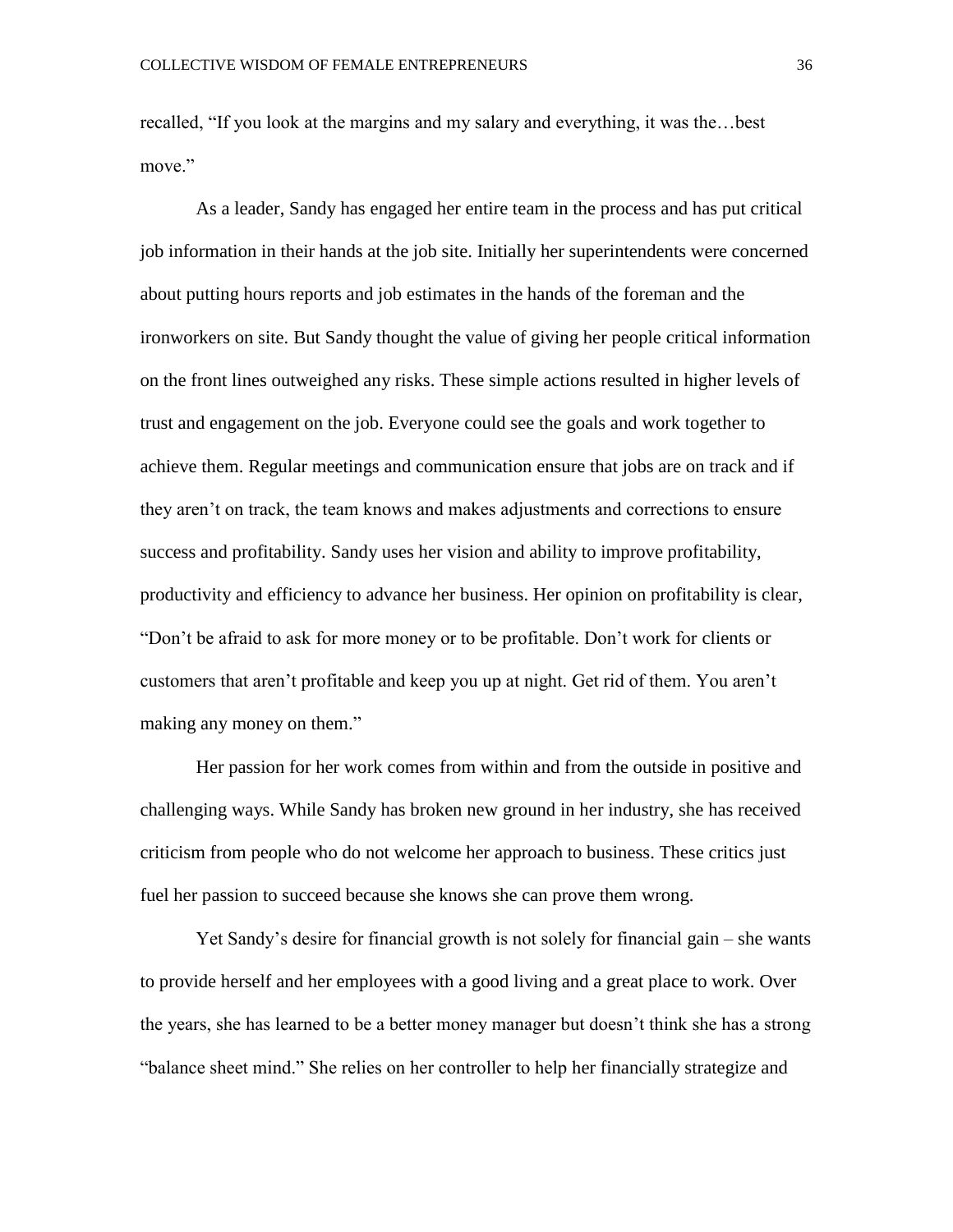carry out her vision. Sandy recognizes the importance each of her employees brings to the company's success. She strives to give them information and support to make decisions that lead to quality workmanship and profitability.

### **Bootstrapping to Launch and Fund the Business**

Each entrepreneur used creative financial strategies and cash flow, called bootstrapping, to fund her business. Only one of the six entrepreneurs had an outside investor and in that case, the investor was brought in years after the business started. Half of the entrepreneurs talked about intentionally using a slow growth strategy to prove their business concept, ensure growth was sustainable and viable, minimize risk exposure and maintain owner control. Susan from Fashion Nation shows this slow growth, bootstrapping strategy in practice.

#### **Susan from Fashion Nation: Growing on cash flow**

Fashion Nation was founded in 2001 after Susan, its founder, saw a market niche in reading glasses. She was looking for readers and only found low cost, cheaply made cheaters or high-end prescription glasses with nothing in the middle. Susan designed a reader that would appeal to discerning consumers interested in fashion and style. Today, she relies on cutting-edge design, high-quality craftsmanship and a clear understanding of her end user's needs to maintain her competitive advantage. Fashion Nation employs 20 people and has annual revenues between \$5 and \$10 million.

*Susan's background.* Susan started her career in financial services, first working in operations, a role she relished and then as a broker in sales, a role she disliked. At the time, women brokers were rare and she felt like the male clients she met with did not take her seriously. She changed companies and began working in cash management, project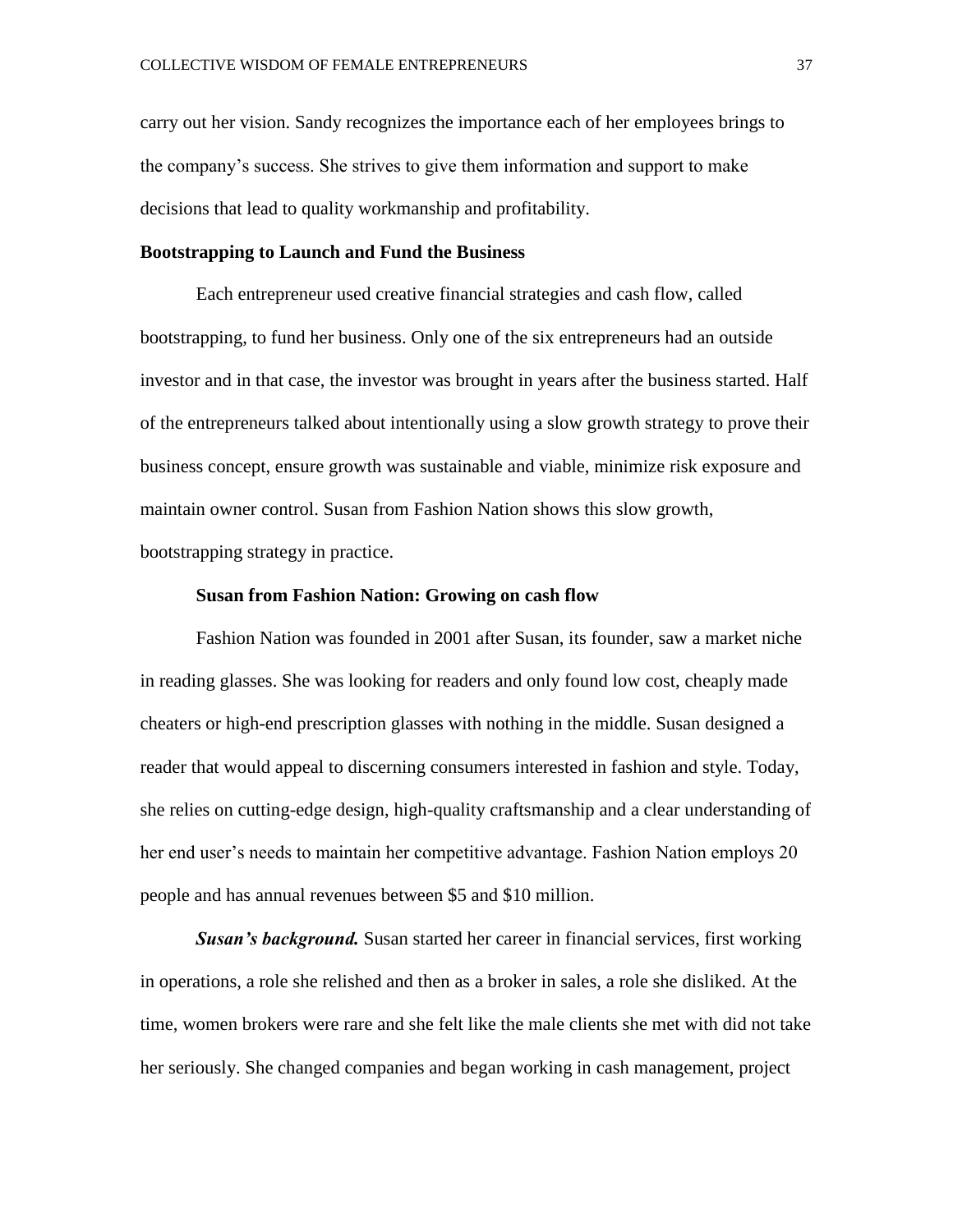management and marketing, all of which she liked, but none fed her entrepreneurial spirit. She heard that a small apparel company was looking to raise capital and needed someone to run the company and find investors. Susan knew she could do it and she left financial services to become the apparel company's president. She spent five years helping the two founders improve their company's financial footing. She made pitches to investors and successfully raised capital, but she knew that she wanted something of her own. When the right opportunity arose, Fashion Nation was born.

*Fashion Nation and financial growth.* Susan's vision for Fashion Nation was clear but putting it into action took perseverance and guts. First, she had to find the right manufacturing partner. After looking online and doing some initial research, she went to China. On that first trip, she learned about eyewear and what it took to make it. With a six-month lead time, she knew she would have to put up capital months before getting paid, so starting small was her only option.

Next, she needed to find the right strategy to take her product to market. At first, Susan thought that her readers would sell best in optical stores and she pitched her product to these stores without great success. Then, she tried another approach and appealed to a local men's clothing store to try her product. While the owner wasn't convinced it would succeed, he took a chance on it. Two weeks later, he called Susan to tell her he'd completely sold out. Once Susan found the right place for her readers, her company began to grow. Rather than make big investments, she took her time and funded the business on cash flow. She kept her overhead low, subleased inexpensive office space, reused and repurposed shipping materials and office supplies and kept operations as simple and efficient as possible. Susan grew Fashion Nation slowly, first focusing on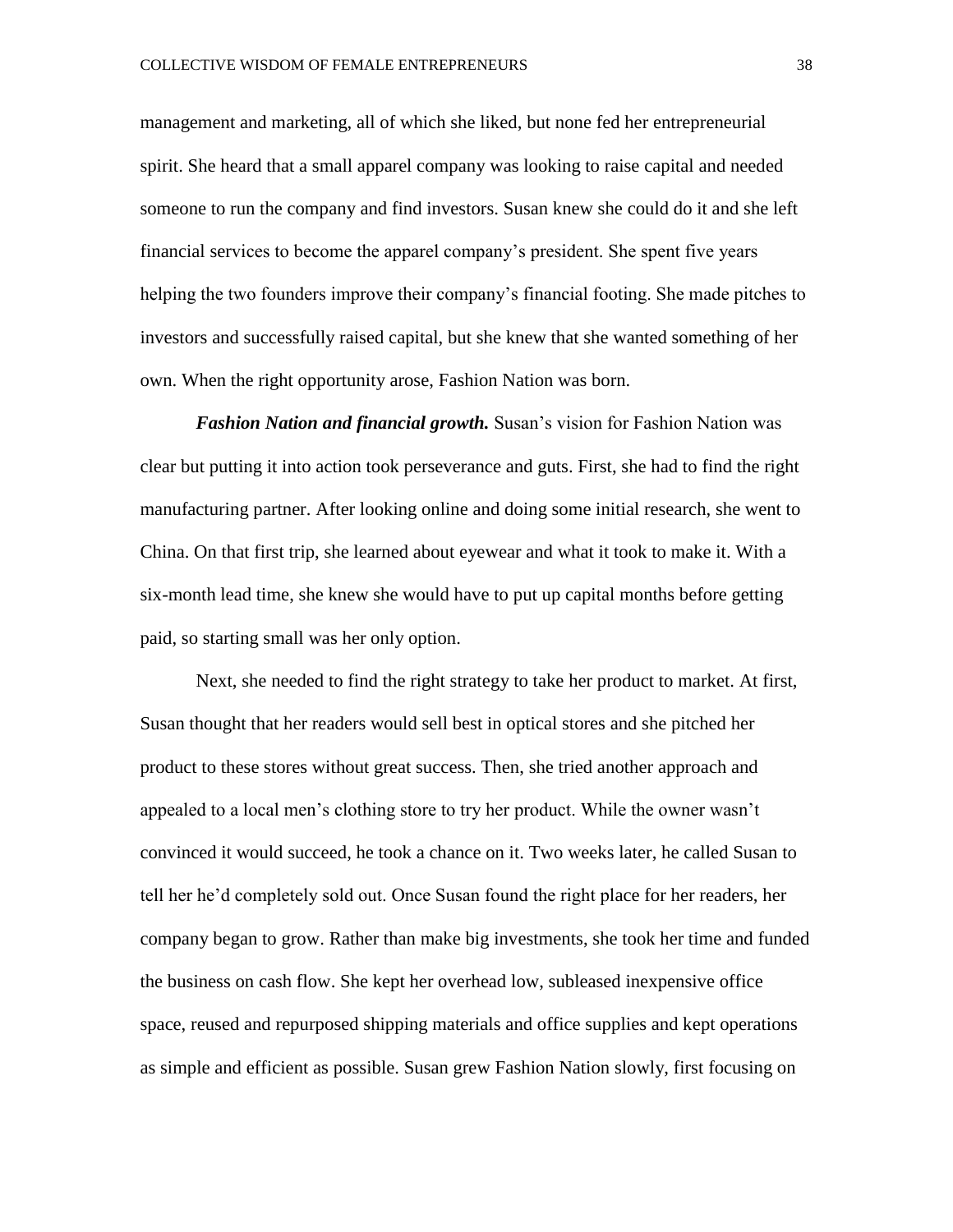trade shows, and making sure that each show paid for itself. She hired part time employees to help her manage the day-to-day activities. But she still felt the isolation of entrepreneurship.

> I'm an extrovert and I need somebody to talk to…You're isolated as an entrepreneur. You don't have a peer group you can talk to, especially in the start-up phase. If somebody had said, "Oh, I have a \$2 million company," I'd have said "Oh you are so much bigger than I am. You can't possibly relate to what I'm going through." And that's how you feel.

Susan hit a turning point at which she was ready to commit to growth. Her husband, James, had a heart attack. At that moment, Susan realized that she needed to be the breadwinner; she needed to make a living for both herself and James. More help was her first step. She hired Abby and Richard to help her with sales, customer service and shipping full-time. The three of them became "the base" of Fashion Nation and worked together to improve and grow the business. James helped with accounting and information technology issues; he automated the business anywhere and everywhere he could. James served as Susan's sounding board on finance and growth.

Susan still follows her slow growth philosophy, which takes discipline and perseverance. She is careful with her cash flows and inventory and believes that working with the right customer is better than working with every customer. After nearly 10 years of slow, incremental and purposeful growth, Fashion Nation's growth is accelerating and Susan's readers are reaching audiences around the world.

#### **The Right Internal Management Team**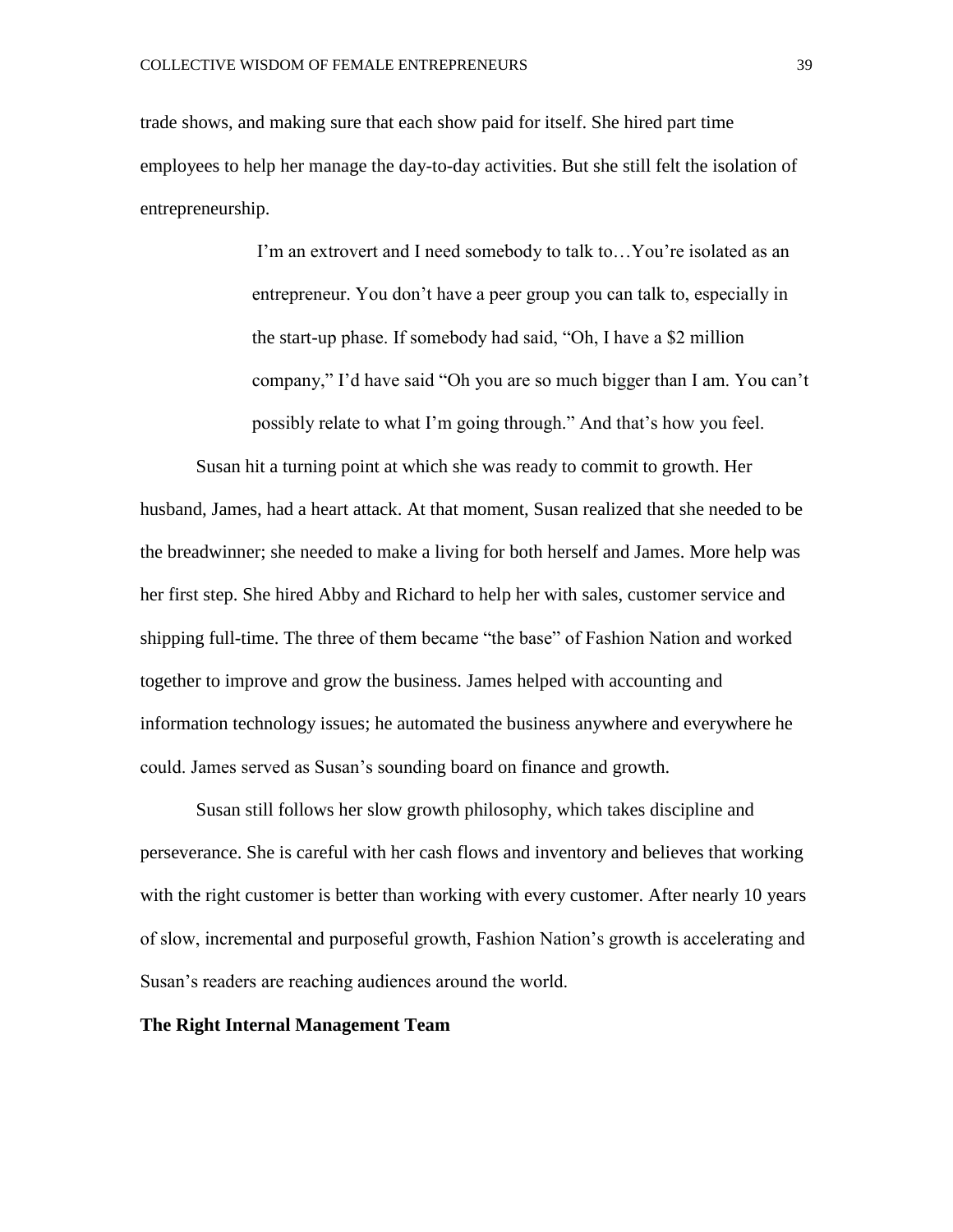Every entrepreneur spoke highly of her team and the value of having the right people working on the right things to allow the owner to pursue and achieve financial growth. For Jessica at Beans, bringing in team members to fill around her expertise has helped her to build and scale her business and continues to be a linchpin for her success.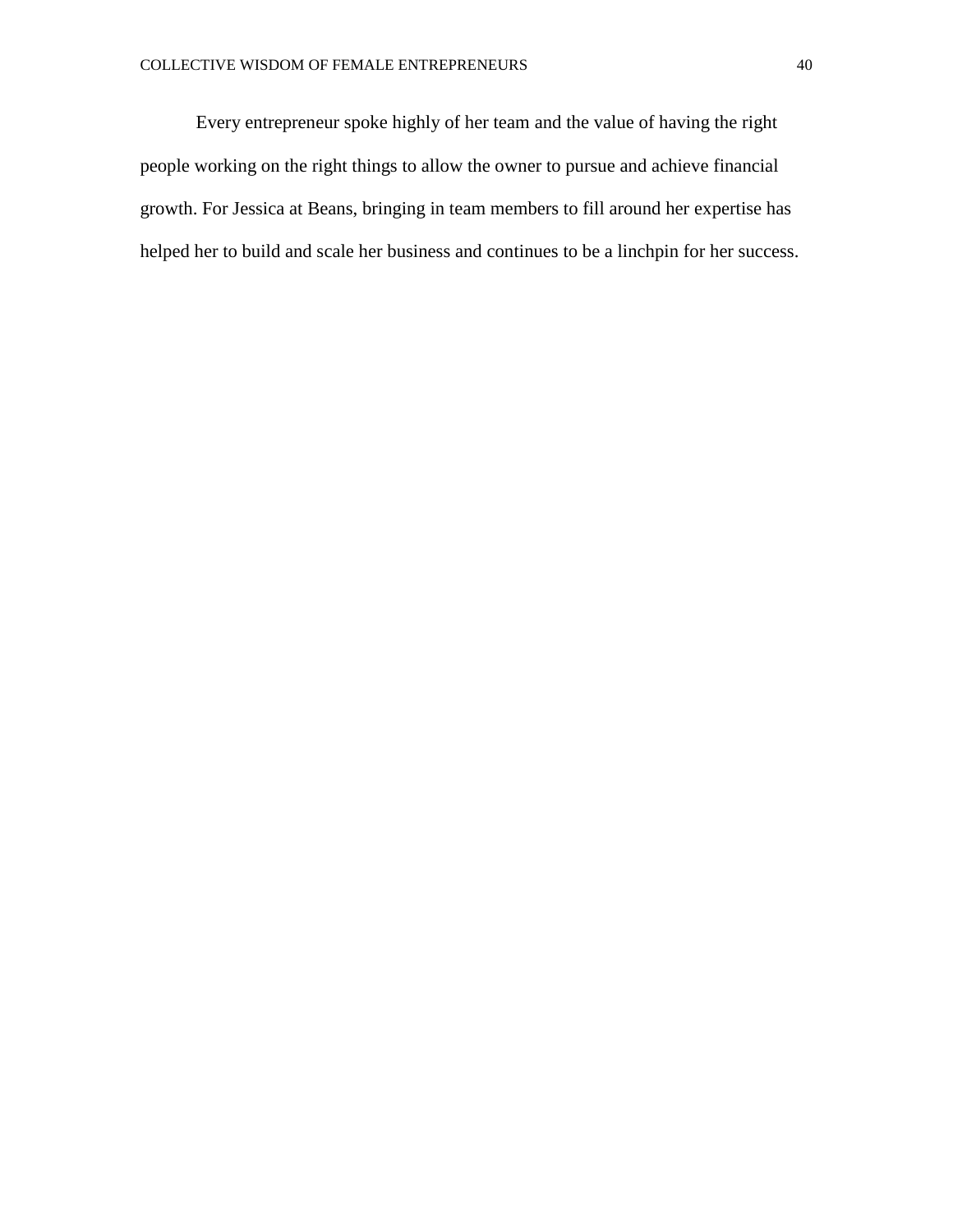#### **Jessica from Beans: Getting out of her own way**

Beans is a small business financial management services firm. Jessica founded Beans in 2002 after spending a few years as a CFO for hire. Over time, more and more clients approached her and wanted her expertise in finance and financial strategy. As she built relationships and trust with her clients, they began to ask her for help with every level of finance in their organization – from CFO work to bookkeeper services. She knew she could serve her clients more effectively if she hired bookkeepers for the "right-priced, right skill set" work. Jessica began to add bookkeepers to her team, which gave her clients more consistency and quality for the right price. The more bookkeepers she added, the more CFOs and controllers she has had to add. Beans now has 35 employees and serves small to mid sized companies across the Twin Cities.

*Jessica's background.* Prior to starting Beans, Jessica worked in finance at several mid-sized organizations and quickly climbed into the upper echelons. By her late 20s, she was working in the Twin Cities for a subsidiary of a Georgia-based company. The parent company asked her to temporarily fill in as the CFO in the southeast U.S. She accepted the position, relocated and took charge of a large finance team and its offices. When they asked her to permanently relocate, she knew that she wanted to be back in the Midwest. She accepted a generous severance package and moved back home. Her expertise in turnaround and high level CFO work brought her another 18-month assignment in rural Wisconsin to work on a quality improvement project. But again, when the company asked her to stay, Jessica knew that she wanted to live in the Twin Cities not rural Wisconsin. She moved back home and wondered what opportunity would come along next. She had enough money in savings that she did not rush to find her next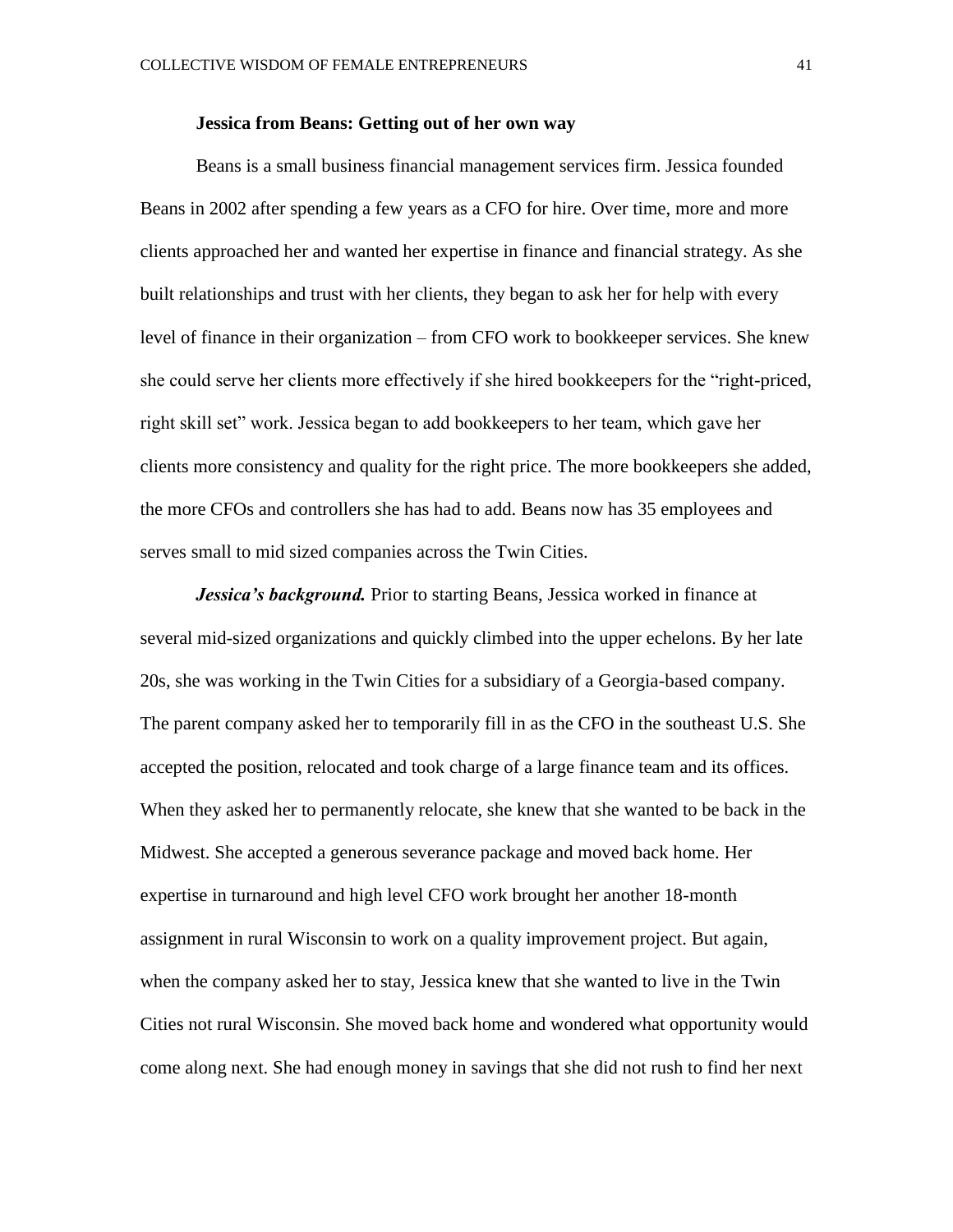job. A friend approached her about helping him with his small business' finances. She stepped in and fixed his books and he was so satisfied that he told his friends. After several months and many more referrals, Jessica suddenly had a waiting list of clients.

> As Jessica recalled, "There was a moment where a headhunter called me for a job and she wanted to place me. She said, 'We'd like you to come in next week.' I looked at my calendar and I was completely booked. My first opening was 3 weeks out. I said, 'Well, I could do….' And she said, 'I thought you were unemployed. I thought you didn't have a job.' And I thought to myself, 'Huh, maybe I do have a job. I'm having a good time with this and I'm getting paid well and I love what I do and maybe I'll just do this a little longer.' Then I had a waiting list of clients."

As she started her CFO-for-hire business, Jessica joined a business owners networking group. This group provided her a valuable education and was the best first investment she made. The group's insight and feedback helped her think critically about her business and all of the challenges it brought.

*Beans' background.* Jessica decided to grow her business because she enjoyed the CFO for hire work, but her clients were asking for financial help at every level. As an accountant, she did not feel right charging them her high hourly rate to do lower cost work, but she also was not willing to lower her hourly rate. Her first hires were bookkeepers because they could meet her clients' needs at a lower cost while still allowing Jessica to manage the relationship, monitor the bookkeepers' performance and deliver a full package of services to her clients. She did not enjoy managing people, so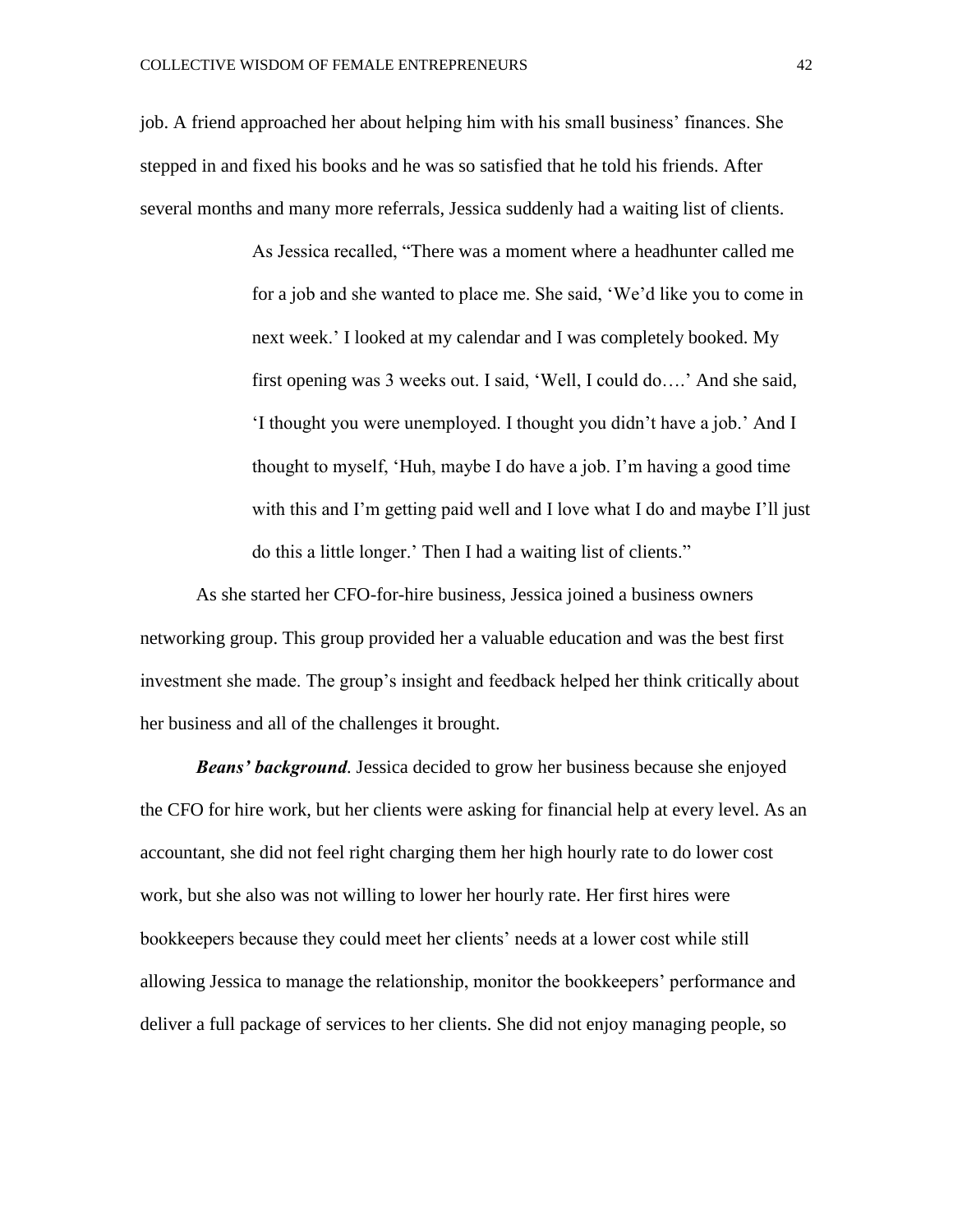she hired people who did not need to be managed. As her business grew, Jessica needed more infrastructure to support her team.

From 2002 to 2009, Beans experienced annual growth rates between  $2 - 5\%$ . As Jessica said, "We tripped over the growth…I mean, it is hard not to grow. It's like we were really trying not to grow." Yet Jessica wanted growth for a very simple reason, "greed." With her business model, she could only make as much money as the hours she billed and she wanted more. She needed to build a business with enough infrastructure, work and resources that she could live off of the income the business produced and create "a harvestable asset." Still significant growth did not come.

As she added more bookkeepers, Jessica recognized the need for a more formal layer of management. David, one of her bookkeepers, approached her and asked to take on non-billable work. Jessica made David a part-time manager and he continued to do bookkeeping work part-time. As the CFO work grew beyond Jessica's capacity, she added new CFOs to take her work. Once she saw what they could offer, she passed more and more work on to them. But as Jessica freed herself to work on the business, she continued to give away her own profit and salary to pay for her infrastructure. She knew the only road to profitability was scalability, but her business wasn't growing fast enough for her to generate a decent profit.

In 2009, Jessica was diagnosed with breast cancer and she immediately took seven months off. She handed everything to her top manager and disengaged completely. In those seven months, Beans grew 20%. Jessica was dumbfounded – both excited and defeated because clearly she played a role in her lack of growth. While she was out, she looked at how her behavior, her infrastructure, processes and practices may have impeded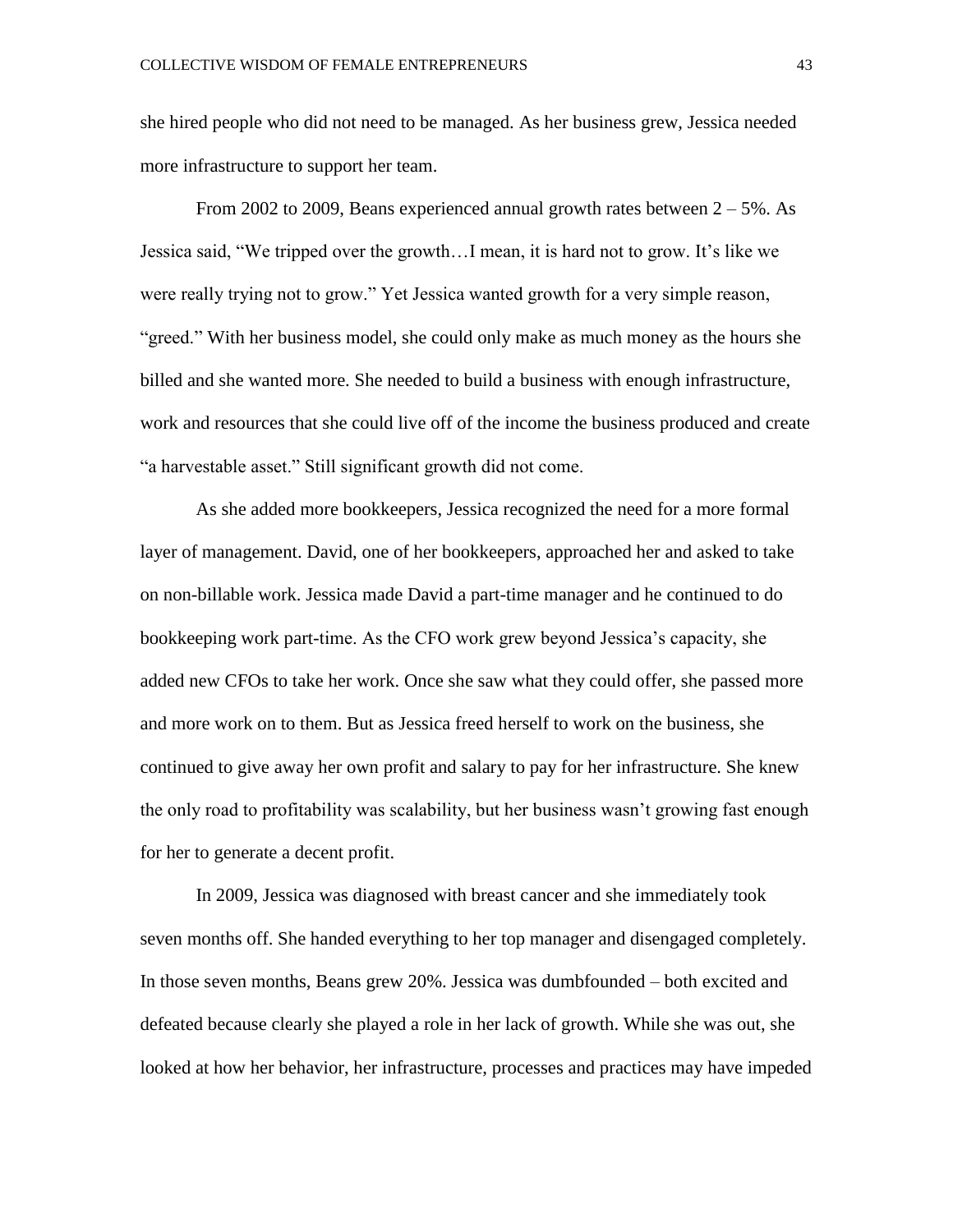growth. When she stepped back into the business, she made significant changes in herself, her leadership and her company's management structure. She decided to hire a new business manager and to get the "right people doing the right things at the right time." She restrains herself from switching strategies and changing course on a quarterly basis. Now she relies on her CFOs and her network of small business owners to provide insight and feedback on her business strategy.

Jessica lives by two mantras: 1) Invest in stability and invest in growth, and 2) Think with your balance sheet, not your checkbook.<sup>6</sup> Now the entire company is engaged in and focused on growth and they work on it together. In 2010, her business doubled; in 2011, it grew 30% and as of August 2012, revenue was up 25% over the same time in 2011.

#### **A Finance Expert**

 $\overline{a}$ 

The final factor that each entrepreneur shared was an expert in finance. For the five companies who had experienced significant financial growth, they relied on a finance expert, be it their own financial expertise (Susan from Fashion Nation and Jessica from Beans) or a CFO, Finance Director or Controller to provide data, support decisionmaking and help set strategy. Lakeview Design/Build did not have a finance resource but they also had not experienced significant growth due to the realities of the struggling construction industry. For the entrepreneurs without a financial background, adding a finance expert gave the entrepreneur the data, the confidence, and the discipline to pursue

 $6$  One of the members of Jessica's networking group gave her this insight. Over time, she has seen that women tend to think with their checkbook (how much cash is on hand) and men think with their balance sheet (how much is this opportunity worth) and female entrepreneurs can greatly benefit from a balance sheet mindset, which can drive a much higher net worth company.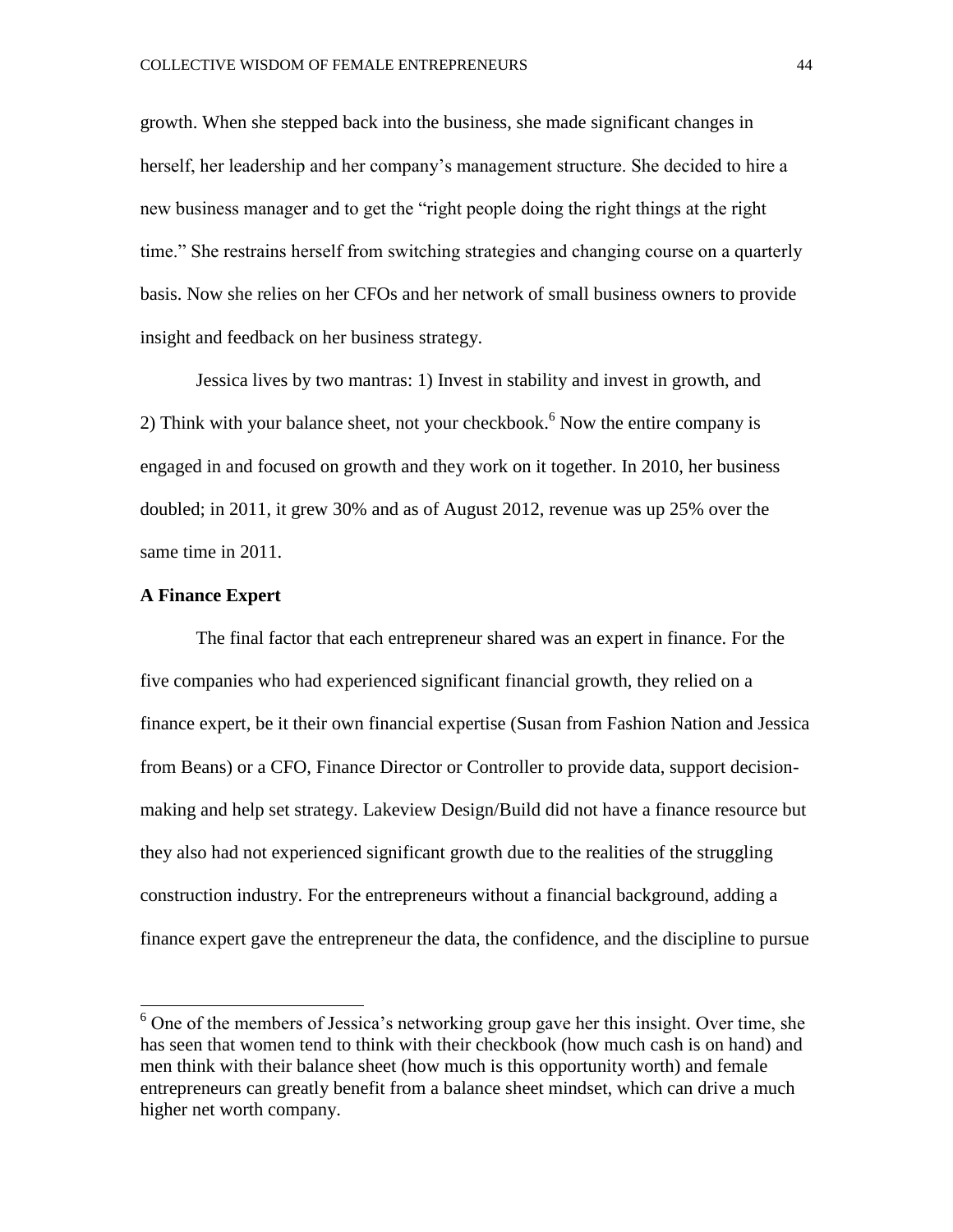financial growth. The entrepreneurs relied on their finance expert to provide strategic,

high-level advice to support decision-making within the business.

#### **What Advice Would You Give to An Aspiring Entrepreneur?**

The last interview question asked for direct advice to aspiring female entrepreneurs:

> Thinking back on the growth experience, as a leader and as a company, what advice would you give to an aspiring female entrepreneur to prepare for and achieve financial growth in her company?

Upon analyzing the answers, many of the traditional themes from the research literature in Chapter 2 – finance, networks, people, goals, and competitive advantage – and from the interviews in Chapter 4 – vision, self awareness, relationships, profitability, bootstrapping, team, and finance – were present. These three new insights emerged:

o Be an authentic leader and be confident in the face of the unknown,

- o Take risks without fear, and
- o Do not fear failure because failure is part of the entrepreneurship experience.

Clearly many factors play a key role in supporting financial growth for female entrepreneurs. But the advice that follows includes comments directly made to women. In several of the interviews, the subjects made a point to acknowledge that the question specifically addressed female entrepreneurs and they acknowledged the question's gendered context. Their answers were rich with advice they may have given themselves when they first started. While the advice includes the success factors presented in my research, the advice steps into areas of confidence, risk-taking and leadership.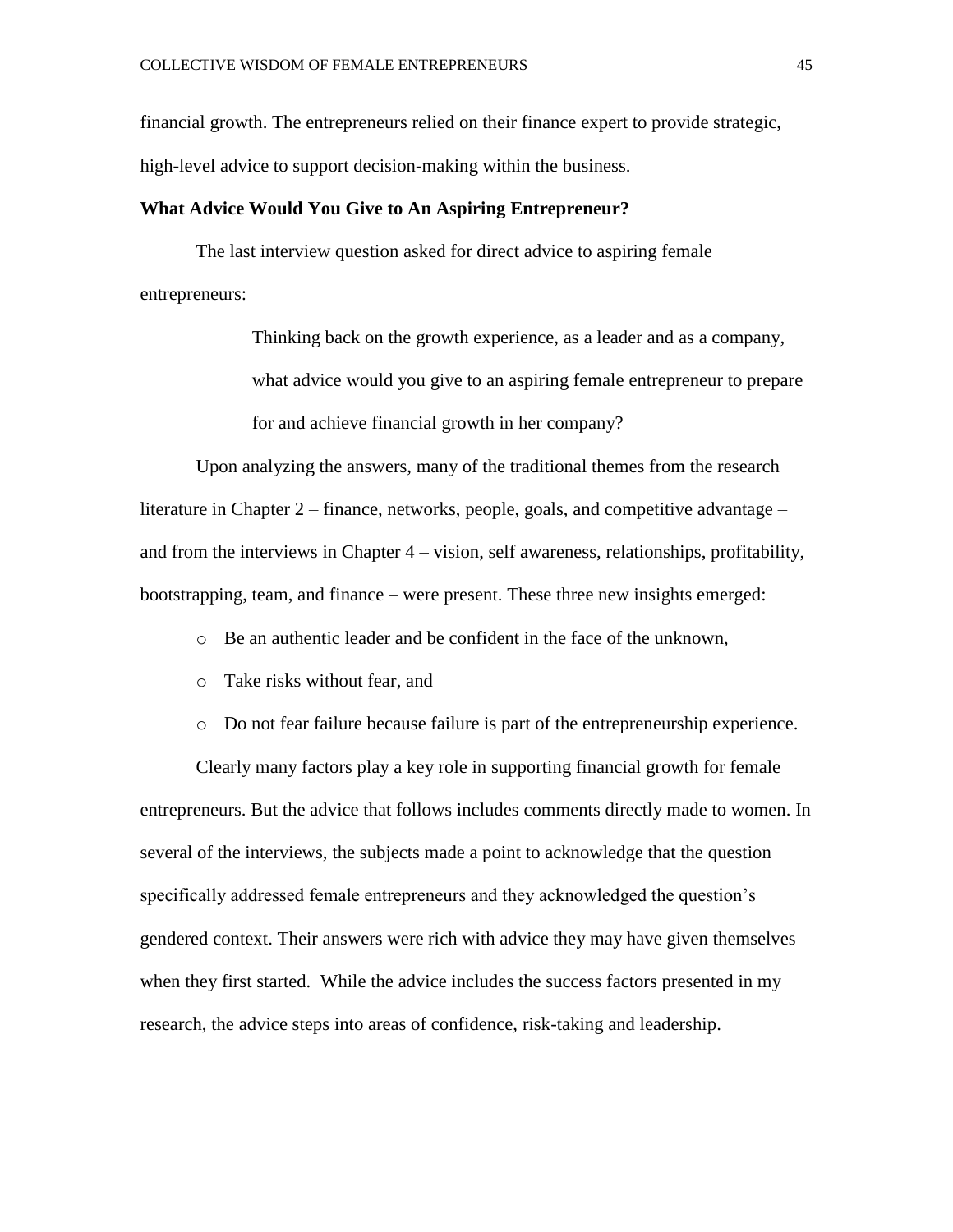Entrepreneurs deal with imposter syndrome<sup>7</sup>, women especially. Nobody has all of the answers. We all fail and failure is part of it. When I stopped caring about what other people thought about me on the outside, I started caring the most about my contribution and I became more successful. My authenticity built trust. When people believe you, they will follow you. — Laura from Benchmark

Know your numbers. Know what makes your product/service move. Invest in stability along with investing in growth (most women don't forget about stability, but still). — Jessica from Beans Go after it. Believe in yourself. You are going to be full of self-doubt and you have nobody validating you. Just be dumb enough at night to get up the next day and do it. Don't let anybody tell you that you can't. You can! The only people that are right are the customers. Just figure it out. You've got it. Just go after it. You can do it. — Susan from Fashion Nation Enjoy every step of the journey because that's all you ever have. So if you create some kind of growth target for yourself and you're not enjoying it because you think you're not there yet, what a waste! Because all we have is the journey – every step of the way. — Debbie from Mercurial Media You better be able to tell somebody and convince somebody that you know what you are doing. Have a good understanding of the fundamentals of business. If you don't understand the fundamentals of business then

 $\overline{a}$ 

 $<sup>7</sup>$  Imposter Syndrome has been written about related to women and men in business and</sup> academia. According to Cornish, (2012, para. 3), "It's the feeling that at any moment someone is going to turn around and ask you what makes you think you have any business being in here."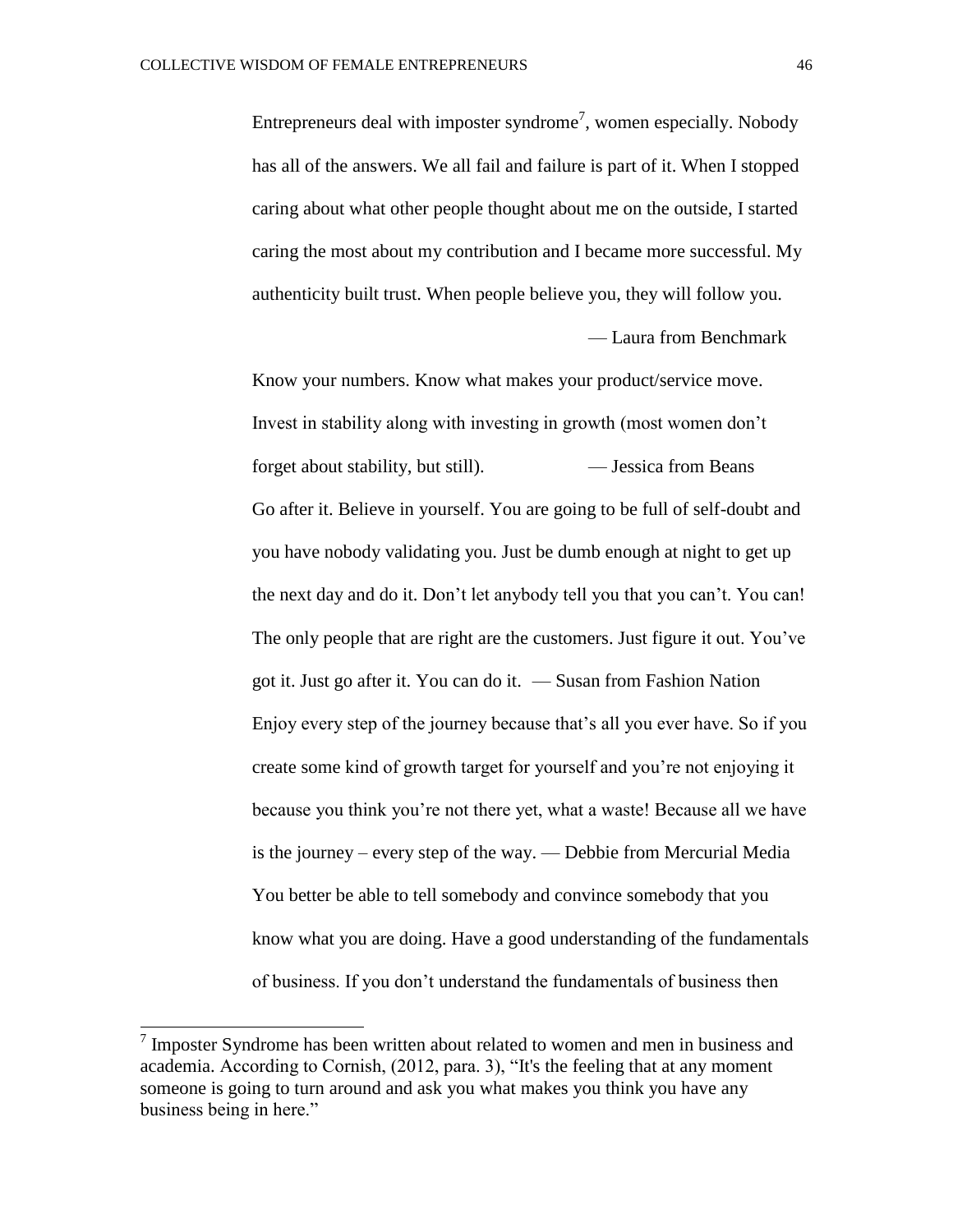frankly you shouldn't be in business. Or you need to hook up with someone who understands the fundamentals of business.

— Mary from Lakeview Design/Build

Take calculated risks but take a risk. Most women overcalculate to avoid making a mistake. If something happens, it's just a lesson learned. It's not something you did wrong. Don't be afraid. If you don't try, you'll never know. Take chances and be ok when you fail. Don't let other people direct you – you know where you are going to take your company or what you are going to do. The quote that will be on my grave is: "People will treat you the way that you let them." — Sandy from RS Steel Services

#### **Divergences Among the Narratives**

While common themes emerged across the interviews, several factors differed among the entrepreneurs and their companies. Entrepreneurship and the human experience is full of unique characteristics, contexts and individuals, so divergences are not surprising. These four factors prevalent in the literature (Table 1, p. 15) – capital and outside funding, competitive advantage, networks and individual capabilities – appeared in only one or two of the narratives.

*Capital and Outside Funding.* Nearly all of the entrepreneurs were unwilling to bring in outside investors and were not interested in sharing ownership with anyone outside the organization. Of the six entrepreneurs interviewed, two sought outside investment. Mary of Lakeview Design/Build was seeking investors at the time of the interview. Debbie of Mercurial Media had a shared ownership structure where Debbie owned 70%, an angel investor owned 20%, and the employees owned 10% of the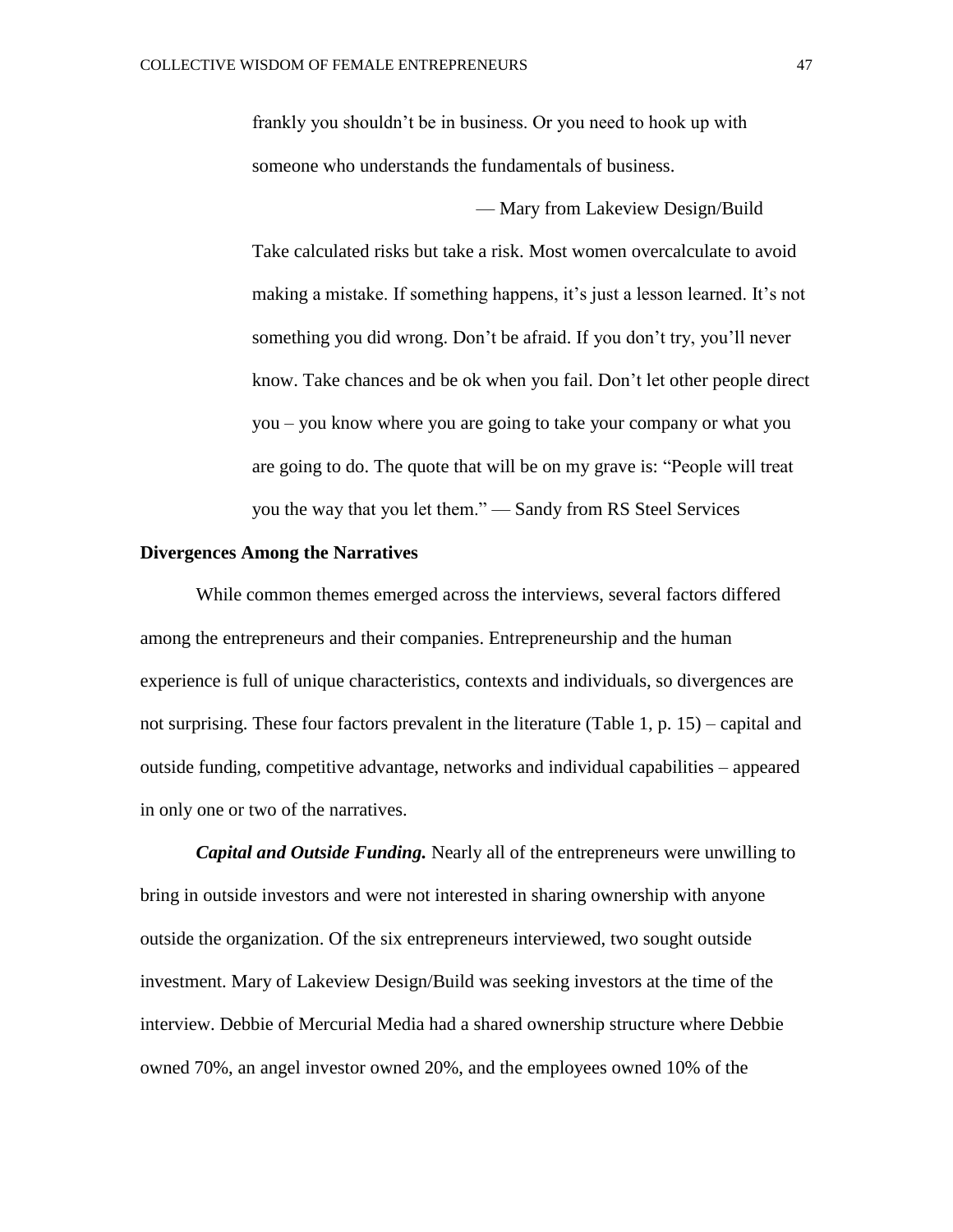business. So while Table 1 shows access to capital as a key success factor for financial growth, only a few of the entrepreneurs interviewed were actively seeking capital beyond their bank and their bootstrapping activities. This disinterest in outside capital suggests that these entrepreneurs did not think the benefits outweighed the risks from outside investment. The attitudes beneath these divergences require additional research and attention.

*Competitive Advantage.* Competitive advantage is unique for every company and indicates how a company stands out against others in its industry. Fashion Nation and Beans both used their strong, quirky brands as competitive differentiators, notable because these two companies were the only ones to create a new market niche with their product and service offerings. For Laura at Benchmark, culture served as the driver for their competitive advantage. Sandy at RS Steel used productivity measures and expert estimating to gain an advantage in her industry and to pursue the most profitable work in her industry. Debbie at Mercurial focused on quality production and good discernment to gain an edge in her industry. Finally, Mary from Lakeview, relied on quality, excellent communication, a strong ethical foundation, and deep expertise in construction as a differentiator in the market. Every entrepreneur clearly stated her company's value proposition and knew her business and her customers well.

*Networks.* While a few of the entrepreneurs participated in networking groups, only Jessica from Beans and Sandy from RS Steel talked about the importance of networking groups as a key success factor for growth. Jessica and Sandy both participated in a networking group with male and female entrepreneurs and they felt these groups gave them the perspective, insight and feedback they needed to grow their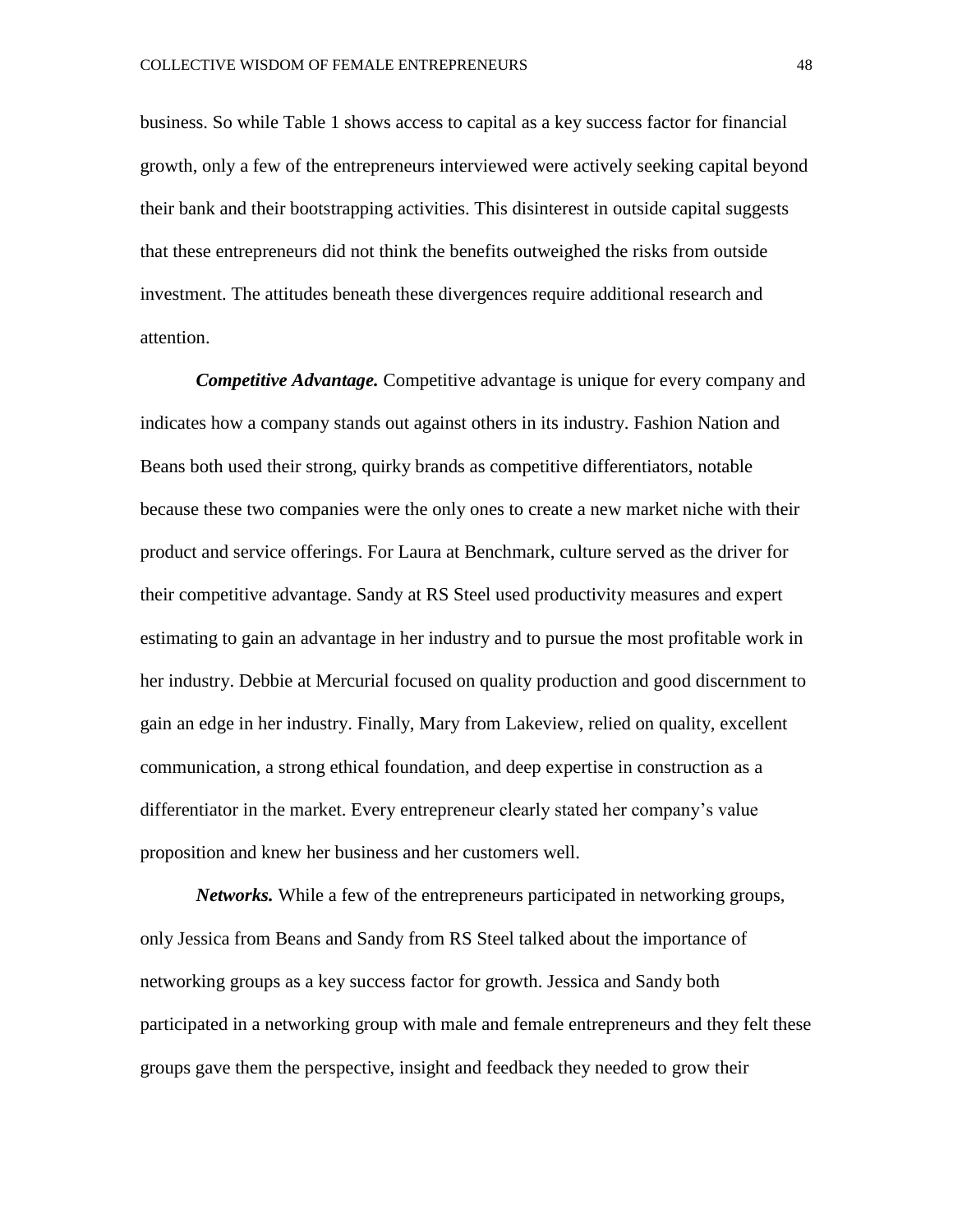businesses. In the academic literature on female entrepreneurship, networks were important for the entrepreneur as well as for the organization (Table 1, p. 15). Because of my personal connection to many of these entrepreneurs, I know that most of them participate in networking groups. But the interview guide did not specifically address networking groups. In every interview, networks was suggested as one of several potential success factors, but I avoided asking leading questions in this area unless the subject specifically addressed the issue.

*Individual* c*apabilities***.** Each of the women I interviewed came from very different backgrounds. While backgrounds, education and training played a role, I saw no one recipe for success. For instance, the educational backgrounds ranged from a high school education to MBA graduates and everything in between. Susan, CEO of Fashion Nation, spoke to her philosophy about education, saying it is difficult to draw a straight line from the things learned in a class and the direct application of those concepts in business. "The education is important but that's like a background for you. It's like having a full stomach."

Similarly, the important capabilities and competencies differed among the entrepreneurs – no one thing emerged as the most important. Some of the women were more data driven, some were process driven. They all spoke to their past experiences in management and leadership which also fell across a wide spectrum, ranging from entry level positions to senior leadership positions and everything in between.

*A Fifth Divergence: Financial Growth.* Because the research question centered on financial growth, this topic was central to each narrative. The interview guide focused on each company's financial growth story. Yet, the entrepreneurs did not share a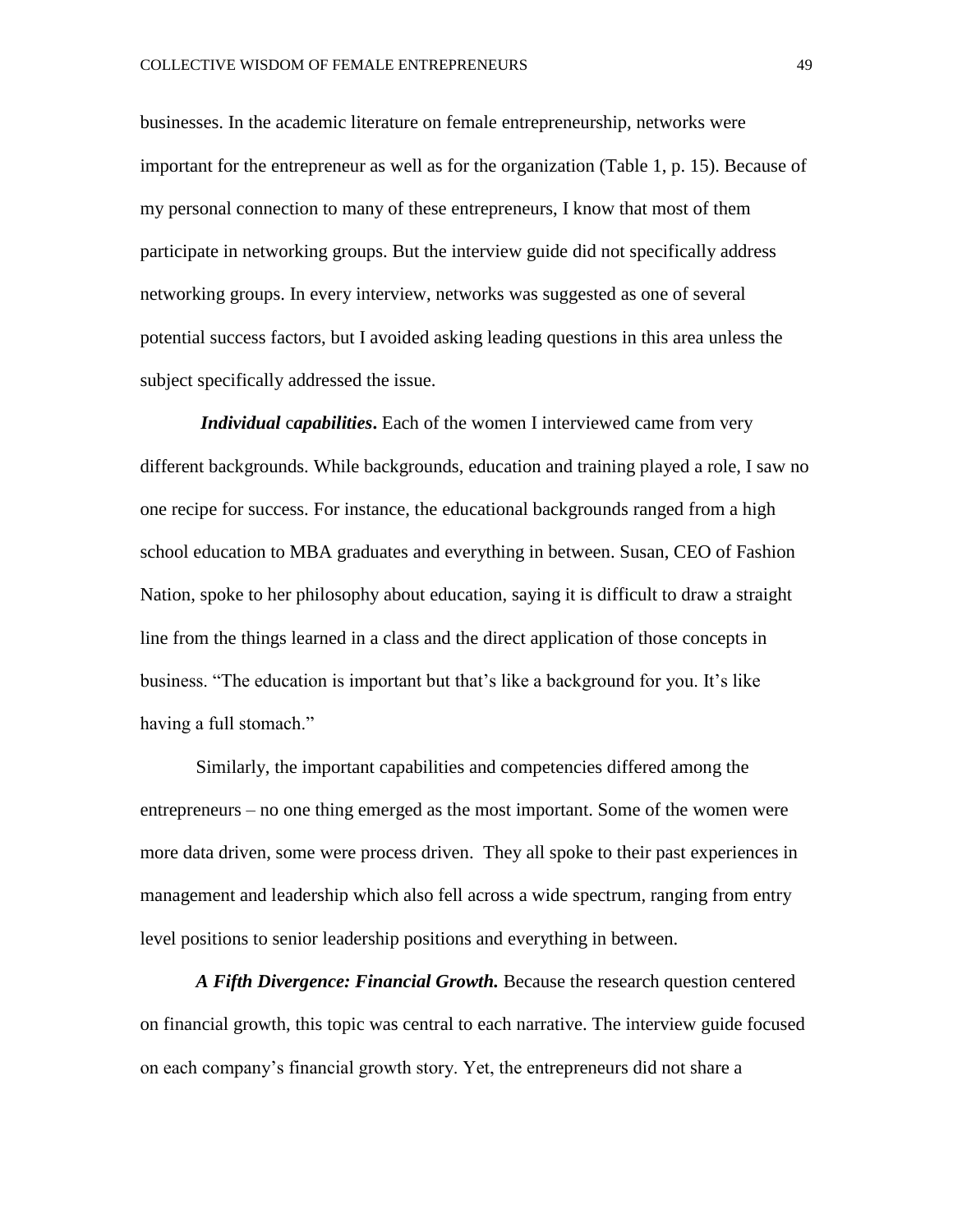common attitude about financial growth. Their attitudes fell across a spectrum that ranged from a commitment to aggressive growth (RS Steel and Beans) to an interest in maintaining a slow, sustainable growth trajectory (Fashion Nation, Mercurial, Lakeview and Benchmark). Susan (Fashion Nation), Debbie (Mercurial), and Mary (Lakeview) all used cash flow as a way to fund and incrementally grow their businesses. Mary (Lakeview), Debbie (Mercurial) and Jessica (Beans) spent time putting together strategic plans to ensure the goals were set and achieved. When I probed about the attitudes about growth, Laura (Benchmark), Mary (Lakeview) and Jessica (Beans) felt growth was necessary to survival.

Jessica (Beans) specifically felt her business model did not provide a solid economic engine for her organization. She thought scale would provide her with financial growth, but clearly felt frustration at her company's slim margins and her challenging business model.

#### **Success Factors in the Literature and the Narratives**

In most areas, the success factors identified in the narratives connected back to the literature and the success factors in Table 1 (p. 17). In the literature, success factors for financial growth fell into five primary categories – finance, networks, people, vision and goals, and competitive advantage – with characteristics that connect to the individual entrepreneur and to the organization. The following section revisits the success factors from the literature in light of the interviews to see how the two are connected.

#### **Finance**

In the literature, the finance success factors included strong financial acumen, openness to bootstrapping and access to capital. Finance emerged as a key success factor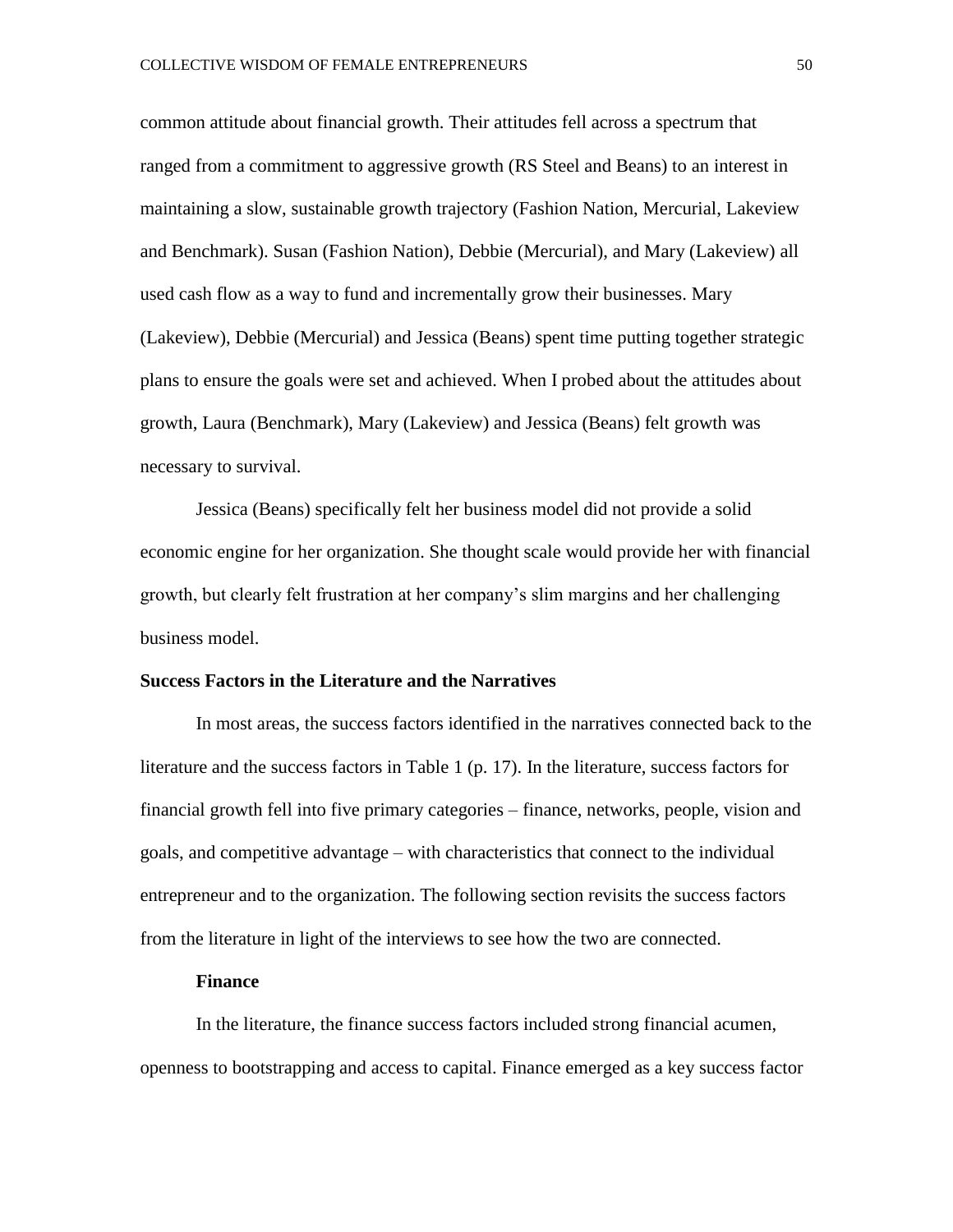in each narrative, although in many cases, the entrepreneur relied on a finance expert, rather than personally developing her expertise in this area. The entrepreneurs used bootstrapping as the primary method for funding their business and most were not interested in accessing outside capital. Each entrepreneur had a commitment to profitability – an important success factor that was not explicitly stated in the literature.

#### **Networks**

The literature spoke extensively about the importance of networks, for the entrepreneur herself (social capital, mentors and a strong ability to network) and the organization's access to business and professional networks. Relationship-building emerged as a common success factor among the narratives, and resembled an ecosystem  $8$ concept. The interrelationships and interdependencies among the entrepreneur, her partners, management team, employees, suppliers, and customers came through in all of the narratives. Each entrepreneur spoke of these connections, especially in light of the concept of financial growth, and how growth would affect all of the stakeholders involved. This holistic view was common across all of the interviews and while it connects to the idea of networks and networking, the relationship-building concept encompassed more than professional and social networks.

#### **People**

 $\overline{a}$ 

The literature addressed the entrepreneur's education, expertise and leadership abilities as a primary success factor. In the entrepreneurial narratives, the women did not share common backgrounds, capabilities, or leadership expertise. However, self

<sup>8</sup> *Webster's Explorer New Desk Encyclopedia* defines ecosystem as a "complex of living organisms, their physical environment, and all of their interrelationships in a particular unit of space." (Stevens, 2003, p. 378)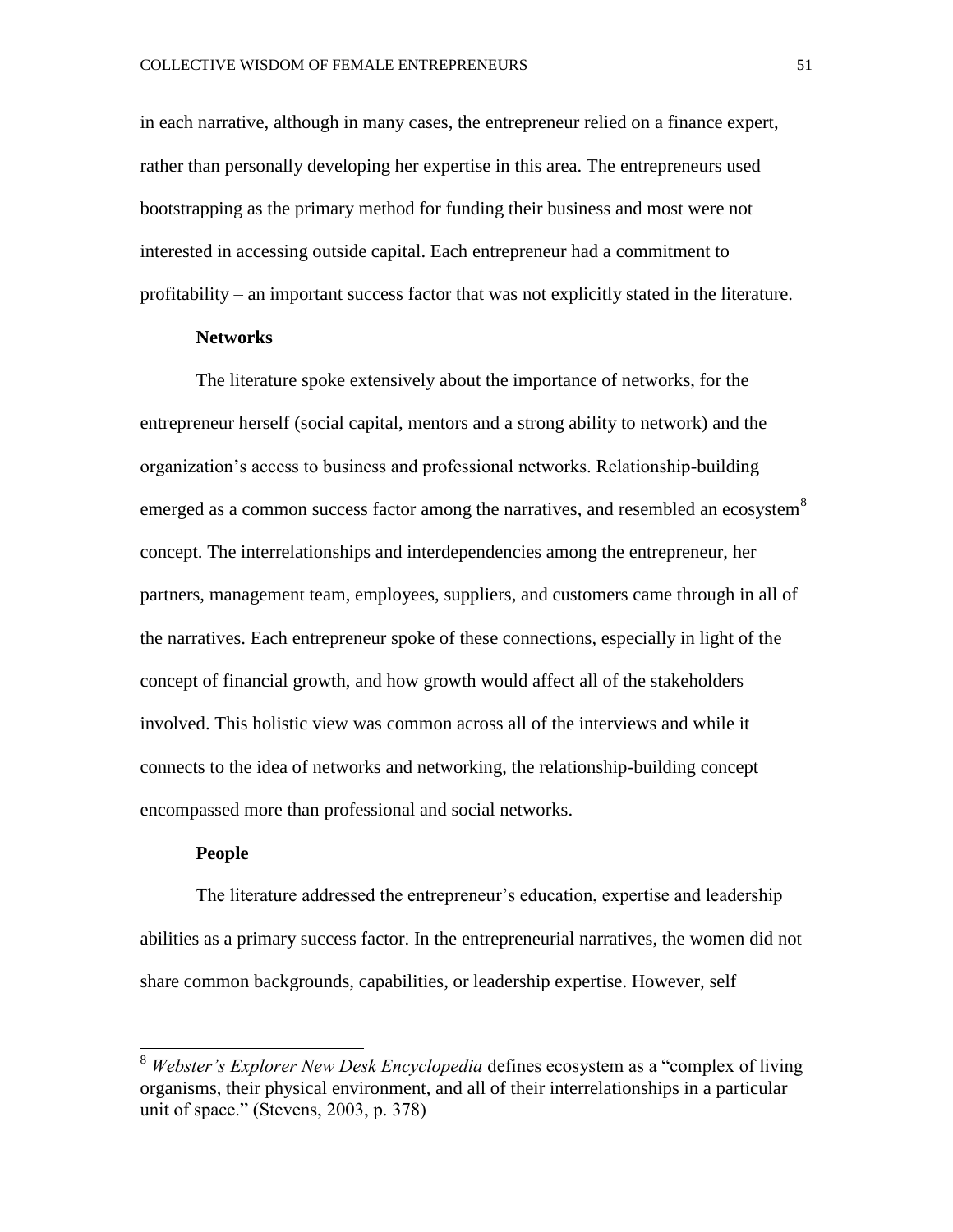awareness emerged as a key characteristic shared among the entrepreneurs. A strong management team was a key success factor in both the literature and the narratives.

# **Vision/Goals**

The literature identified personal goals and personal identification to the business as important factors for the entrepreneur, and business goals and a well-defined vision as important for the business. In every narrative, the entrepreneur had a clear vision for her company and was personally connected to and invested in her business. A few entrepreneurs used goal setting and strategic planning as a way to achieve growth, but not all.

# **Competitive advantage**

The literature identified a range of success factors that relate to competitive advantage: business type, market and industry; proven business concept, unique advantage, product and/or service focus; reputation or business image and identity; and for the entrepreneurs, a strong women's identity. These factors did show up in several of the narratives, but very few of them were similar. Every entrepreneur spoke of her competitive advantage but they ranged from strong, quirky brands, to excellent industry reputations, to a proven business concept in an established industry.

In conclusion, the literature provided a solid foundation for the interview guide and assisted in the development of meaningful questions. The narratives validated the existing research and uncovered new insights in relationship-building and self awareness as important factors for successful entrepreneurs.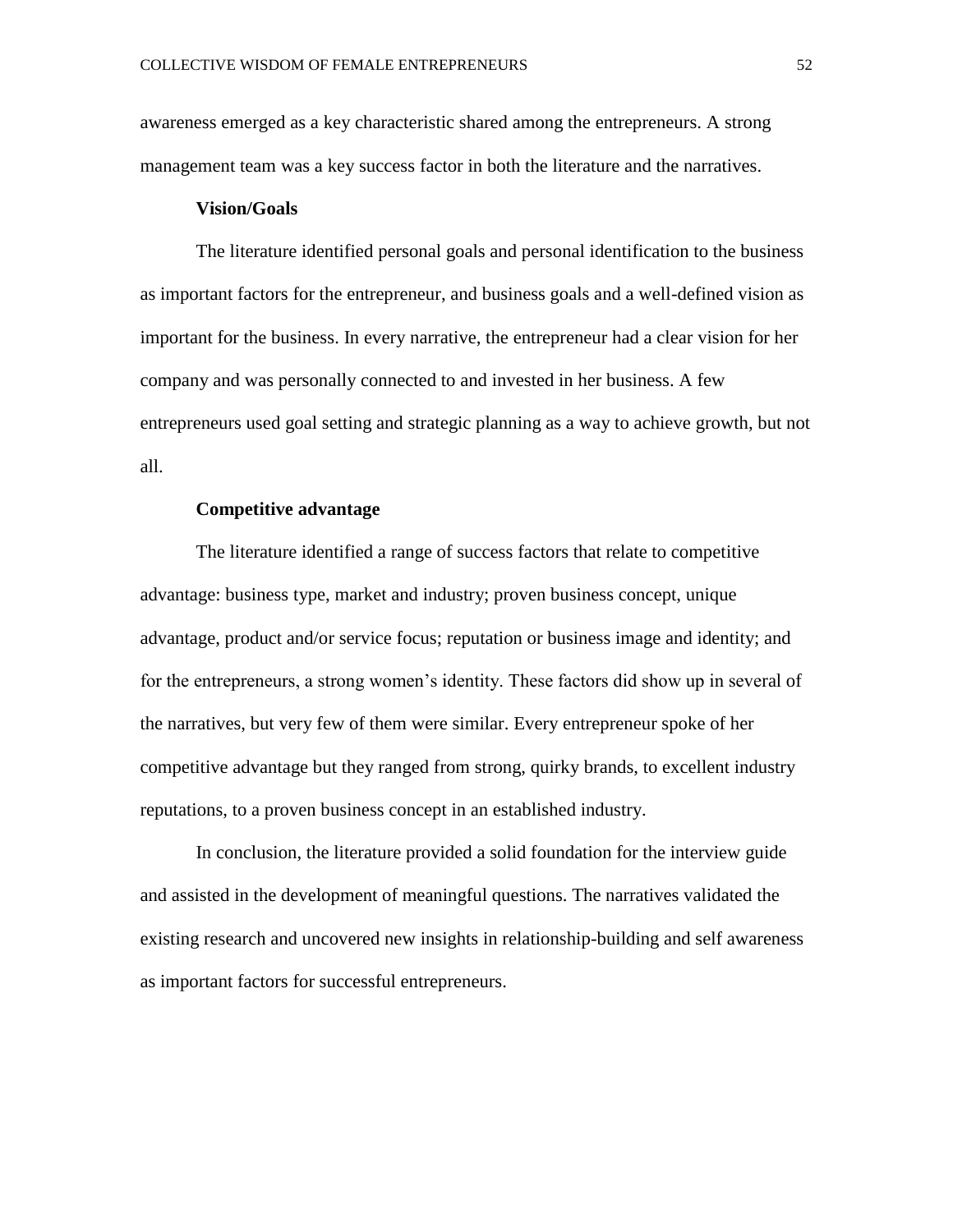Chapter 5: Summary, Recommendations and Conclusions

# **Key Takeaways**

Looking back at the literature, the interview narratives, and the key themes shared among them, several factors emerge as critically important for female entrepreneurs aspiring to grow their businesses.

#### **What characteristics are most critical for the entrepreneur herself?**

#### **Vision**

Entrepreneurs typically start businesses with a vision – whether it be about filling a market need, independence, or creating jobs for themselves and others. Vision emerged as a key theme, and in every case, was innate and embedded in the entrepreneur and her experience leading her company.

#### **Self Awareness and Authentic Leadership**

In times of rapid growth and change, entrepreneurial leaders need to understand themselves and to present themselves as authentically as possible. Knowing one's strengths, filling in around these strengths and being open to change becomes critically important. Without the ability to delegate, an entrepreneurial leader becomes unable to scale growth quickly. Being able to "hire better than yourself" is a key factor for growth.

### **Profitability Mindset**

Every entrepreneur knew what it took to be profitable in her business. Not all of them started out with a deep knowledge about what aspects of their business were most profitable, but they all developed an expertise and understanding of their profitability drivers to build and maintain a sustainable, healthy business. As Sandy said, "I only have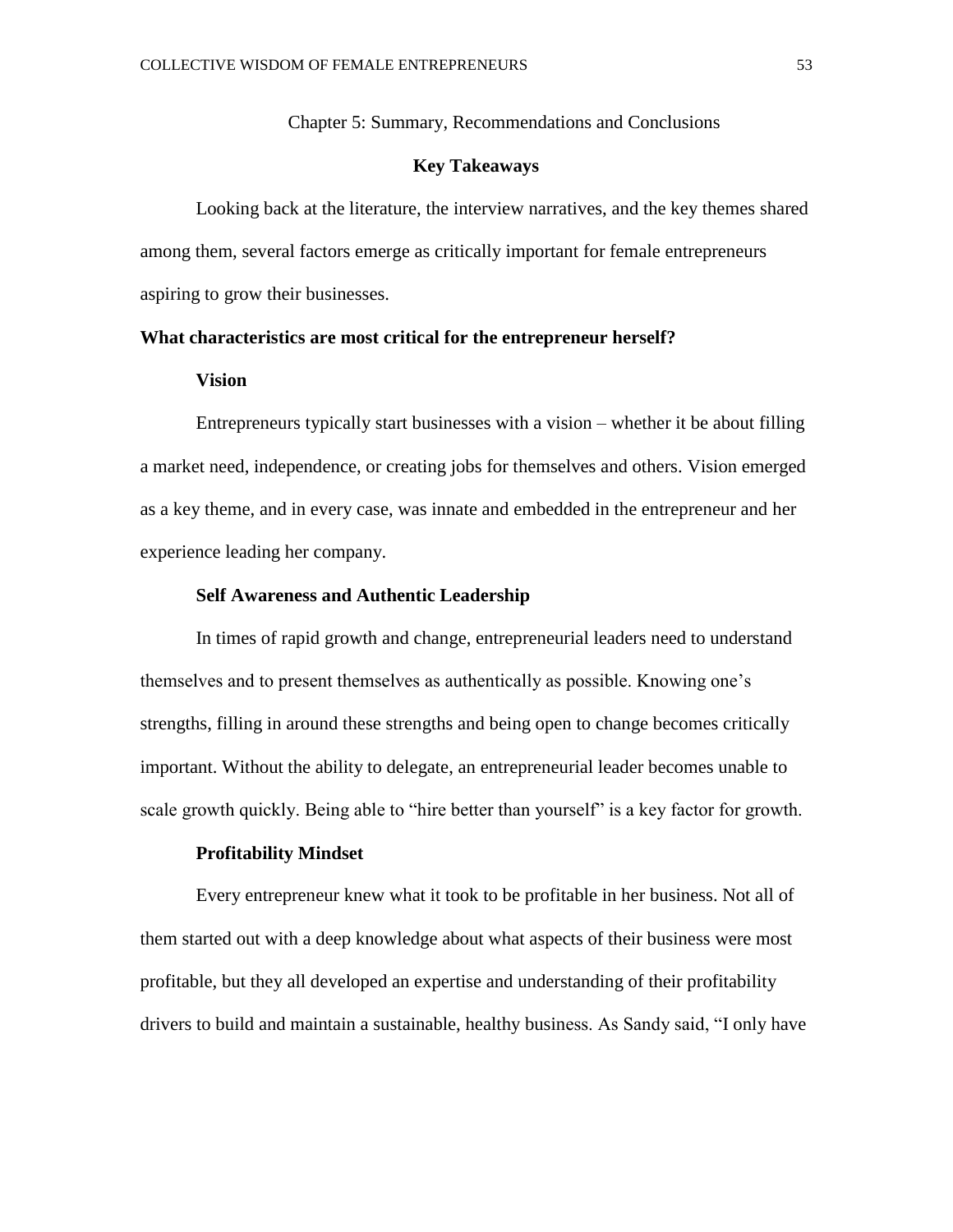to do what I want to do and I only have to do what makes money. And [this mindset] was very profitable for us."

#### **Confidence and Risk-Taking**

Entrepreneurship is an experiment and each interaction, each idea, and each moment in business provides an opportunity to stay the course or adapt and shift one's strategy. Without the confidence to know that one's vision, leadership, and entrepreneurial dream is worth working for day after day, the entrepreneurial life can be lonely and disheartening. Every entrepreneur shared stories of their struggles but their passion and drive kept them persevering day after day.

# **What Resources Are Most Important for Female Entrepreneurs?**

#### **Finance Expertise and Bootstrapping**

A finance expert was a key resource for each entrepreneur. Whether the owner had deep knowledge in finance, or brought in a finance expert, a strategic finance resource played a key role in supporting business planning, forecasting, analysis and decision-making.

Bootstrapping was a critical component for each entrepreneur to start-up and fund her business as creatively and carefully as possible. While each entrepreneur had her own perspective on financial growth and pursued growth differently, cash flow became a funding mechanism for the business. Each entrepreneur developed a strong understanding of cash flow and how to use it to build and benefit the business. Just two of the six female entrepreneurs were interested in funding from outside capital.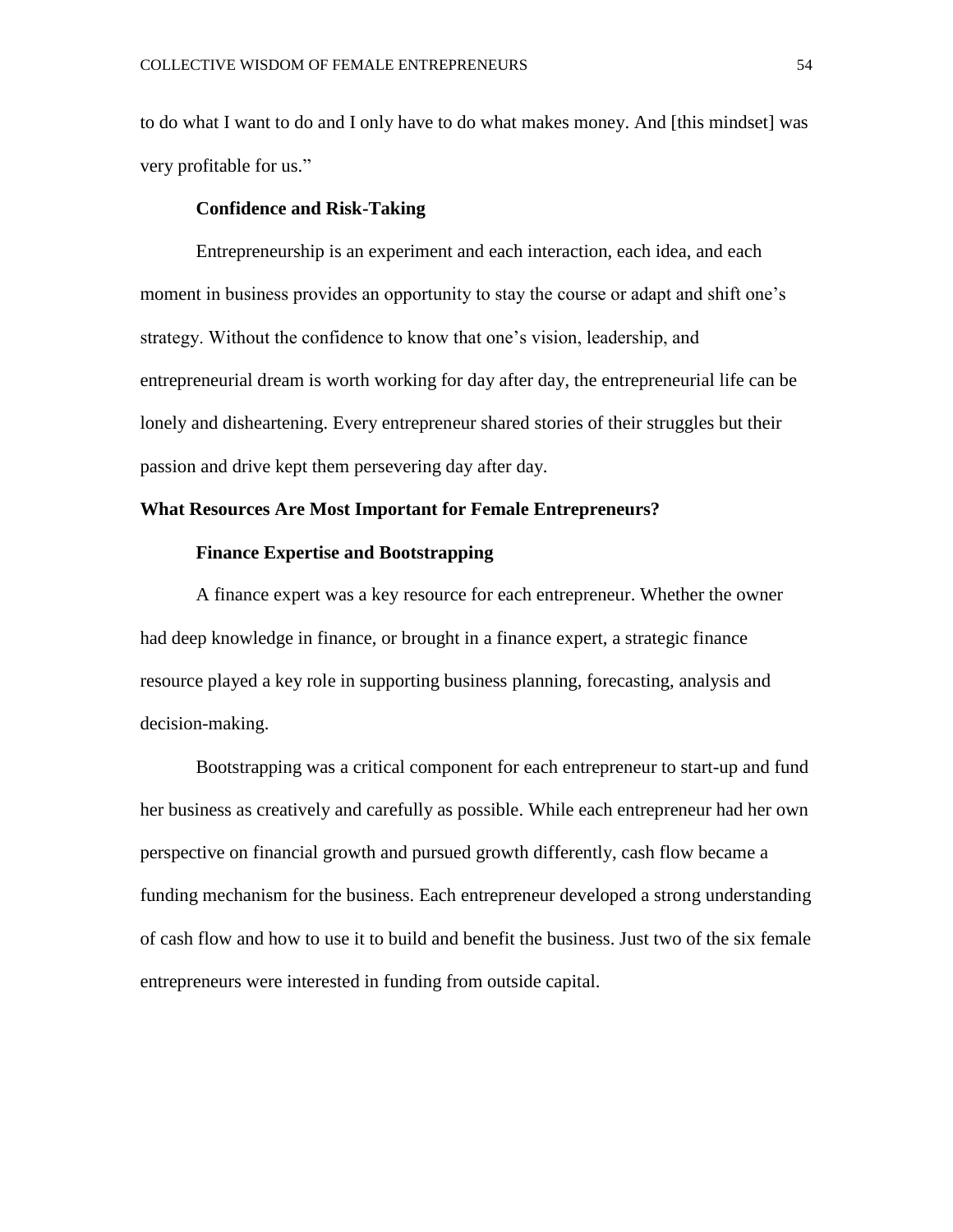#### **Management Team**

Companies with the right team developed and grew most effectively. A sounding board or senior team inside the business alleviated the challenge of isolation. The right team also allowed the entrepreneur to boost her weak areas and provided flexibility and endurance to maintain and grow the business.

#### **Networks**

Social and professional networks played a role for many of the entrepreneurs in this study and the entrepreneurship literature revealed networks as a critical factor. Surprisingly, only a few of the entrepreneurs spoke directly about the importance of networks and social capital as a key success factor. In contrast, the literature identified lack of networks and social capital as a primary hurdle for female entrepreneurs. (Brush et al., 2004).

#### **Additional Research**

This research takes a small sample of female entrepreneurs and examines success factors for financial growth in light of the existing literature and the collected narratives. These future research areas emerged during data collection and analysis.

#### **Finance and capital**

Future studies could explore an effective finance leader's roles, responsibilities, and capabilities in an entrepreneurial organization. While each entrepreneur relied on finance expertise in her decision-making, the specific nature of this role could be more deeply explored to understand the ideal characteristics, training and experience of an effective finance person and the point in the business growth cycle when finance becomes most valuable. Because finance is critical for an organization's financial growth,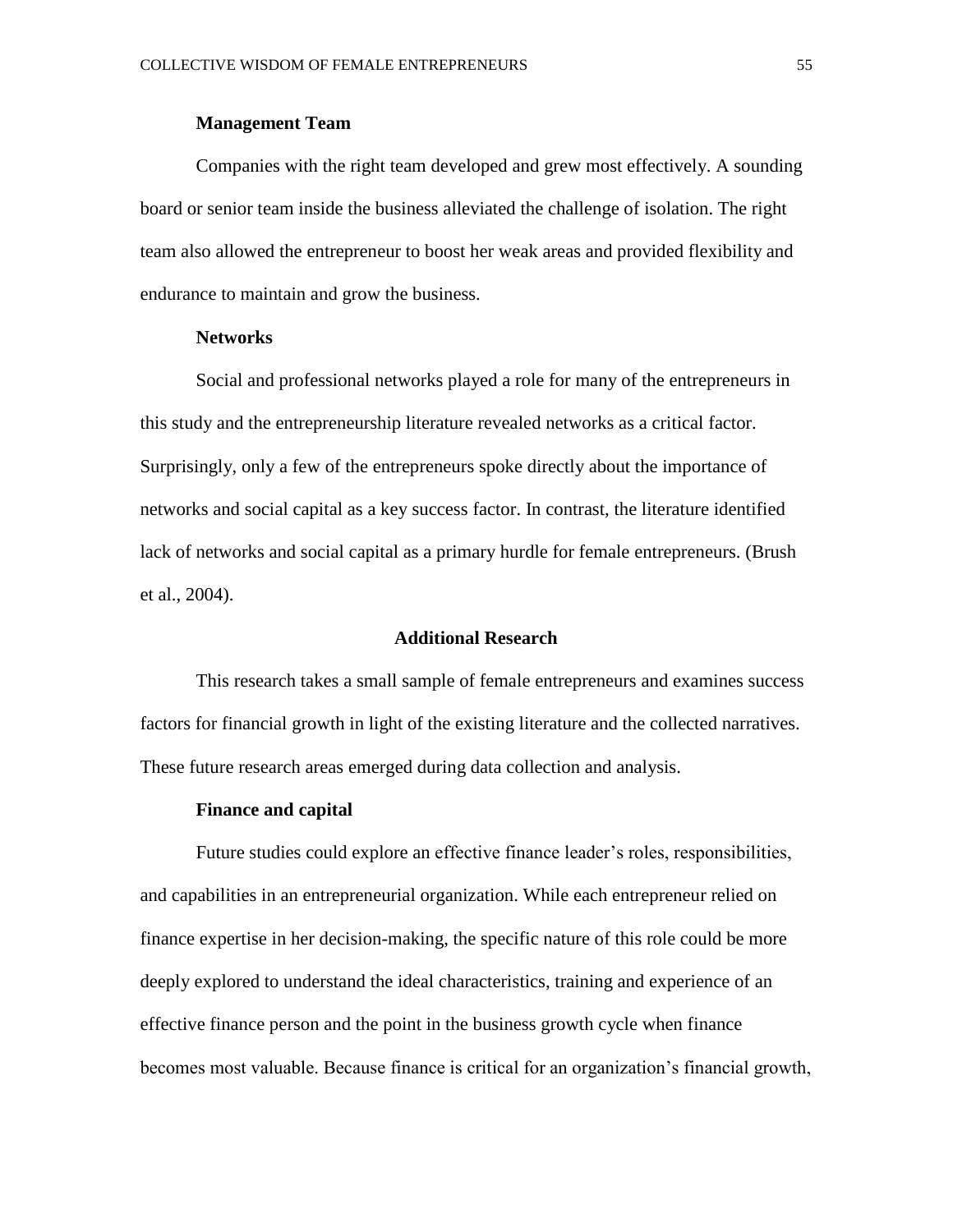exploring how entrepreneurs educate themselves on this business competency could prove valuable for aspiring entrepreneurs and students of entrepreneurship.

#### **Female entrepreneurs in the resource maturity stage**

One of this study's limitations was each entrepreneur's close proximity to growth, in that none of them were far removed from the growth stage of their business's life cycle. Additional research could investigate the wisdom of female entrepreneurs in the resource maturity stage who can reflect back on growth with the perspective of hindsight. Because female entrepreneurship is a more recent phenomenon and the number of female entrepreneurs with revenues over \$1 million is not large, finding and connecting with this sample could prove difficult. As years pass and female entrepreneurs continue to grow their businesses, a critical mass of female entrepreneurs in the resource maturity stage should emerge.

#### **Gender differences in entrepreneurship**

This study focused solely on a small sample of female entrepreneurs. While the findings may be relevant for female and male entrepreneurs, future studies could specifically investigate what differences, if any, exist between female and male entrepreneurs in the area of success factors for financial growth.

#### **Conclusion**

Female entrepreneurs have made great strides in recent years and are creating new businesses faster than the national average. (Sheasley, C., 2012, para 1). A greater understanding of the success factors for financial growth gives female entrepreneurs insight on what and where to focus their efforts. Clearly the background, experience and capabilities of female entrepreneurs range widely but self-awareness, perseverance and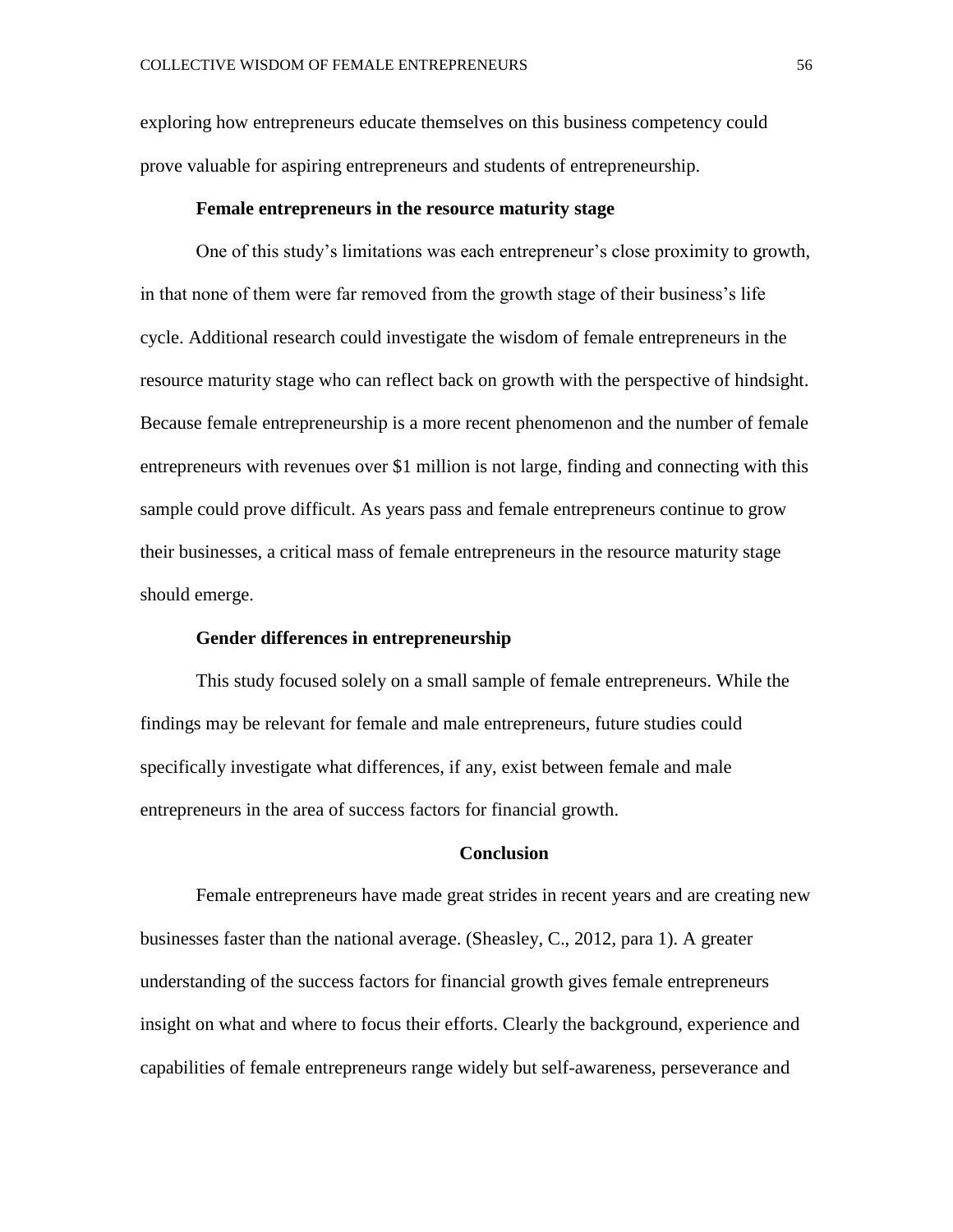confidence are important characteristics for entrepreneurs. Expertise in finance and an understanding of profitability drivers are critical to entrepreneurial businesses and entrepreneurs need to invest their limited time and resources in these areas. The right team enables the business and the entrepreneur to move forward, scale and grow effectively. Lastly, the entrepreneur must keep her vision clear; while financial growth may be the power that drives the business forward, the vision serves as the rudder, guiding the entrepreneur, her employees and her organization to achieve her business goals.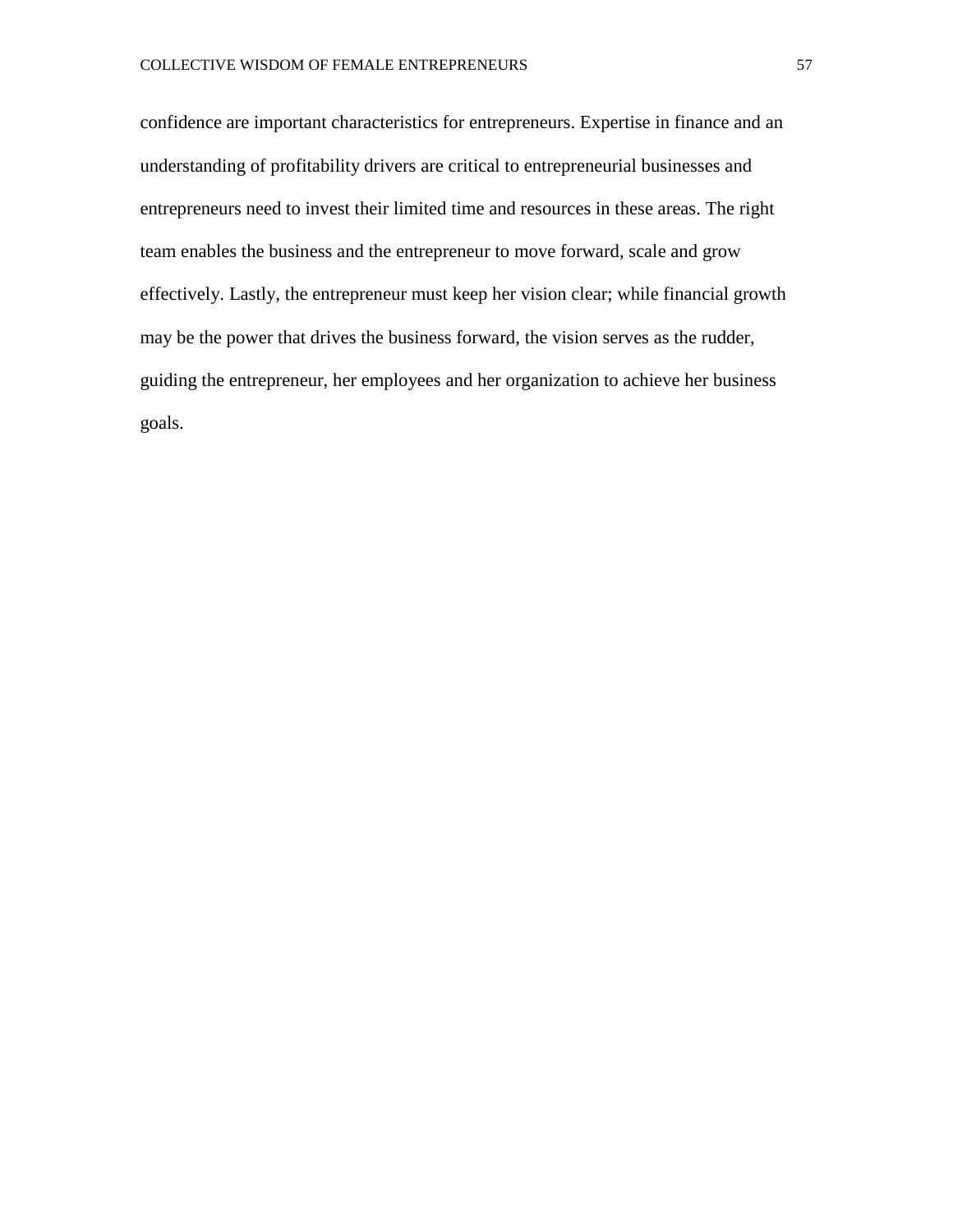# **References**

- Brush, C. G., Carter, N. M., Gatewood, E. J., Greene, P. G., & Hart, M. M. (2004). *Clearing the hurdles : Women building high-growth businesses*. Upper Saddle River, NJ: FT/Prentice Hall.
- Brush, C. G., Carter, N. M., Gatewood, E. J., Greene, P. G., & Hart, M. M. (2006). *Women and entrepreneurship : Contemporary classics*. Cheltenham, UK; Northampton, MA: Edward Elgar.
- Brush, C. G., & Hisrich, R. D. (1991). Antecedent influences on women-owned businesses. *Journal of Managerial Psychology, 6*(2), 9-16.
- Carter, N. M., Gartner, W. B., Shaver, K. G., & Gatewood, E. J. (2003). The career reasons of nascent entrepreneurs. *Journal of Business Venturing, 18*(1), 13-39.
- Carter, N. M., Henry, C, Cinnéide, B., & Johnston, K. (Eds.) (2007). *Female entrepreneurship: Implications for education, training and policy*. Abingdon, Oxon, England; New York, NY: Routledge.
- Center for Women's Business Research. (2009). *Key facts about women-owned businesses 2008-2009*. Retrieved from http://www.womensbusinessresearchcenter.org
- Churchill, N. C., & Lewis, V. L. (1983). The five stages of small business growth. *Harvard Business Review*, *61*(3), 30 – 50.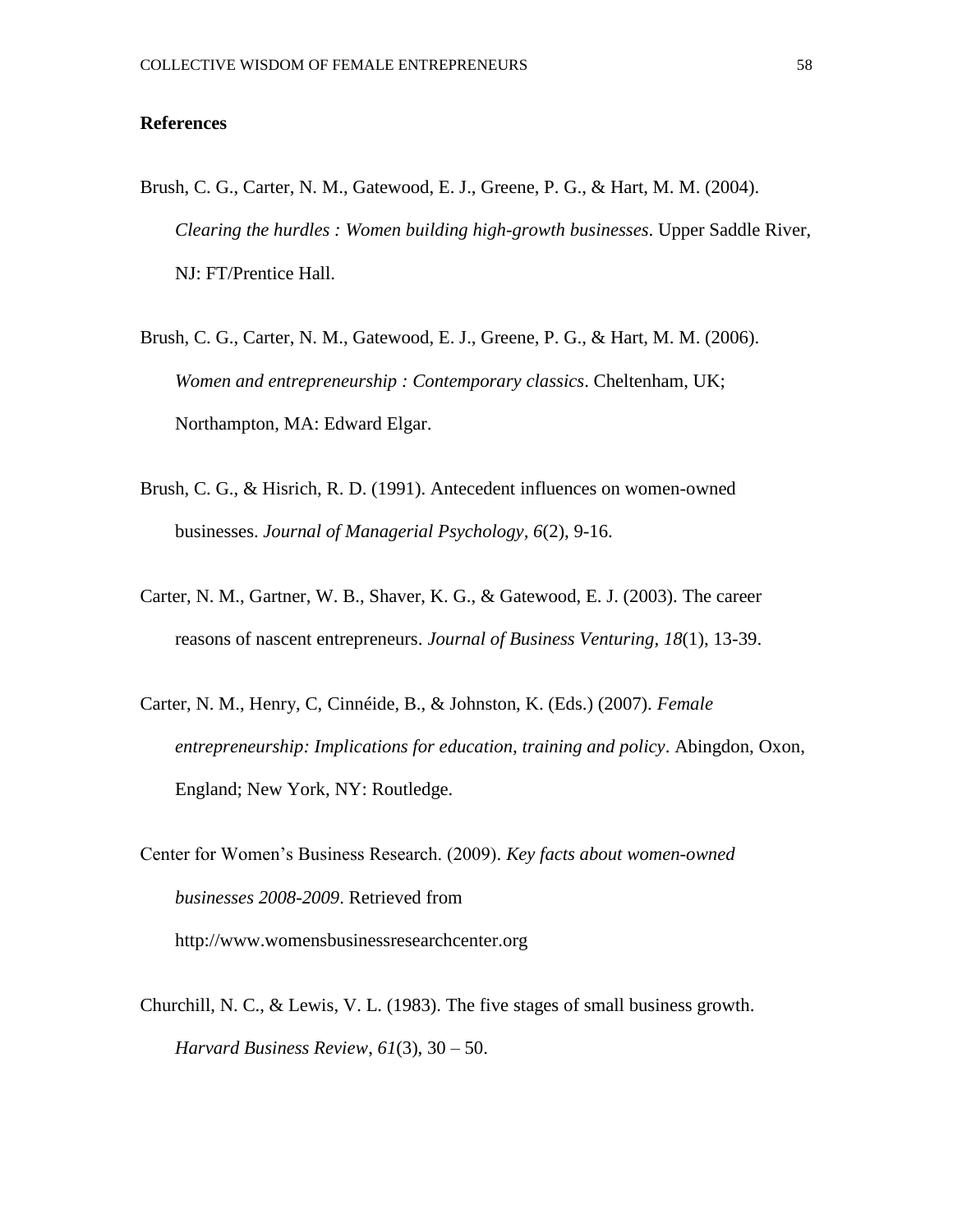- Cliff, J. E. (1998). Does one size fit all? Exploring the relationship between attitudes toward growth, gender and business size. *Journal of Business Venturing, 13*(6), 523- 542.
- Cornish, S. (2012, October 9). Hey, big pretender: Be yourself in business. *The Telegraph* [UK], Finance section.
- Diana Project. (2012). History of the Diana Project. Retrieved from http://www.dianaproject.org
- Gartner, W. B. (2010). A new path to the waterfall: A narrative on a use of entrepreneurial narrative. *International Small Business Journal, 28*(1), 6-19.
- Gartner, W. B. & Birley, S. (2002). Introduction to the special issue on qualitative methods in entrepreneurship research. *Journal of Business Venturing, 17*(5), 387- 395.
- Gatewood, E. J., Brush, C. G., Carter, N. M., Greene, P. G., & Hart, M. M. (2009). Diana: A symbol of women entrepreneurs' hunt for knowledge, money, and the rewards of entrepreneurship. *Small Business Economics, 32*(2), 129-144.
- Gundry, L. K., Kickul, J. R., & Sampson, S. D. (2007). Women entrepreneurs preparing for growth: The influence of social capital and training on resource acquisition. *Journal of Small Business and Entrepreneurship, 20*(2), 169-181.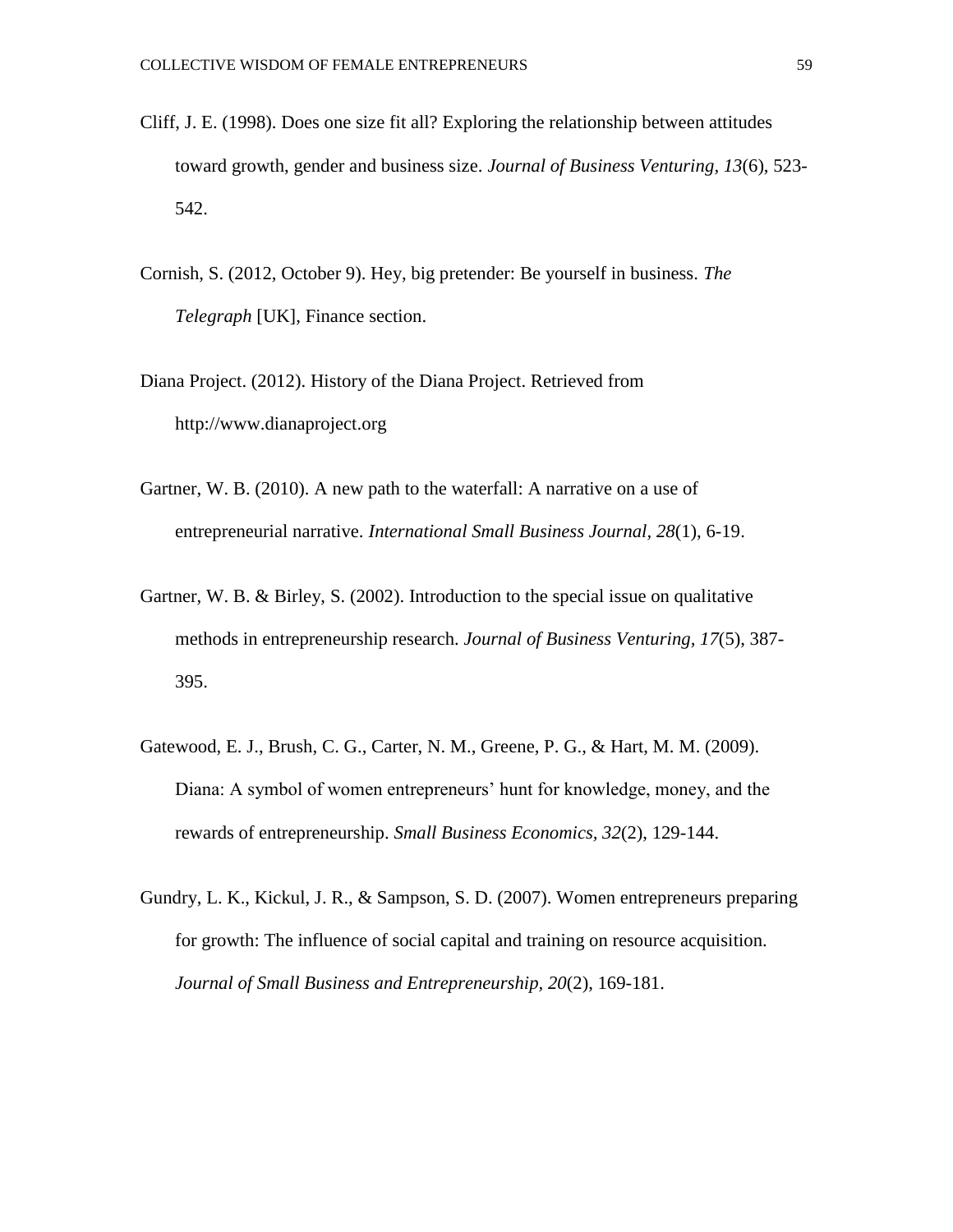- Gundry, L. K., & Welsch, H. P. (2001). The ambitious entrepreneur: High growth strategies of women-owned enterprises. *Journal of Business Venturing, 16*(5), 453- 470.
- Hadary, S. G. (2010). What's holding back women entrepreneurs? *Wall Street Journal - Eastern Edition 255*(114), R1-R3.
- Hill, F. M., Leitch, C. M., & Harrison, R. T. (2006). 'Desperately seeking finance?' The demand for finance by women-owned and -led businesses. *Venture Capital, 8*(2), 159-182.
- Hjorth, D., & Steyaert, C. (2009). *The politics and aesthetics of entrepreneurship.* Northampton, MA: Edward Elger.
- Holmquist, C., & Carter, S. (2009). The Diana Project: pioneering women studying pioneering women. *Small Business Economics, 32*(2), 121-128.
- Manolova, T. S., Brush, C. G., Edelman, L. F., & Shaver, K. G. (2012). One size does not fit all: Entrepreneurial expectancies and growth intentions of U.S. women and men nascent entrepreneurs. *Entrepreneurship & Regional Development, 24*(1), 7-27.

Maxwell, J. A. (2005). *Qualitative Research Design.* Thousand Oaks, CA: Sage.

Morris, M. H., Miyasaki, N. N., Watters, C. E., & Coombes, S. M. (2006). The dilemma of growth: Understanding venture size choices of women entrepreneurs. *Journal of Small Business Management, 44*(2), 221-244.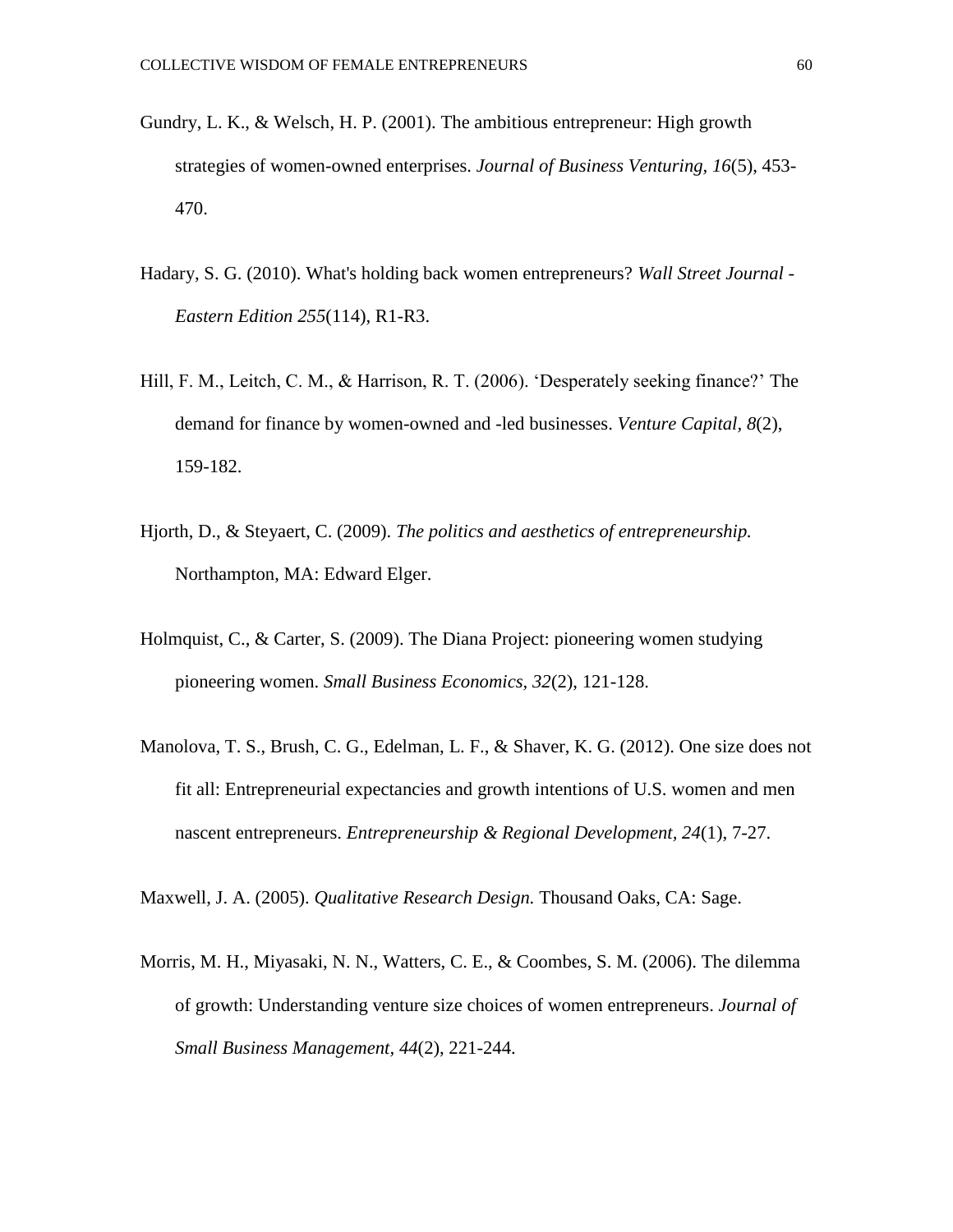Nelton, S. (1990). The challenge to women. *Nation's business. 78*(7), 16-22.

- Polkinghorne, D. E. (1988). *Narrative knowing and the human sciences.* Albany, NY: State University of New York.
- Riessman, C. K. (2008). *Narrative methods for the human sciences.* Thousand Oaks, CA: Sage.
- Roomi, M. A. (2009). Impact of social capital development and use in the growth process of women-owned firms. *Journal of enterprising culture, 17*(4), 473-495.
- Sheasley, C. (2012, May 24). A jobless boom for female firms; Women are creating new businesses faster than the national average, but they're hiring fewer workers. One solution: better networks for women. *The Christian Science Monitor.*
- Stevens, M. A. (Ed.). (2003). *Webster's new explorer desk encyclopedia*. Springfield, MA: Merriam-Webster.
- United States. Small Business Administration. (2011). *Frequently asked questions*. [Brochure]. Retrieved from http://www.sba.gov
- United States. Department of Commerce. Economics and Statistics Administration. (2010, October). *Women-owned businesses in the twenty-first century.* [Brochure]. Retrieved from http://www.esa.doc.gov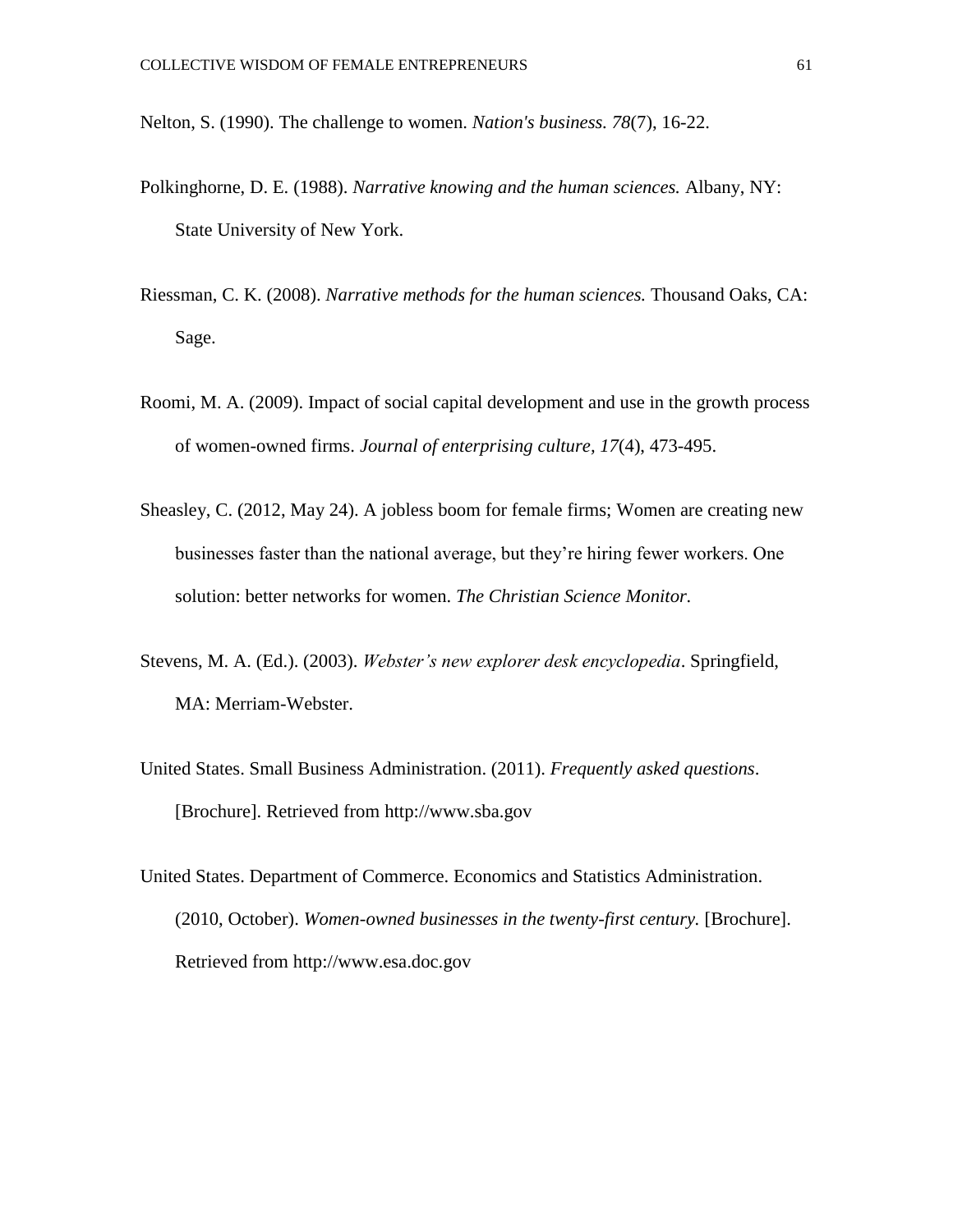#### Appendix A: Interview Guide

The data collection for my thesis will include one-on-one interviews with female entrepreneurs. For the purposes of this thesis, a female entrepreneur is woman who has founded and run an entrepreneurial business from its beginning through a stage of significant financial growth. The company must be founded no later than 2009, have more than 5 employees and revenues over \$1 million.

#### Purpose

- Identify key success factors that contribute to financial growth in entrepreneurial companies
- Gather the wisdom of female entrepreneurs regarding what is most important to fuel financial and economic growth for their companies

# **Objectives**

- Hear the company's financial growth story from the perspective of the female entrepreneur
- Identify the top internal and external factors that leaders need to fuel financial growth (before, during and after the growth experience)
- Uncover the entrepreneur's perceptions of the financial growth experience (before, during and after the growth experience)
- Identify the watershed moment or tipping point that led to the pursuit of a financial growth strategy
- Understand the unique context in which these entrepreneurs set their intention, acted and adapted to their situation during times of growth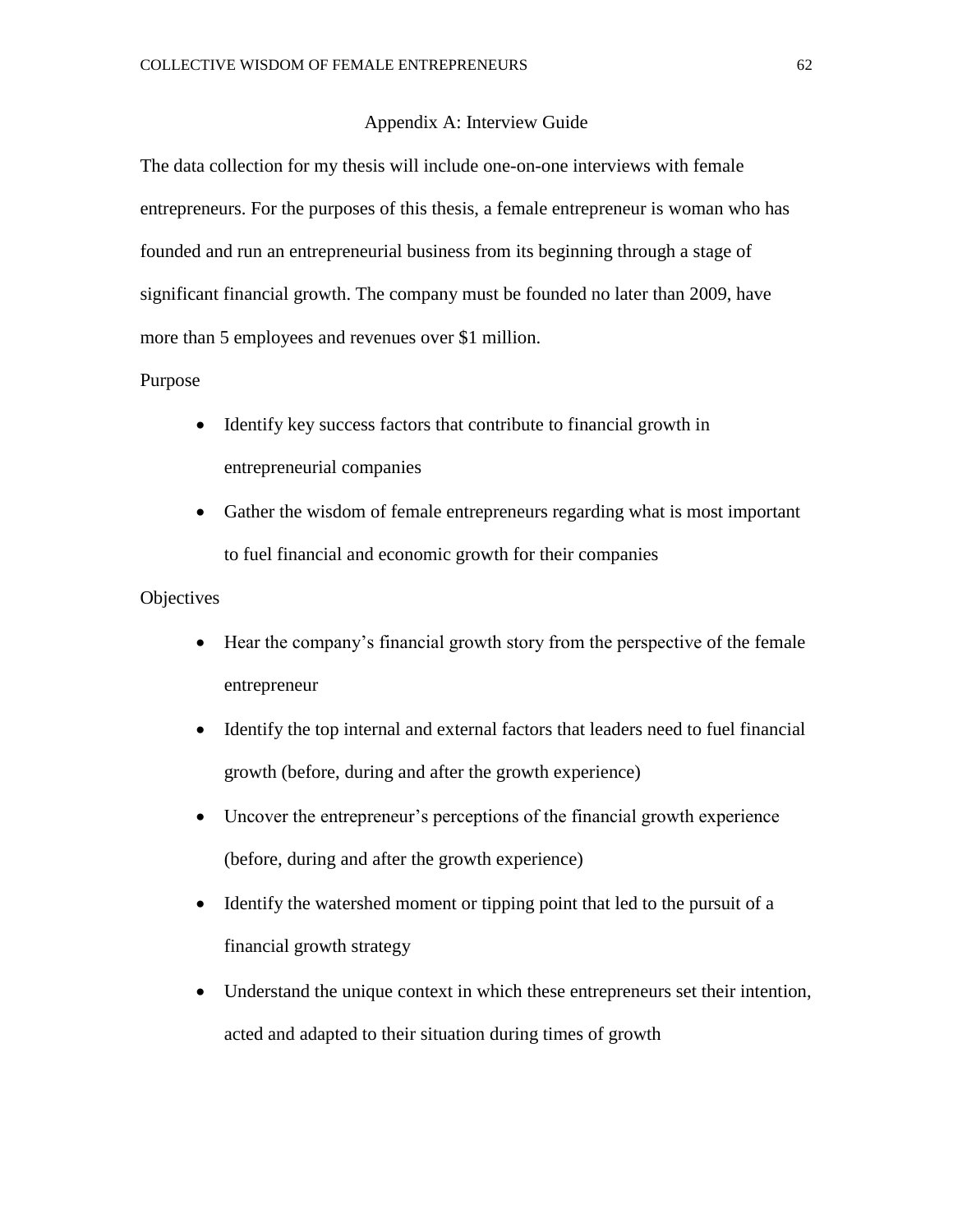# **Interview Questions**

Tell me about your company. How did it start and where is it today?

- o Year founded
- o Business Concept
- o Business type
- o Market and Industry served
- o Product/Service focus
- o Competitive advantage
- o Reputation

What is your work experience as a leader?

- o Corporate Experience
- o Leadership Experience

What is your work experience as an entrepreneur?

Which past personal and professional experiences have you drawn on the most as you've

worked to financially grow your company?

- o Education
- o Networks

How did the decision to grow occur?

o Were you pushed or pulled into it? Was it intentional or happenstance?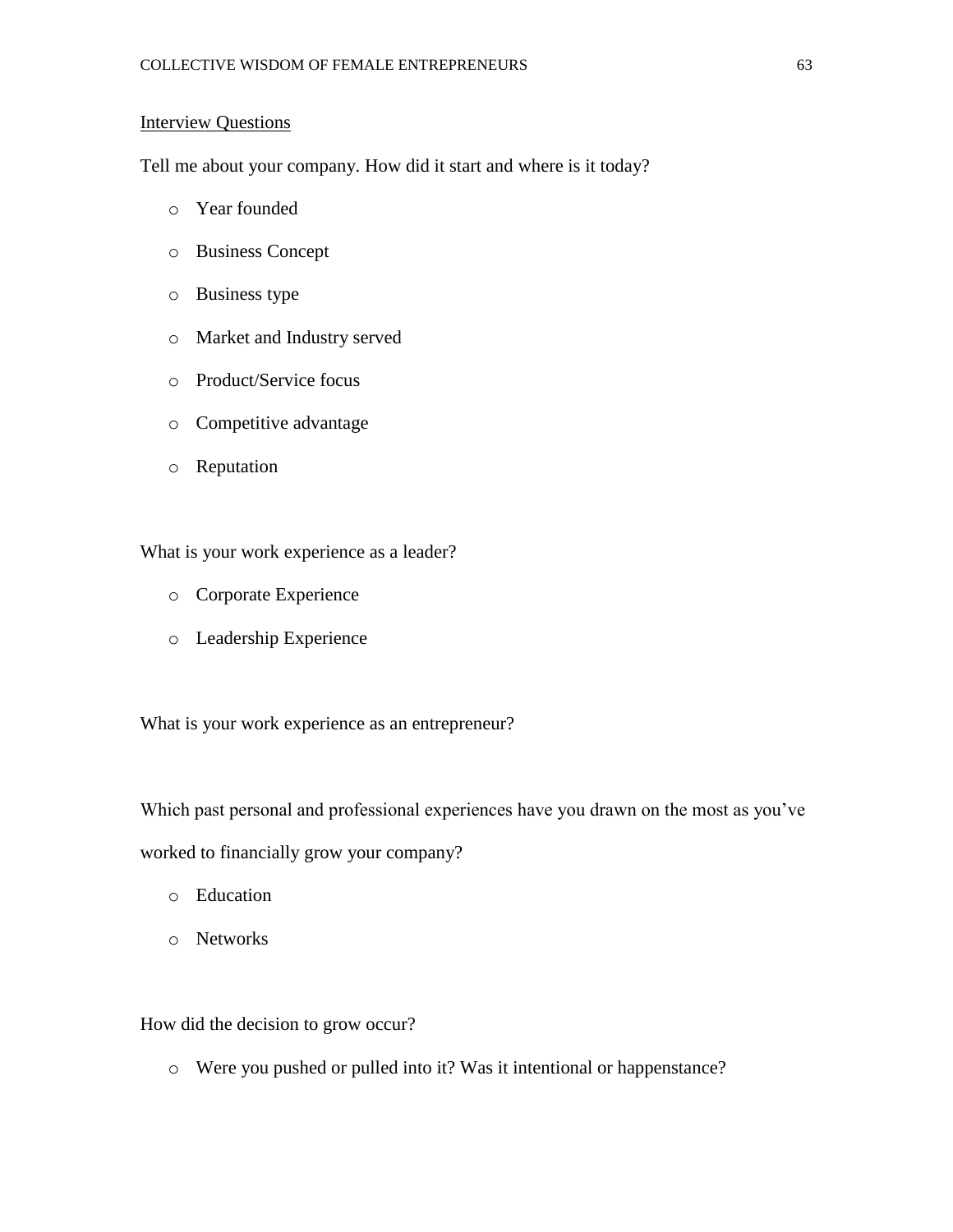- o Primary success?
- o Primary challenges?

What tipping point or watershed moment made financial growth a goal or even an option?

Think about the growth experience specifically. What key factors played the most critical role during the growth phase?

- o Internal management team, vision and goals, financial acumen
- o External social capital, networks, financing and access to capital

Before you experienced significant financial growth, which factors did you think would be most important?

After you experienced significant financial growth, which factors were the most important?

Thinking back on the growth experience, as a leader and as a company, what advice would you give to an aspiring female entrepreneur to prepare for and achieve financial growth in her company?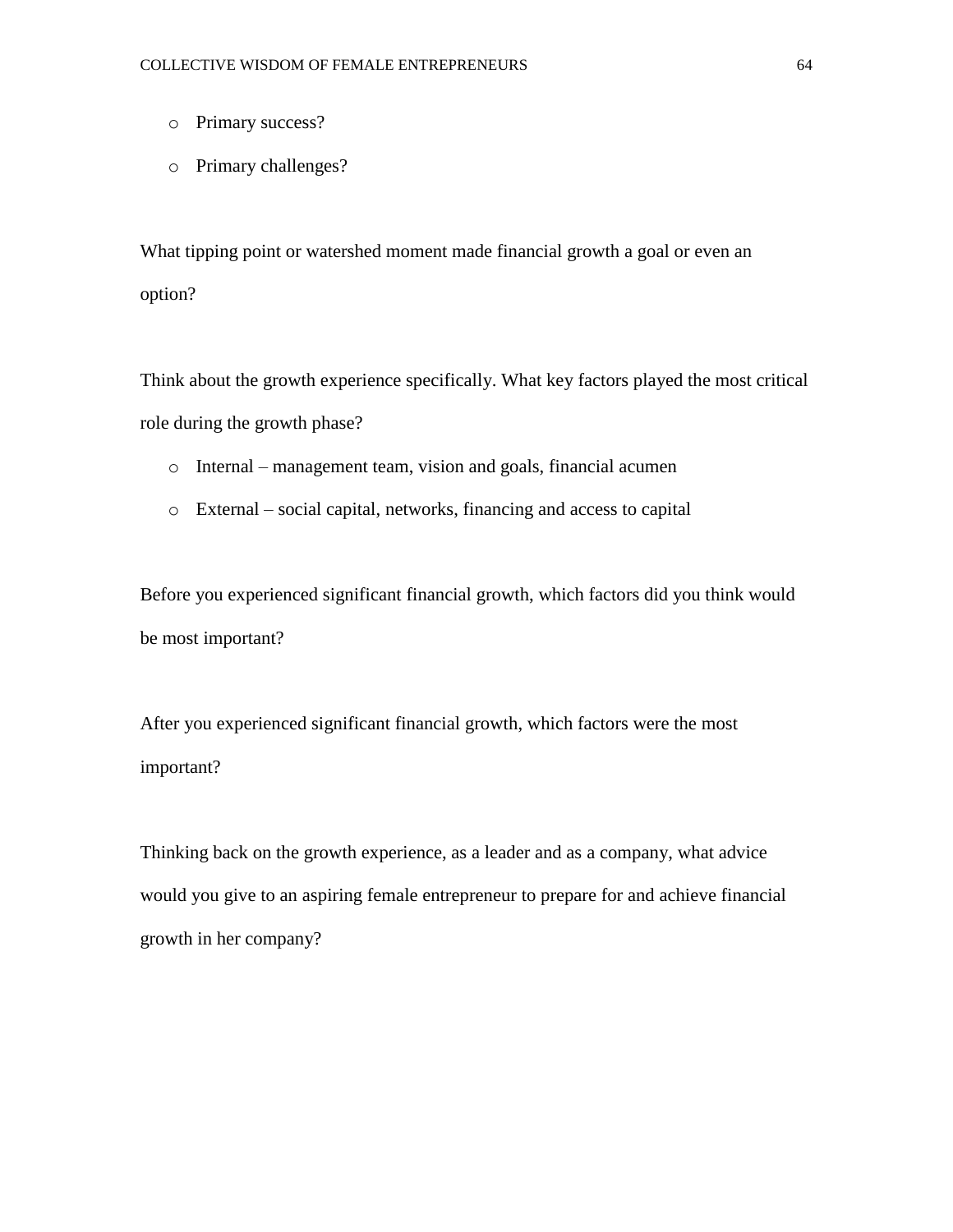Appendix B: Sample Consent Form

# **Information and Consent Form**

# **The Collective Wisdom of Female Entrepreneurs: Success Factors That Contribute to Positive Financial Growth for Entrepreneurial Companies**

#### **Introduction:**

You are invited to participate in a research study investigating female entrepreneurs and the success factors that contribute to financial growth*.* Melanie Shirley, a graduate student at St. Catherine University, is conducting this study under the supervision of Jacqueline Byrd, Ph.D., a faculty member in the Master of Arts in Organizational Leadership program*.* You were selected as a possible participant in this research because you are a female entrepreneur with knowledge about how you have led your organization to navigate and achieve business growth, or you are have been in a leadership role in a company run by a female entrepreneur with knowledge about how she led her organization to navigate and achieve business growth. Please read this form and ask questions before you agree to be in the study.

#### **Background Information:**

The purpose of this study is to identify and understand the key success factors that support financial growth in female entrepreneurs' organizations.

# **Procedures:**

If you decide to participate, the researcher will interview you in person or by phone. The questions are designed to elicit data about how female entrepreneurs have managed financial growth in their companies and your perceptions about what factors have contributed to successful growth. This interview will take approximately 1 hour over one to two sessions.

#### **Risks and Benefits of being in the study:**

The study has minimal risk for respondents. First, neither interview subjects nor their organizations will be identified in the resulting paper or data sets. Second, the respondents may choose to terminate the interview at any time by simply stating so to the interviewer.

I believe the subjects may receive the benefit of reflecting on their experience with business growth and the opportunity to think about what factors contributed to successful growth. I also believe that my subjects could benefit from my research's final findings.

#### **Confidentiality:**

Any information obtained in connection with this research study that can be identified with you will be disclosed only with your permission; your results will be kept confidential. In any written reports or publications, no company or individual will be identified or identifiable, but the industry and approximate company size may be shared to provide context in theming and categorizing the responses. With your permission, the